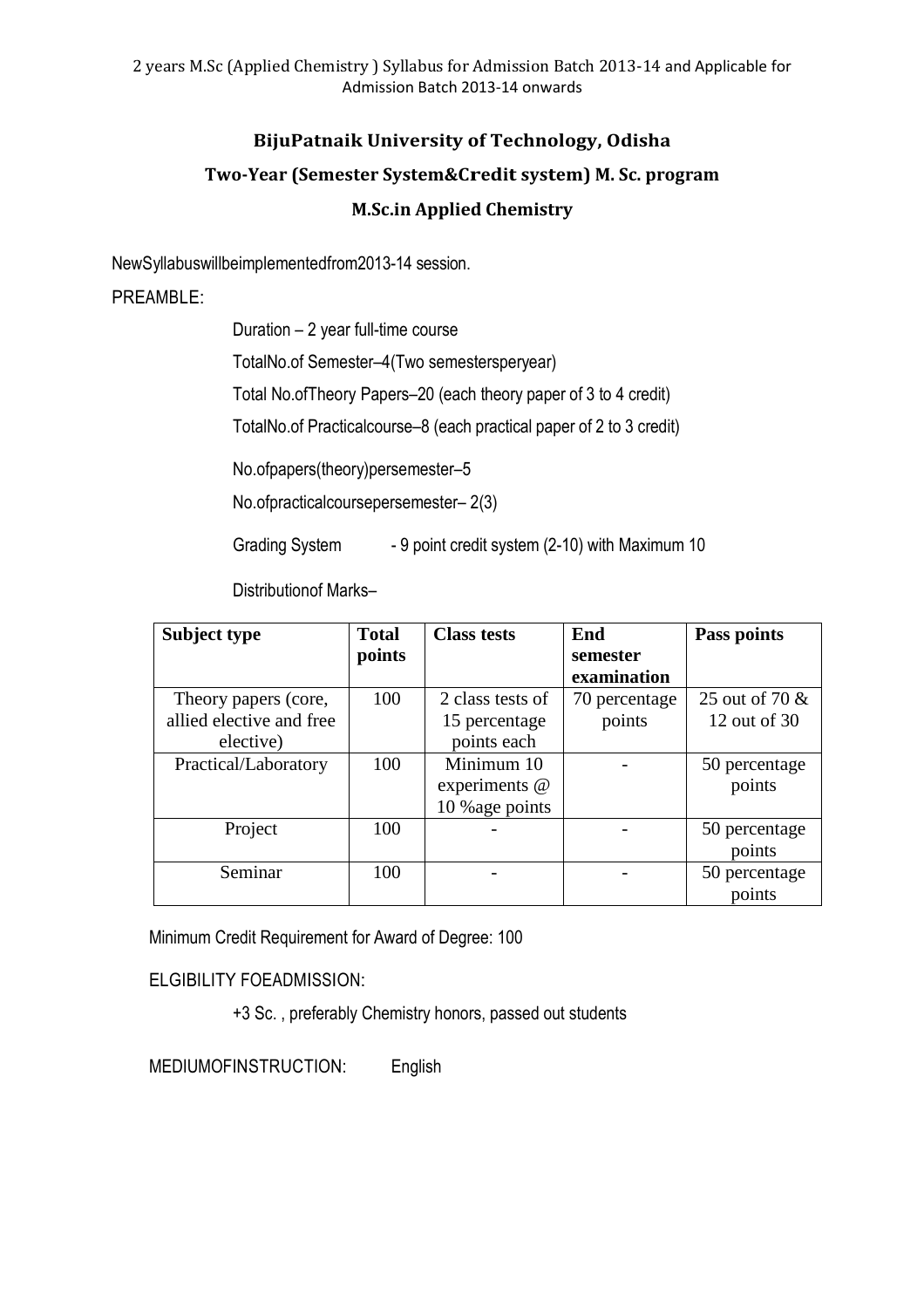#### Proposed Syllabus Structure

#### **Semester - I**

| <b>Subject</b> | <b>Subject</b>        | Subject name                                                  | $L-T-P$     | <b>Credit</b>  |
|----------------|-----------------------|---------------------------------------------------------------|-------------|----------------|
| type           | code                  |                                                               |             |                |
| Theory         | MCYC101               | <b>Inorganic Chemistry</b>                                    | $3 - 1 - 0$ | $\overline{4}$ |
| Theory         | MCYC102               | Organic Chemistry                                             | $3 - 1 - 0$ | $\overline{4}$ |
| Theory         | MCYC103               | Molecular Thermodynamics&<br>Electrochemistry                 | $3 - 0 - 0$ | 3              |
| Allied         | MCYE104               | Introduction to Quantum Chemistry & Group                     | $3 - 1 - 0$ | $\overline{4}$ |
| Elective       |                       | Theory                                                        |             |                |
| Allied         | $\overline{MCYE}$ 105 | Molecular Spectroscopy                                        | $3-0-0$     | 3              |
| Elective       |                       |                                                               |             |                |
| Practical      | MCYC150               | $\overline{\text{Inorganic Chemistry}} - \text{I Laboratory}$ | $0 - 0 - 6$ | 3              |
| Practical      | MCYC151               | <b>Physical Chemistry Laboratory</b>                          | $0 - 0 - 6$ | 3              |
|                |                       | Total                                                         | 30          | 24             |

#### **Semester - II**

| <b>Subject</b><br>type | <b>Subject</b><br>code | <b>Subject name</b>                                  | $L-T$<br>P  | <b>Credit</b>  |
|------------------------|------------------------|------------------------------------------------------|-------------|----------------|
| Theory                 | MCYC201                | Spectroscopy and Magnetism in Inorganic<br>Chemistry | $3 - 1 - 0$ | $\overline{4}$ |
| Theory                 | MCYC202                | Organic Syntheses                                    | $3 - 1 - 0$ | $\overline{4}$ |
| Theory                 | MCYC <sub>203</sub>    | Physical Chemistry                                   | $3 - 1 - 0$ | $\overline{4}$ |
| Allied                 | MCYE204                | <b>Analytical Techniques</b>                         | $3-0-0$     | 3              |
| Elective               |                        |                                                      |             |                |
| Free                   | MCYF205                | Biochemistry                                         | $3-0-0$     | 3              |
| Elective               |                        |                                                      |             |                |
| Practical              | MCYC250                | Organic Chemistry Laboratory                         | $0 - 0 - 6$ | 3              |
| Practical              | $\overline{MC}YC251$   | Inorganic Chemistry- II Lab.                         | $0 - 0 - 6$ | 3              |
| Practical              | MCYF252                | Biochemistry lab.                                    | $0 - 0 - 3$ | $\overline{2}$ |
|                        |                        |                                                      | 33          | 26             |

Subject Code – details

M – Master programme

CY- Chemistry

C – Core papers

E- Allied Elective

F- Free Elective

1st Digit – Semester number

2<sup>nd</sup>& 3<sup>rd</sup> digits – running number of the papers

(01 to 10 for theory papers. 50 and above for practicals )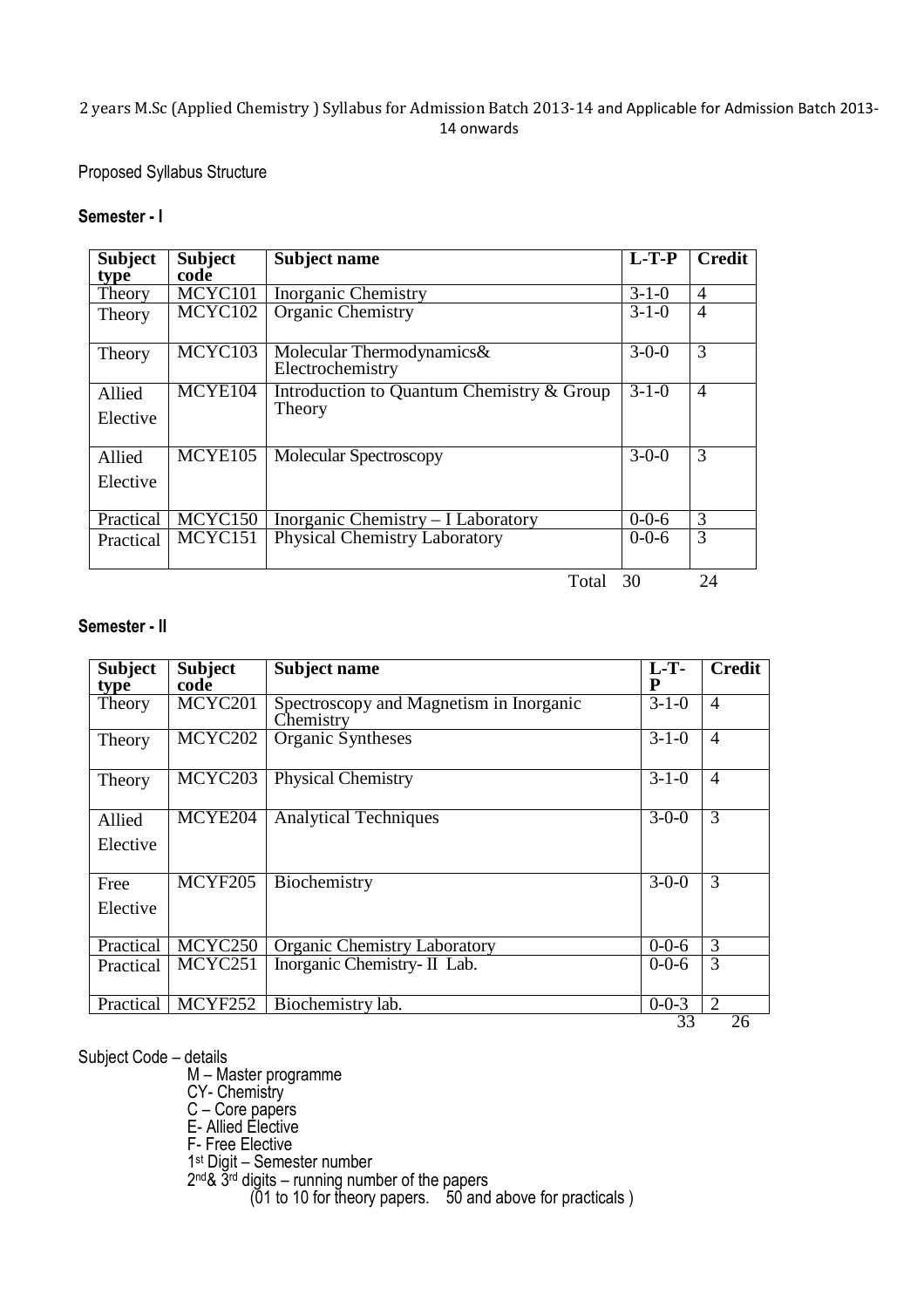# **Semester - III**

| Subject type | Subject<br>code       | Subject name                                                     | $L-T-P$     | $Credi\bar{t}$ |
|--------------|-----------------------|------------------------------------------------------------------|-------------|----------------|
| Theory       | MCYC301               | <b>Organometallic Chemistry</b>                                  | $4 - 0 - 0$ | $\overline{4}$ |
| Theory       | MCYC302               | <b>Chemistry of Drug Design</b>                                  | $4 - 0 - 0$ | $\overline{4}$ |
| Free         | MCYF301               | <b>Environmental Chemistry</b>                                   | $3 - 0 - 0$ | $\overline{3}$ |
| Elective     |                       |                                                                  |             |                |
| Free         | $\overline{MC}$ YF302 | ChemicalSynthetic StrategyofAdvanced<br>Materials&Nano materials | $3 - 0 - 0$ | 3              |
| Elective     |                       |                                                                  |             |                |
| Free         | MCYF303               | Computer programming for Chemistry                               | $3 - 0 - 0$ | 3              |
| Elective     |                       |                                                                  |             |                |
| Practical    | MCYC350               | Advanced Physical chemistry lab.                                 | $0 - 0 - 6$ | 3              |
| Practical    | MCYF351               | Environmental Chemistry lab.                                     | $0 - 0 - 3$ | $\overline{2}$ |
| Practical    | MCYF352               | Computer programming lab.                                        | $0 - 0 - 3$ | $\overline{2}$ |
|              |                       |                                                                  | 24          |                |

#### **Semester - IV**

| Subject | Subject | Subject name                                 | $L-T-P$        | Credit |
|---------|---------|----------------------------------------------|----------------|--------|
| type    | code    |                                              |                |        |
|         | MCYC401 | Application of Advanced Instrumental Methods | $3-1-0$        | 3      |
|         | MCYC402 | PolymerChemistry                             | $3 - 1 - 0$    | 3      |
|         | MCYC403 | Solid State Chemistry                        | $3 - 1 - 0$    | 3      |
|         |         | Elective-I                                   | $3 - 0 - 0$    | 3      |
|         |         | Elective-II                                  | $3-0-0$        | 3      |
|         | MCYC-   | Project                                      | $rac{0-0}{12}$ | 8      |
|         | 413     |                                              |                |        |
|         | MCYC-   | Seminar                                      |                | 3      |
|         | 414     |                                              |                |        |
|         |         |                                              |                |        |
|         |         |                                              |                | 26     |

| Choose one paper each from elective - I and II. |                                          |
|-------------------------------------------------|------------------------------------------|
| Elective $-I$                                   | <b>Elective - II</b>                     |
| MCYF 404- Nuclear Chemistry                     | MCYF 408- Frontiers in Organic Chemistry |
| MCYF 405- Organic Photochemistry                | MCYF 409- Frontiers in Inorganic         |
| & Synthesis of exotic molecules                 | Chemistry                                |
| MCYF 406- Supramolecular Chemistry              | MCYF 410- Chemical Reaction Dynamics     |
| MCYF 407- Chemistry of Natural Products         | MCYF 411- Enzyme Reaction Mechanism      |
|                                                 | and Kinetics                             |
|                                                 | MCYF 412- Single Electron Spectroscopy   |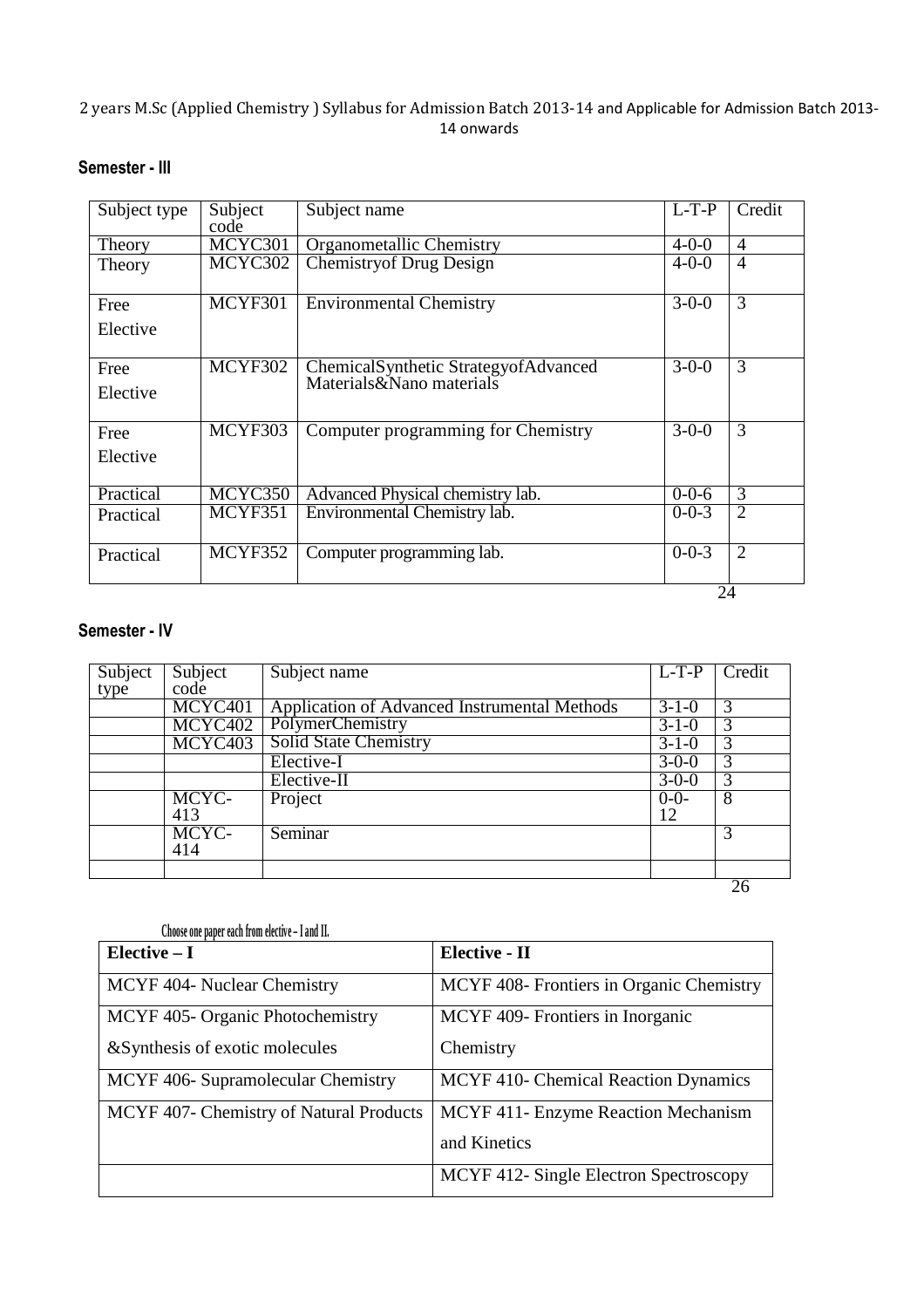**1st Semester** 

# **MCYC101 INORGANIC CHEMISTRY**

### **1. Structure and Chemical Bonding**

VSEPR, Wash diagrams (tri atomic molecules), ds-ps bonds, Bent rule and energetics of hybidisation, some simple reactions of covalently bonded molecules.

OrganometallicChemistryof Lithium,Magnesium ,Si, Al, B: synthesis,structureandreactivity Special emphasis on C60andcarbonnanotubes:discovery,preparationandselectedreactions

### **2. TransitionMetalChemistry**

Types ofligands, Structureandisomerismof transitionmetalcomplexes, Bondingin transitionmetal complexes–ValenceBond, CrystalField andMolecularOrbitaltheories, effectsof*d*-orbitalsplitting

### **3. Chemistry off-block elements**

Position in the periodic table and applications, specialfeatures, lanthanidecontraction,coordinationnumber,structureandreactions

### **4. Metal-ligand Equilibria in Solution and inorganic reaction mechanism**

Stability constants of metal complexes, Calculation of stability constants. and their applications Stoichiometric and thermodynamic equilibrium constants, stepwise formation of complexes, formation functions. Mechanisms of substitution reactions of tetrahedral, square planar, trigonalbipyramidal, square pyramidal and octahedral complexes. Potential energy diagrams, transition states and intermediates, isotope effects, Berry's pseudo rotation , factors affecting the reactivity of complexes, Swain-Scott equation, Trans effect and its application to synthesis of complexes.

Molecular rearrangement processes: Electron transfer reactions (outer and inner sphere), HOMO and LUMO of oxidant and reductant, chemical activation. Precursor complex formation and rearrangement, nature of bridging ligands, successor complexes, Two-electron transfers, Synthesis of coordination compounds using electron transfer reactions, mixed valence complexes and internal electron transfer.

## **SelectedTextBooks (Inorganic Chemistry):**

- 1) Elschenbroich,C.;andSalzer,A.,Organometallics:A ConciseIntroduction,3<sup>rd</sup>Edn.1999.
- 2) Greenwood, N.N.; Earnshaw, A., Chemistry of the Elements, Pergamon Press, 2<sup>nd</sup> Edn., 2002.
- 3) Douglas, B.;McDaniel, D.;andAlexander,J.,ConceptsandModels ofInorganic Chemsitry.3<sup>rd</sup>Edn., JohnWiley,NewYork.1993
- 4) Crabtree,R.H.The OrganometallicChemistry ofthe TransitionMetals,5<sup>th</sup>Edn.,John WileyandSons,2009
- 5) Shriver, D.F.;Atkins, P.W.andLangford,C. G. InorganicChemistry,3<sup>rd</sup>Edn.,0xfordUniversity,0xford,1999.
- 6) Jolly, W.L.: ModernInorganic Chemistry,  $2^{nd}$  Edn., 1991.
- 7) Katakis, D. & Gordon, G. Mechanism of Inorganic Reactions John Wiley & Sons: N. Y (1987).
- 8) Langford, H. &.Gray, H. B. Ligand Substitution Processes W. A. Benjamin: N. Y. (1966).
- 9) Tobe, M. L. Inorganic Reaction Mechanisms F. C. Wadington, Ed., Thomas Nelson: London(1973).
- 10) J.E.Huheey,E.A.Keiter,R.L.Keiter&O.K.Medhi. *Principles ofStructureandReactivity* PearsonEducation(2006).
- 11) F. Basolo&R.G.Pearson,*Mechanismof InorganicReactions*, WileyEastern(1967).
- 12) F.A.Cotton,G.Wilkinson,C.A.Murillo&M.Bochmann.*AdvancedInorganicChemistry*(6th edition),JohnWiley(1999).
- 13) S.F.A.Kettle,*Physical InorganicChemistry*,Spectrum(1996).
- 14) R. G. Wilkins, The Study of Kinetics and Mechanism of Reactions of Transition Metal Complexes, Allyn & Bacon, Boston, 1974.
- 15) Robert B. Jordan, Reaction Mechansims of Inorganic and Organometallic Systems, Oxford University Press, 1998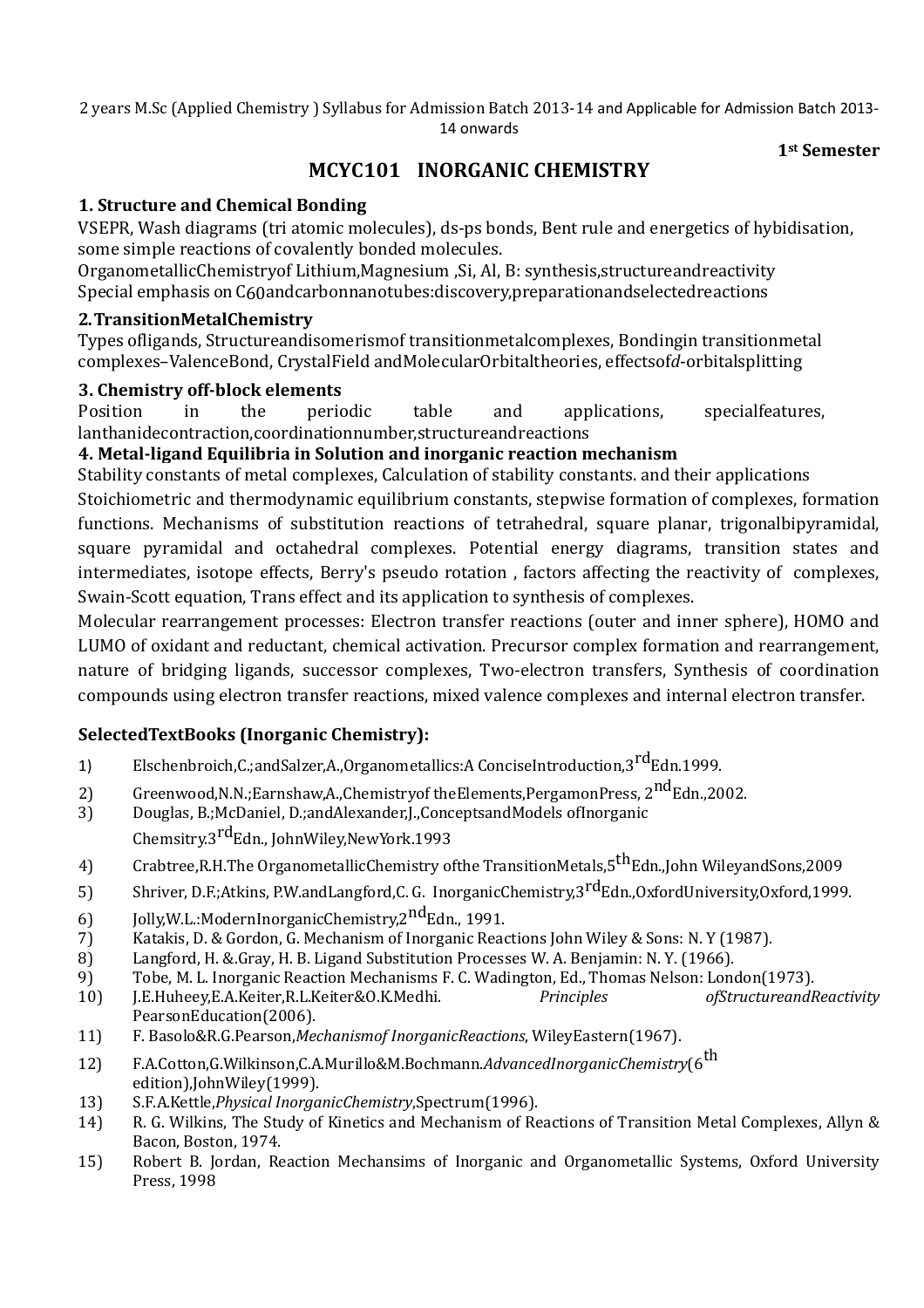# **MCYC 102 ORGANIC CHEMISTRY**

### **UNIT –I**

### **Nature of Bonding in Organic Molecules**

Delocalised chemical bonding conjugation, cross conjugation, resonance, hyperconjugation, bonding in fullerenes, tautomerism. Armaticity in benzenoid and nonbenzenoid compounds, alternant and non-alternant hydrocarbons. Huckels rule,energy level of **molecular** orbitals,annulenes,antiaromaticity,Ψaromaticity,homo-aromaticity,PMO approach.

Bonds weaker than covalent addition compounds, crown ether complexes and cryptands, inclusion compounds, cyclodextrins, catenanes and Rotaxanes.

#### **Stereochemistry**

Conformational analysis of cycloalkanes, decalins, effect of conformation on reactivity, conformation of sugars, steric strain due to unavoidable crowding.

Elements of symmetry, chirality, molecules with more than one chiral center, threo and erythro isomers, methods of resolution. Optical purity, enantiotropicand diastereotopic atoms, groups and faces, stereospecific and stereoselective synthesis. Asymmetric synthesis. Optical activity in the absence of chiral carbon(biphenyls, allenes and spiranes), chirality due to helical shape.

#### **UNIT –II**

#### **Reaction Mechanism: Structure, Reactivity and Rearrengements**

Types of mechanisms: SN2, SN1, mixed SN1 and SN2 and SET, SE1.

Kinetic and thermodynamic control, Hammond's postulate, Curtin-Hammett principle. Potential energy diagrams, transition states and intermediates. Methods of determining reaction mechanisms, isotope effects, . Hard and soft acids and bases.

Generation, structure, stability and reactivity of carbocations, carbanions, free radicals, carbenes and nitrenes.

Effect of structure on reactivity- resonance and field effects, steric effect. Quantitative treatment. The Hammet equation and linear free energy relationships.substituent and reaction constants. Taft equation.

The NGP mechanism, NGP by  $\pi$  and  $\sigma$  bonds, anchimeric assistance.

Classical and nonclassicalcarbocations, phenonium ions, norbornyl systems. common carbocation rearrengements.

The SN1 mechanism. SN at an allylic, aliphatic trigonal and a vinyl carbon.

Reactivity effects of substrate structure, attacking nucleophile,leaving group and reaction medium. phase transfer catalysis and ultra sound. Ambient nucleophile, regioselectivit

#### **Rearrengements**

General mechanistic considerations- nature of migration. Migratory aptitude.memory effects. A detailed study of the following rearrengements

Pinacol-pinacolone, Wagner-Meerwein, Demjanov,Benzil-Benzilicacid,Favorskii,Arndt-Eistertsynthesis,Neber, Beckmann, Hofman, Curtius,Schmidt, Bayer-Villiger, Shapiro reaction.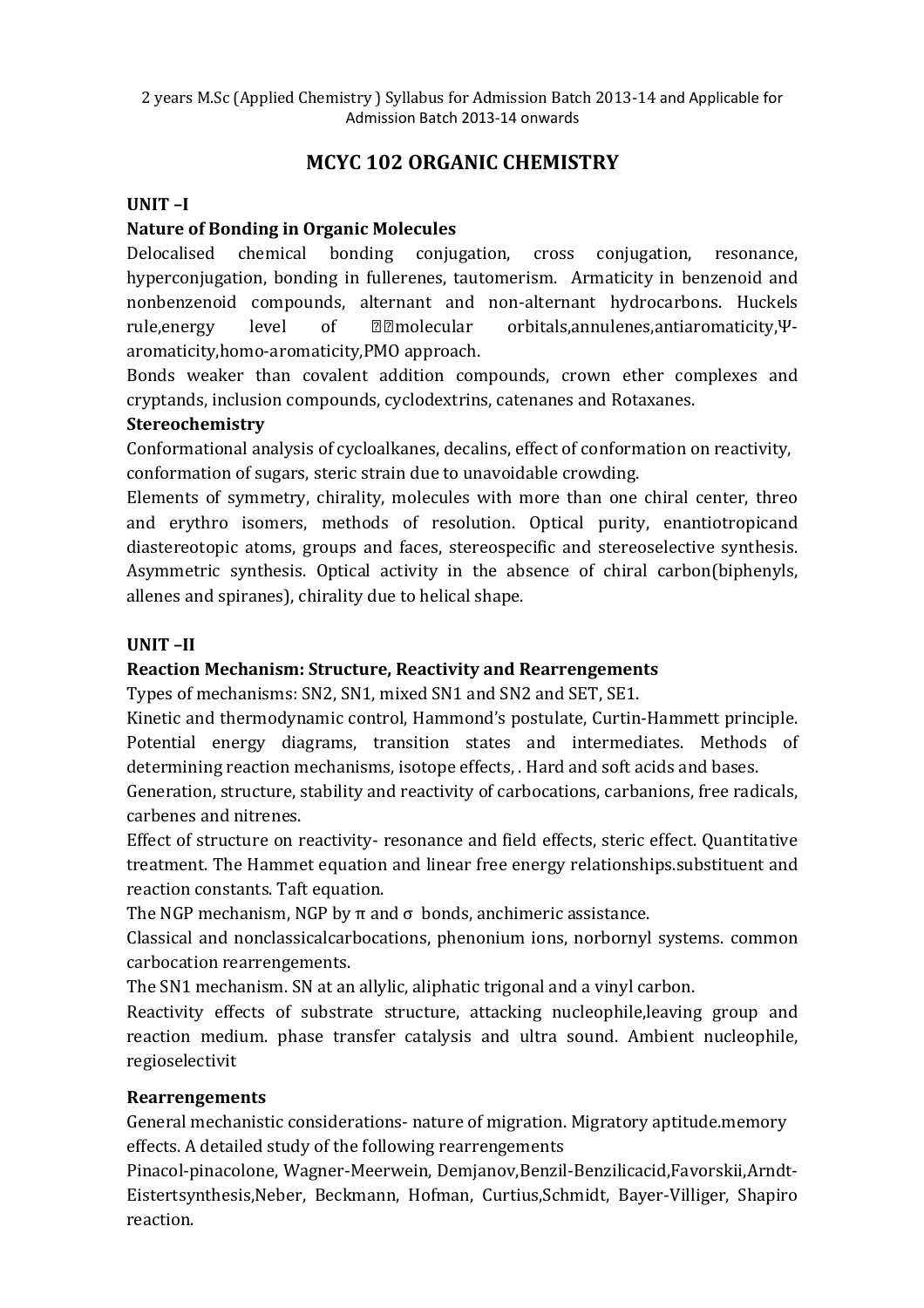## **UNIT-III**

## **Aromatic Electrophilic Substitution Reactions**

The Arenium ion mechanism, orientation and reactivity,energy profile diagrams.Theortho/para ratio,ipsoattack,orientation in other ring systems,quantitative treatment of reactivityin substrates and electrophiles.Diazoniumcoupling,Vilsmerreaction,Gattermann-Koch reaction

The SNAr, SN1, benzyne  $S_{RN}1$  mechanisms. Reactivity effect of substrate structure,leaving group and attacking nucleophile. The von Richter, Sommelet-Hauser and Smiles rearrengements.

Types of Free radical reactions, free radical substitution mechanism, mechanism at an aromatic substrate,neighbouring group assistance. Reactivity of aliphatic and aromatic substrates at bridgehead. Reactivity in the attacking radicals. The effects of solvents on reactivity.

Allylic halogenations (NBS), oxidation of aldehydes to carboxylic acids,auto oxidation, coupling of alkynes and arylation of aromatic compounds by diazonium salts. Sandmeyer reaction. Free-radical rearrangement. Hunsdiecker reaction.

(NEW REACTION like Suzuki coupling,Bergmann synthesis,

## **Books Recommended (organic chemistry)**

1.Advanced Organic Chemistry- Reactions, Mechanism and Structure, Jerry March, John Wiley.

- 2. Advanced Organic Chemistry, F.A. Carey and R.J.Sundberg. Plenum
- 3. A guide book of mechanism in Organic Chemistry, Peter Sykes. Longman.
- 4. Structure and Mechanism in Organic Chemistry. C.K.Ingold. University Press
- 5. Organic Chemistry, R.T.MoririsonandR.N.Boyd. Prentice-Hall
- 6. Modern Organic Reactions, H.O.House. Benjamin
- 7. Principles of Organic Synthesis, R.O.C.Norman and J.M.Coxon. Blackie Academic and Professional
- 8. Pericyclic Reactions, S.M.Mukherji. Macmilan, India
- 9. Reaction Mechanism in Organic Chemistry, S.M.Mukherjii and S.P.Singh, Macmillan
- 10. Stereochemistry of Organic Compounds. D.Nasipuri. New Age International.
- 11. Stereochemistry of Organic Compounds. P.S.Kalsi. New Age International.
- 12. Organic Synthesis: Clayden, Greeves, Warren and Wouthers. Oxford University Press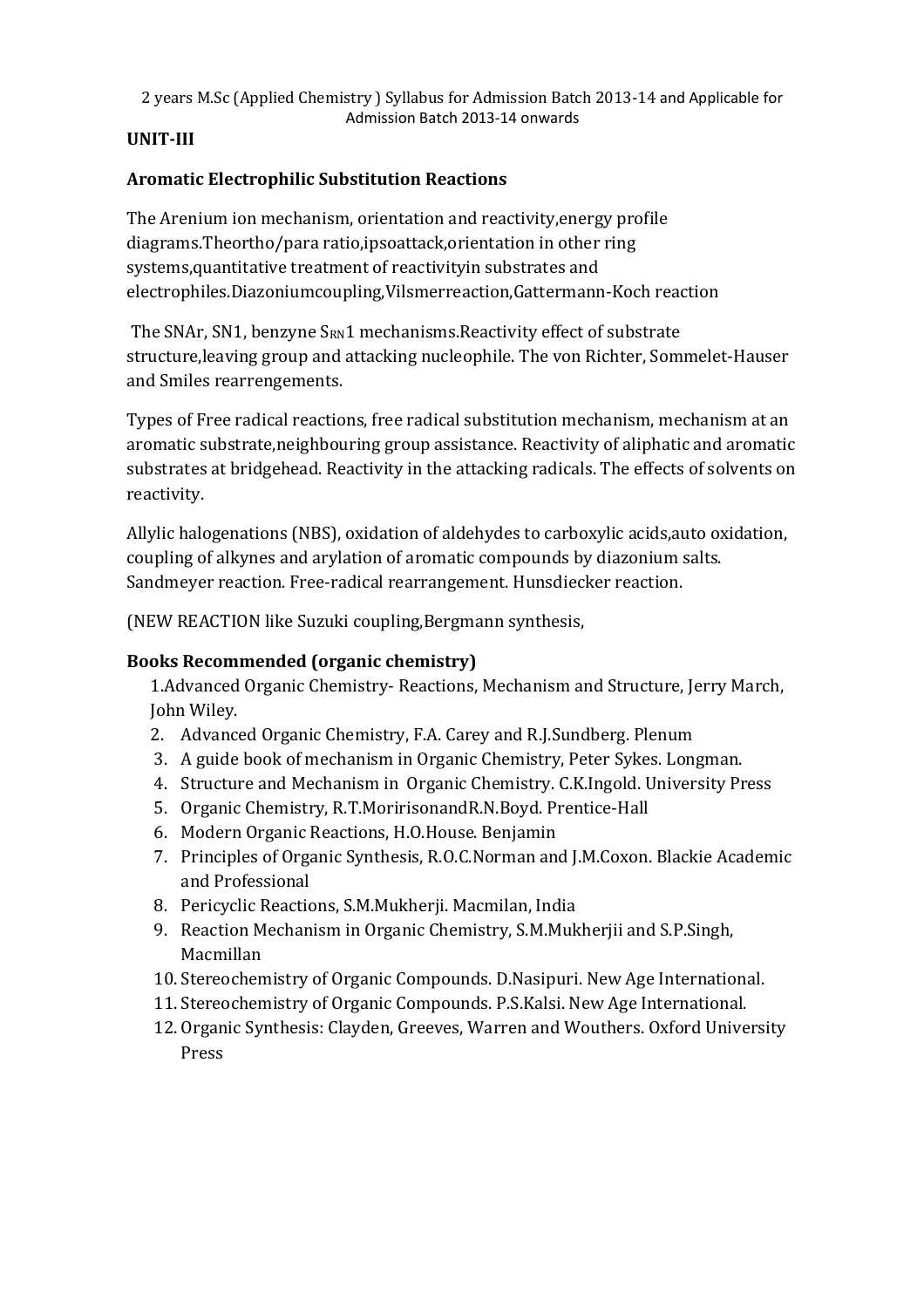## **MCYC103 MOLECULAR THERMODYNAMICS & ELECTROCHEMISTRY**

**Thermodynamics I:** A brief survey of laws of thermodynamics **ThermodynamicsII:**StandardStatesforGases,LiquidsandSolidsanditsApplications. Thermodynamics ofIonsinSolution,FreeEnergies,EnthalpiesandEntropiesofIonsin Solutions.ActivityandMeanActivityCoefficientsofElectrolytesandtheirDeterminations, Debye-HuckelLimitingLaw.Thermodynamics ofMixing–MixturesofVolatileLiquids– ideal and Real Solutions and Activities-Excess Functions. Thermodynamic Derivations of the Phase Rule, ApplicationstoThreeComponentSystemsInvolvingSolidsandLiquids –Acetic Acid– Chloroform-Water, NaCl-Na<sub>2</sub>SO<sub>4</sub>-H<sub>2</sub>O, NH<sub>4</sub>NO<sub>3</sub>-(NH<sub>4</sub>)<sub>2</sub>SO<sub>4</sub>-H<sub>2</sub>O.

**Irreversible thermodynamics:** Meaning and scope of irreversible thermodynamics, Thermodynamic criteria for non-equilibrium states, Phenomenological laws- Linear laws, Gibbs equation, Onsager's reciprocal relations, Entropy production- specific examples of entropy production, Non-equilibrium stationary states, Prigogine's principle of maximum entropy production, Coupled phenomena. Some important applications.

Transport phenomena: Diffusion coefficients, Fick's first and second laws, relation between flux and viscosity, relation between diffusion coefficient and mean free path, relation between thermal conductivity/viscosity and mean free path of a perfect gas, Einstein relation, Nernst-Einstein equation, Stokes-Einstein Debye equation (SED), Einstein-Smoluchowski-equation.

**Electrochemistry-I:**Debye Huckel-Onsager equation for the equivalent conductivity of electrolytes–experimentalverificationoftheequation– conductivityathighfieldandathigh frequency–conductivityofnonaqueoussolutionseffectofionassociationonconductivity. The electrode-electrolyte interface-electrical double layer-electro capillary phenomena- Lippmann equation–the Helmholz– Perrin–Guoy-Chapmann and Stern models, ElectrokineticphenomenaTiseliusmethodofseparationofprotonsofproteinsmembrane potential.

**Electrochemistry-II:**Elecrodics- Mechanism of electrode reactions-polarization and overpotential–The Butler volmerequation for one step and multistep electron transfer reaction– significance of equilibrium exchange current density and symmetry factor- significance of transfer coefficient-mechanismof the hydrogen evolution reaction and oxygen evolutionreactions.Someelectrochemicalreactionsoftechnologicalinterestcorrosionand passivity of metals-construction and use of Pourbaixand Evans diagrams- methods of protection of metals from corrosion,Fuel cells - electro deposition.

#### **TextBooks**

1. S. Glasstone, Thermodynamics for chemists, Affiliated East WestPress,1965.

2. Atkins, P.W. 'Physical Chemistry', 6th Edn., Oxford University Press, 1998.

#### **References**

1. Electrochemistry by s.Glasstone

2. J. O. M. Bockris and A. K. N. Reddy, Modern Electrochemistry, PlenumPress, 1970. 3.J.RajaramandJ.C.Kuriacose,ThermodynamicsforStudentsofChemistry,ShobanlalNag inChand Co, 1986.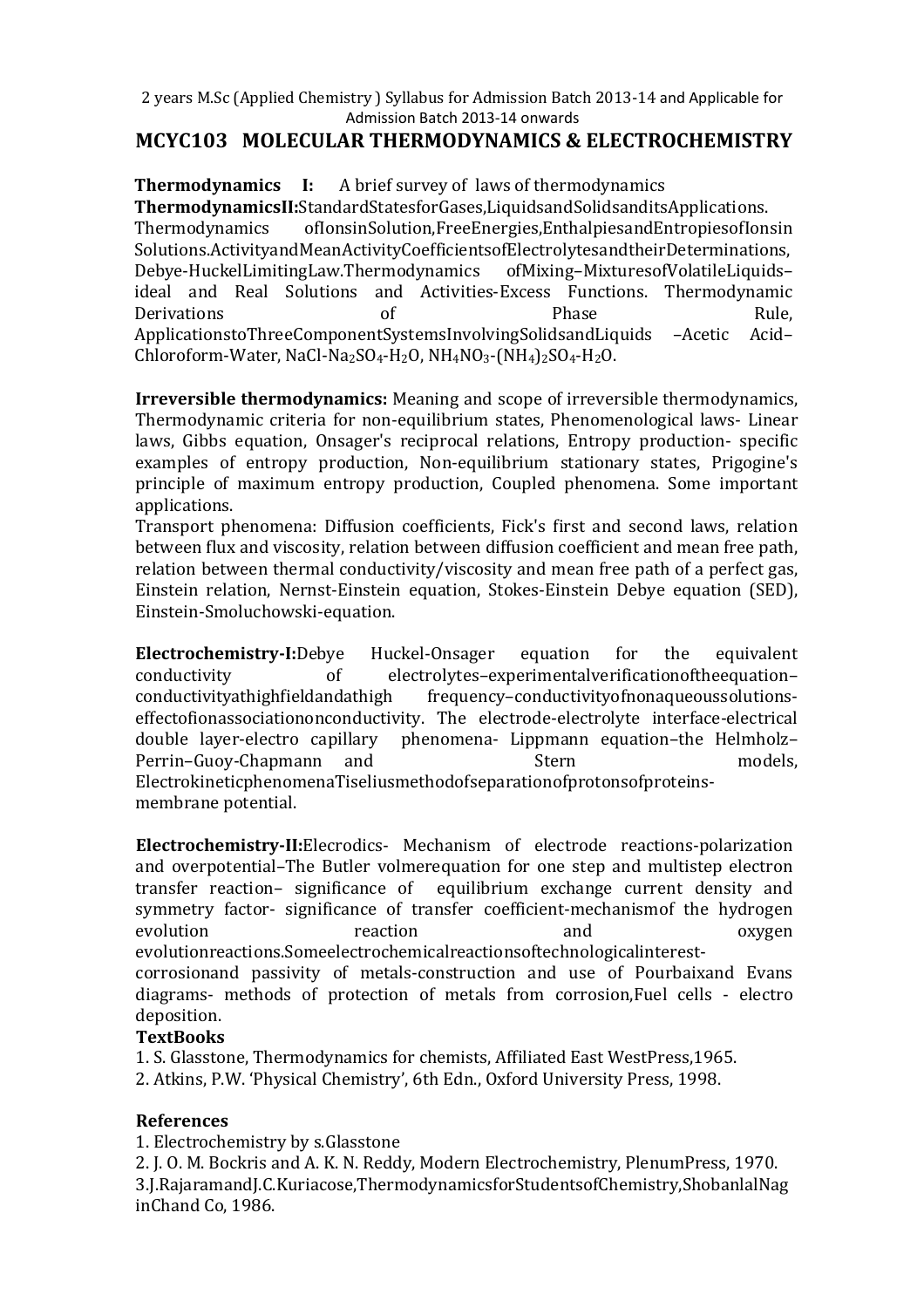# **MCYE104 INTRODUCTION TO QUANTUM CHEMISTRY AND GROUP THEORY**

### **QuantumChemistry-I**

Basic postulates of Quantum mechanics ( a brief review). Operators in Quantum mechanics: Linear and Hermitian operators, Commutation of operators. Differential equations, partial differential equations, series solutions and special functions, linear vector spaces, transformation of coordinate matrix, representation of operators, eigenvalue problem, orthonormal sets, Fourier and Laplace transforms. Some exactly soluble problems. Simple harmonic oscillator problem. Calculation of various average values using ladder operators and recursion relations of Hermite polynomials. Angular momentum operators. Eigenvalues and eigenfunctions. First order time-independent perturbation theory for non-degenerate states. Variation theorem, variational methods and their applications. Ground and excited state of helium atom.

### **QuantumChemistry-II**

Schrodingerequationforhydrogenatomanditssolution,theorigin of electronic quantum members and physical significance - radial probability densitysignificanceofmagnetic quantumnumberwithrespecttoangularmomentum.Hydrogen moleculeionandhydrogenmolecule-

Paulisexclusionprinciple.Termsymbolsforelectronic stateinatoms-LSandJJcoupling.BornOppenheimerapproximation,Variational treatment of hydrogen molecule ion. Mullikendesignation ofmolecularorbitals, wavefunctionsformanyelectronatoms–Hartres–Fock SCF method, Slater Orbitals.

#### **Group Theory-I**

Symmetry Elements and Symmetry Operations, Point Groups, Representation of Groups, Reducible and Irreducible Representation; Character Tables, OrthogonalityTheorem– Its Consequences.

## **TextBooks (Quantum Chemistry and Group Theory)**

- 1. I. N. Levine, 'QuantumChemistry', 4th Edn., Prentice Hall India, 2001.
- 2. A. K. Chandra, Introductory Quantum Chemistry, Tata McGraw Hill 1994.
- 3. M.S.GopinathanandV.Ramakrishnan,GroupTheoryinChemistry,VishalPublishers,1 988.
- 4. MethodsofMolecular Quantum Mechanics byP.W. Atkins.
- 5. Cotton, F.A.Chemical Applications of Group Theory, 3<sup>rd</sup> Edn., John Wileyand Sons, 2003.
- 6. Physical Chemistry: A Molecular Approach byD.A.McQuarrieandJ.D.Simon
- 7. D.A.McQuarrie. *QuantumChemistry*,Viva BooksPvtLtd(2003)
- 8. Jack Simons, Introduction to Theoretical Chemistry, Cambridge University Press, 2003.
- 9. P.W.Atkins.*MolecularQuantumMechanics*,Oxford UniversityPress (1986)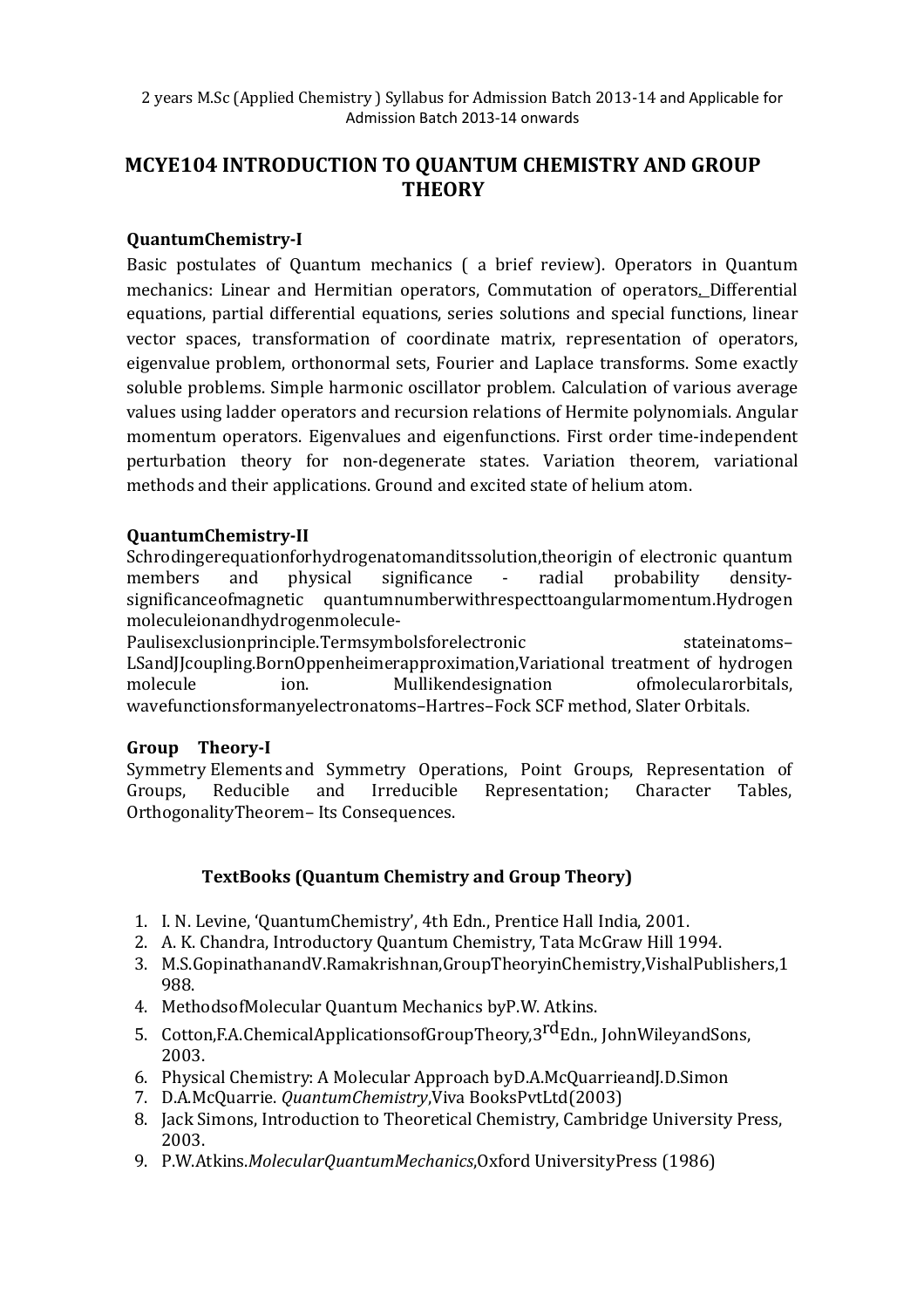# **MCYE105 MOLECULAR SPECTROSCOPY**

Basic elements of spectroscopy, Interaction of Radiation with matter,Time dependent perturbation. Einstein coefficients. Integrated absorption coefficients. Transition dipole moments and general selection rules based on symmetry ideas.

**Atomic spectra:** Characterization of atomic states. Microstate and spin factoring methods. Hund's rules. Derivation of spin and orbital selection rules (based on recursion relations of Legandre polynomials). Spectra of complex atoms. Zeeman and Stark effects.

**Introduction to molecular spectroscopy:** Rotational spectroscopy of diatomic molecules. Rigid rotor approximation. Determination of bond lengths and/ or atomic masses from microwave spectral data. Effect of isotopic substitution. Non-rigid rotator. Classification of polyatomic molecules. Energy levels and spectra of symmetric top molecules and asymmetric top molecules. First order Stark effect.

**Vibrational spectroscopy:**homonuclear and heteronuclear diatomic molecules. Extension to polyatomic linear molecules. Derivation of selection rules for diatomic molecules based on Harmonic oscillator approximation. Force constants and amplitudes. Anharmonic oscillator. Overtones and combination bands. Introduction to normal coordinate analysis.

Dissociation energies from vibrational spectral data. Vibration-rotation spectra, P, Q and R branches. Breakdown of the Born-Oppenheimer approximation. Nuclear spin effect.

Symmetry of normal coordinates. Use of Group Theory in assignment of spectra and selection rules for simple molecules.

**Raman spectroscopy:** Stokes and anti-Stokes lines. Polarizability of molecules. Rotational and Vibrational Raman spectroscopy. Selection rules. Polarization of Raman lines.

**Electronic spectroscopy:** Diatomic molecules. Selection rules. Breakdown of selection rules. Franck-Condon factors. Dissociation energies. Photoelectron spectroscopy of diatomic  $(N_2)$  and simple polyatomic molecules  $(H_2O,$  formaldehyde). Adiabatic and vertical ionization energies. Koopmans' theorem. Qualitative ideas of solvent effects- viscosity, polarity, hydrogen bonding.

**NMR:** Generalintroductionanddefinition;chemicalshift;spin–spininteraction;shielding mechanismof measurement;chemicalshiftvaluesandcorrelation forprotonsbondedto carbons[aliphatic;olefinic;aldehydicandaromatic]andothernuclei[alcohols;phenols;

enols;acids;amines;amidesandmercaptans];chemicalexchange;effectofdeuteration; complex spin-spin interaction between two; three; four; and five nuclei [first order spectra];virtualcoupling.Stereochemistry;hinderedrotation;Karpluscurvevariationofc ouplingconstantwithdihedral angle.

**Electron Spin Resonance**: Electron spin and Magnetic moment , Resonance condition in the set of the set of the set of the set of the set of the set of the set of the set of the set o

significanceof'g'value.ESRspectraoforganicfreeradicals,McConnelrelation ,ElectronExchangereactions, applicationsofESR.

**Principles of Mossbauer spectroscopy:** basic principles, achirality of nucleus, Isomer shifts. Quadrupole and Nuclear Zeeman splittings. Applications in structure determination.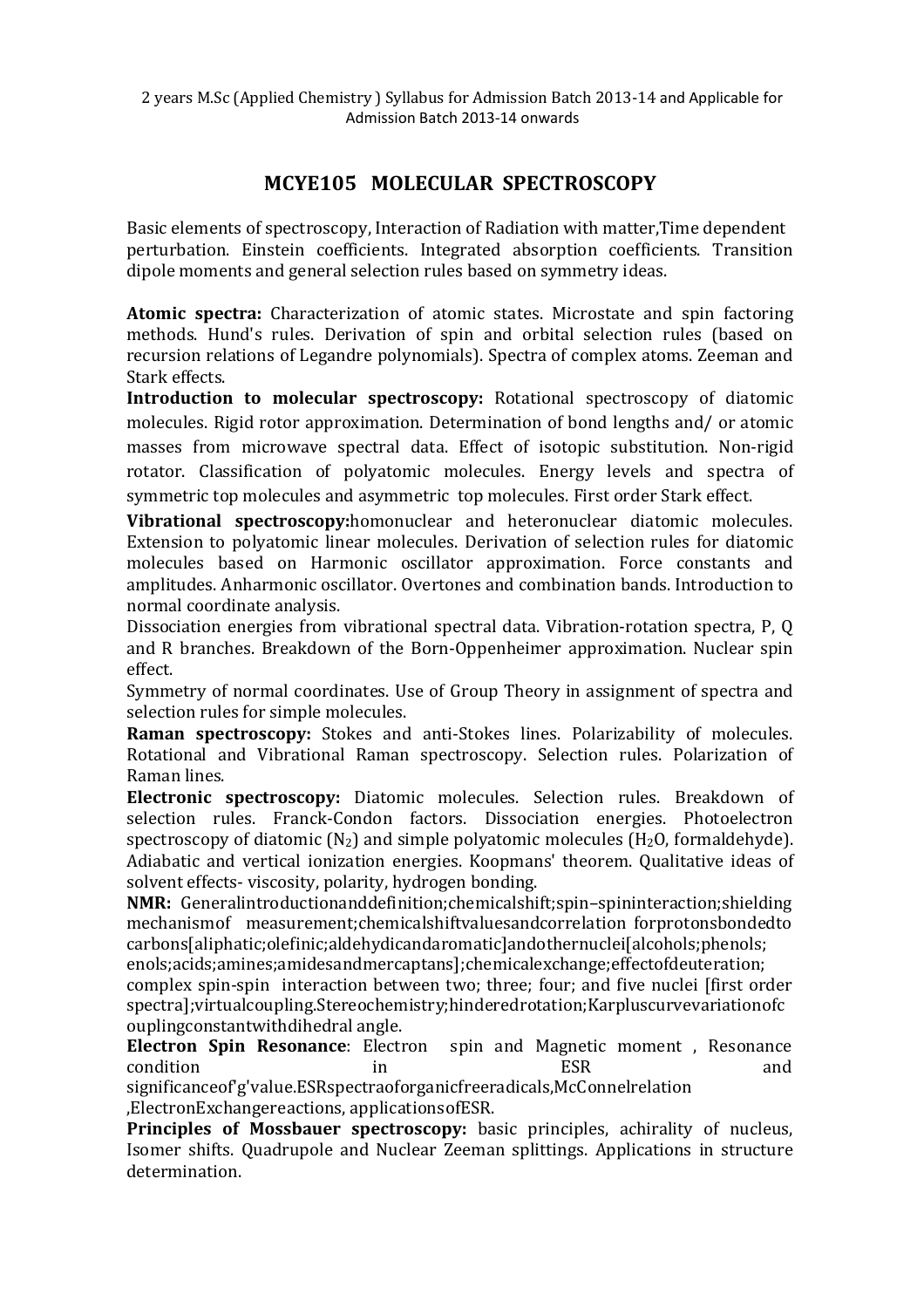### **Books (Molecular Spectroscopy)**

- 1. PhysicalMethodsin Chemistry,RS Drago,2ndedn., Saunders,1992.
- 2. BasicOne-andTwo-DimensionalNMRSpectroscopy,H.Friebolin,VCH,1991.
- 3. SpectroscopicMethodsin OrganicChemistry,D.H.Williams andI.Fleming,4thed., 1988.
- 4. SpectrometricIdentificationofOrganicCompounds,R.M.Silverstein,G.C.BasslerandT .C. Morrill,JohnWiley& Sons,NewYork,5th Ed.1991.
- 5. *ElectronParamagneticResonance,ElementaryTheoryandPracticalApplications,*Weil,J ohn A,J.R.Bolton, andWertz,J.E,Wiley-Interscience,New York,(1994).
- 6. StructuralMethodsinInorganicChemistry,E.A.V.Ebsworth,D.W.H.Rankin,&S.Cradock , 2<sup>nd</sup>Ed.1991,CRC Press,Boca Raton, Florida,
- 7. Principles of Fluorescence Spectroscopy, Lackowicz,Plenum Press,(New York,1983)
- 8. Bernath, SpectraofAtomsandMolecules, 1995.
- 9. Bunker& Jensen,MolecularSymmetry &Spectroscopy,1998.
- 10. D.W.WilliamsandFlemming,Spectroscopicmethodsoforganiccompound.
- 11. J.R.Dyer.Applicationofabsorptionspectroscopyoforganic compounds.
- 12. Jackman andSterneil, ApplicationofNMR spectroscopy
- 13. J.D.Roberts,Nuclearmagneticresonance(J. Wiley)
- 14. JafeeandOrchin,Theoryand applicationof U.V,
- 15. BeynonJHet.al , Themassspectraoforganicmolecules.
- 16. WillardMerritt andDean.Instrumentalmethodsofanalysis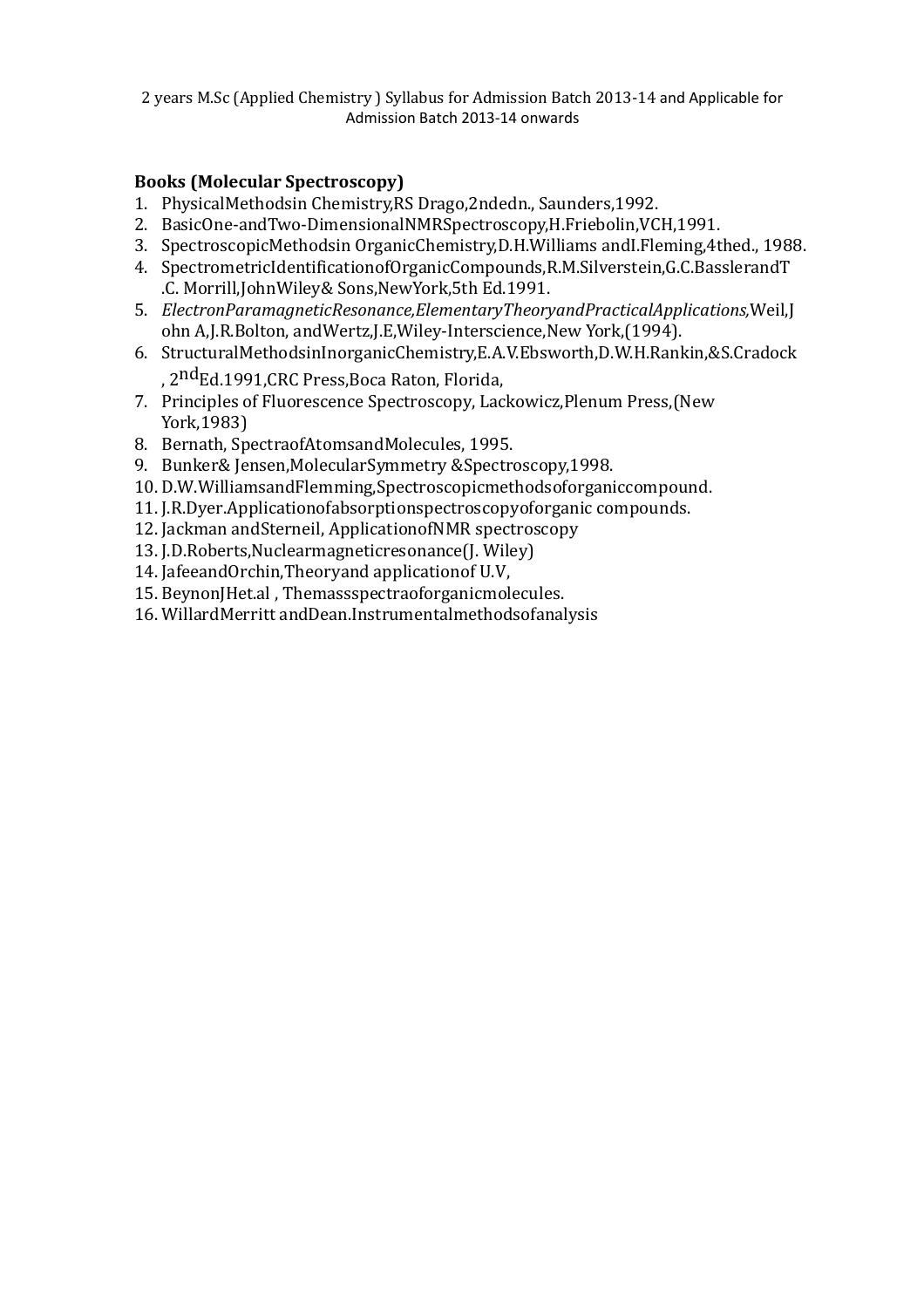# **MCYC150 INORGANIC CHEMISTRY LABORATORY**

I.Semi-microAnalysisoftransitionmetalandrareearthmetalionsina mixture byusing Spot technique.

. II.Preparation of the following (any two)

l.Chrome alum2. Copper (I) chloride 3. Tris(thiourea) copper (I) complex 4. Potassium tris(oxalato) aluminate (III) 5. Hexaaminecobalt (III) chloride 6. Tetraaminecopper (II) sulphate.

Estimationofiron/ copper/ nickelinminutequantitiesbyUV-Visspectrophotometry Principlesofcolorimetricanalysis:determinationof ironcontent of anunknownsample.

Preparationofhexamminenickel(II)chloride:estimationofammoniaandnickelby titrimetricandgravimetricmethodsDeterminationofcomposition of a complex usingsimple techniques

Potassium*tris*-oxalatoferrate(III):synthesis,analysisandphotochemistrySynthesisofthe complexandits utilizationinblue-printingexperiment

### **SelectedTextBooks:**

- 1. Elias,A.J.,ACollectionofInterestingGeneralChemistryExperiments,UniversitiesPress, (India)Pvt.Ltd.,2002.
- 2. Roesky, H. W.; Möckel, K., Chemical Curiosities: spectacular experiments and inspired quotes,VCH,1996.

Hand-outspreparedfor thelaboratoryexperiments:collectionsfrom variousliteraturesources

- 3. l.G.,Svehla,'Vogel'sQualitativeInorganicAnalysis',6thEdn.,OrientLongmanNew Delhi,l987.
- 4. V.V., Ramanujam , 'Inorganic Semi-micro Qualitative Analysis', 3rd Edn., National PublishingCompany,Madras,l990.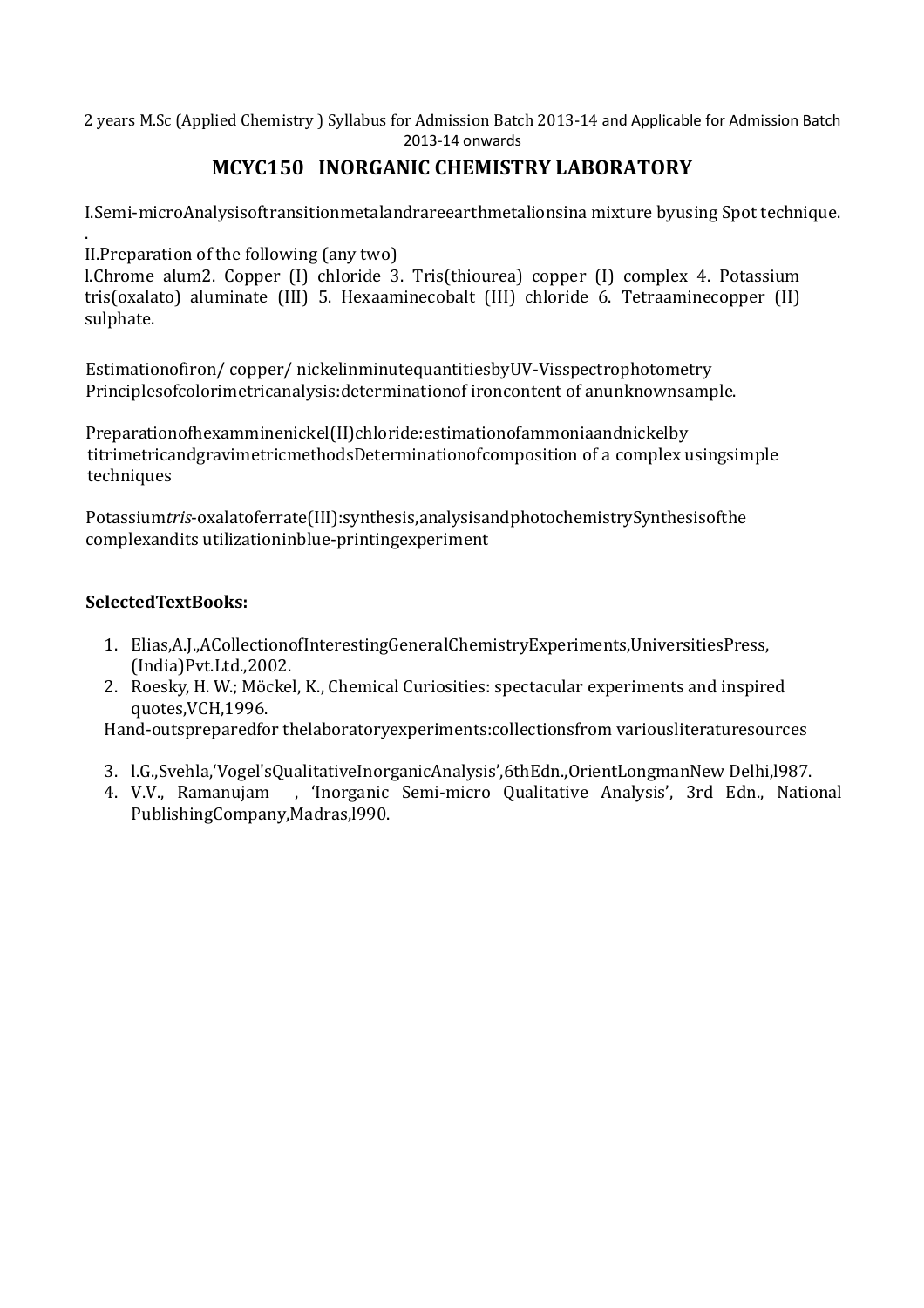#### **1stsemester**

# **MCYC151 PHYSICAL CHEMISTRY LABORATORY**

- 1. pH metry / conductometry / potentiometry and precipitation titrations
- 2. Spectrophotometricdeterminationof theacid dissociationconstant .
- 3. Inversion of sucroseusing polarimeter.
- 4. Determinationofcriticalmicellerconcentration of surfactants..
- 5. Polarizabilityfromrefractiveindexmeasurements.
- 6. Composition of acomplexby Job's method.

#### **TextBooks**

- 1. D.P.Shoemaker,C.W.Garland&J.W.Nibber,,'ExperimentsinPhysicalChemistry', McGraw Hill 5th Edn., 1989.
- 2. A. I. Vogel, 'Text book of Practical Organic Chemistry',5thEdn. ELBS, London , l989.

#### **References**

1. B.B.Dey,andM.V.Sitharaman,'LaboratoryManualofOrganicChemistry'Revisedby T.R.Govindachari, Allied PublishersLtd., New Delhi. 4th Revised Edn. l992.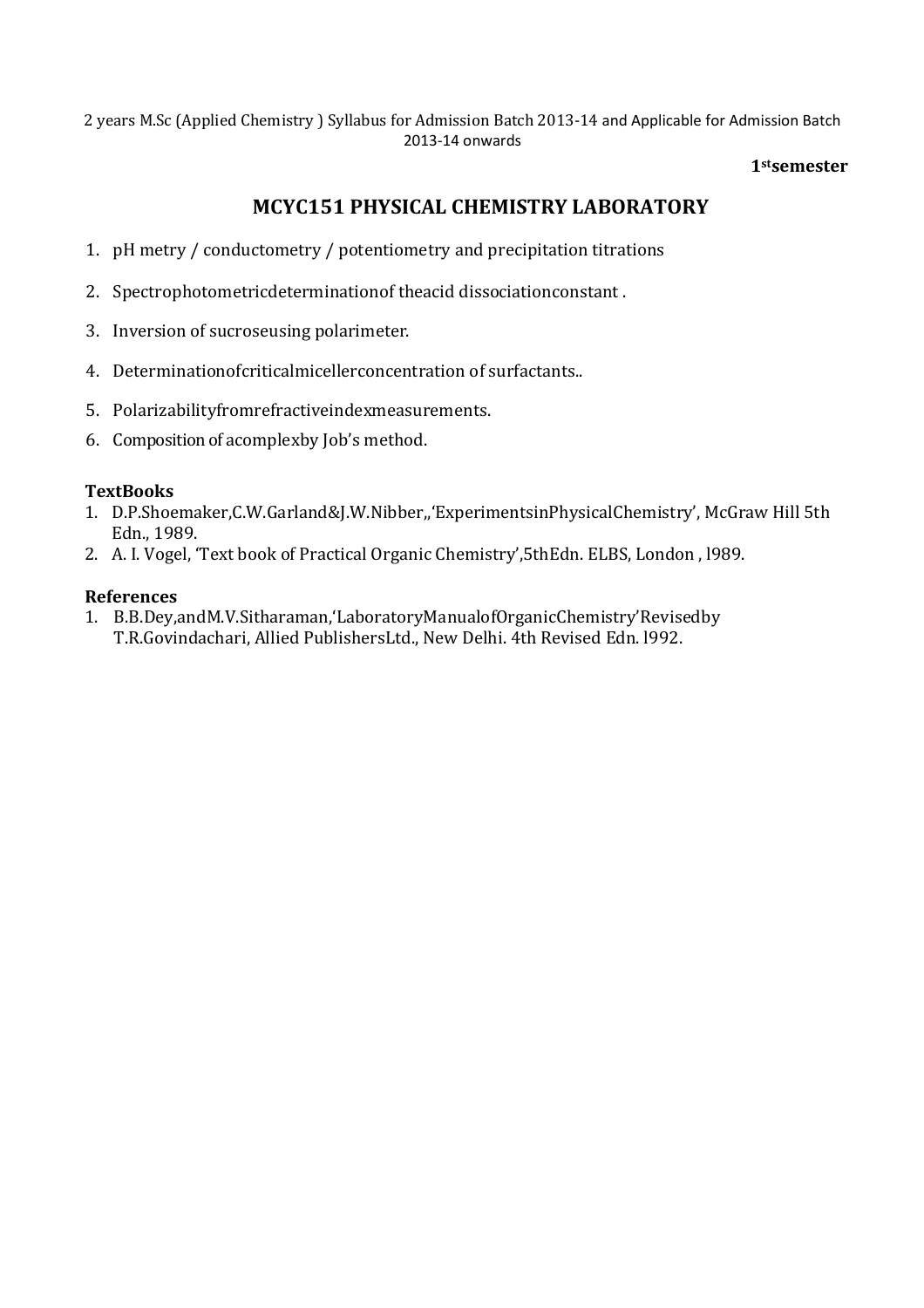#### **2nd semester**

# **MCYC201 SPECTROSCOPY AND MAGNETISM IN INORGANIC CHEMISTRY**

Raman spectra and selection rules, polarized and depolarized Raman lines, resonance Raman spectroscopy, use of symmetry to determine the number of active infrared and Raman lines, rotational fine structure in gas phase IR. Nonresonance overtones and difference bands. Application of Raman and Infrared selection rules to the determination of inorganic structures, bond strength frequency shift relations, changes in spectra of donor molecules on coordination, change in symmetry on coordination.

Magnetism: Types of magnetic behaviour, magnetic susceptibilities, Pascal's constants, paramagnetism in experimental simple systems .van Vleck's equation, its derivation and its applications. Spin-orbit coupling and susceptibility of transition metal ions and rare earths; magnetic moments of metal complexes with crystal field terms, antiferromagnetism and ferromagnetism of metal complexes, Curie-Weiss law, superparamagnetism. High and low spin equilibria.

Mass spectroscopy: Experimental arrangements and presentation of spectra, molecular ions, appearance and ionization potential, fragmentation, ion reactions and their interpretation, effect of isotopes on the appearance of a mass spectrum, molecular weight determination, thermodynamic data. Application of mass spectroscopy to inorganic compounds.

Electronic spectroscopy: Vibrational and electronic energy levels in a diatomic molecule, potential energy level diagram, Morse function, selection rules, spin orbit and vibronic coupling contributions, mixing of d and p orbitals in certain symmetries.

Nuclear magnetic resonance spectroscopy: Application of chemical shifts, signal intensities and spin-spin coupling to structure determination of inorganic compounds carrying NMR active nuclei. Effect of fast chemical reactions, coupling to quadrupolar nuclei, NMR of paramagnetic substances in solution, nuclear and electron relaxation time, contact shift, pseudo contact shift.

Electronic paramagnetic resonance spectroscopy: Hyperfine splitting in EPR spectroscopy.

## **Recommended Texts:**

1. Ebsworth, E. A. O. Structural Methods in Inorganic Chemistry Blackwell Scientific Publications (1991).

2. Drago, R. S. Physical Methods in Chemistry W. B. Saunders Co.: U.K. (1977).

3. Carrington, A. & McLachlan, A. D. Introduction to Magnetic Resonance Chapman & Hall: N.Y. (1983).

4. Mabbs, F. E. &Machin, D. J. Magnetism and Transition Metal Complexes Chapman and Hall: U.K. (1973).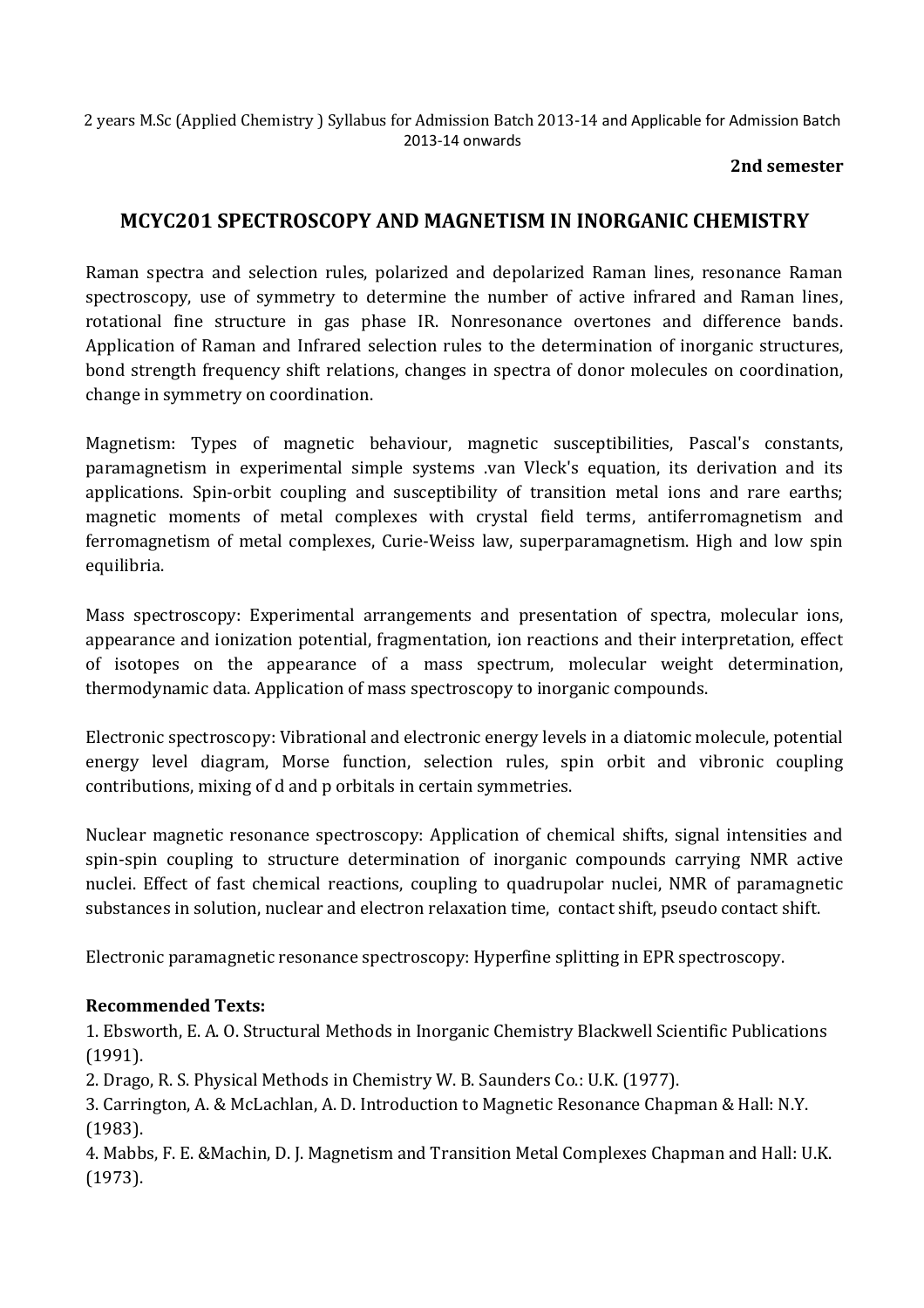# **MCYC202 ORGANIC SYNTHESES**

### **UNIT I Disconnection Approach**

An introduction to synthons and synthetic equivalents, disconnection approach, functional group inter conversions, the importance of the order of events in organic synthesis, one group C-X and two group C-X disconnections, chemoselectivity, umplong approach, cyclisation reactions, amine synthesis.

## **Oxidation**

Introduction. Different oxidative processes.

Hydrocarbons-alkenes, aromatic rings, saturated C-H groups (activated andunactivated). Alcohols, diols, aldehydes, ketones, ketals and carboxylic acids. Amines, hydrazines, and sulfides. Oxidations with ruthenium tetraoxide, iodobenzenediacetate and thallium (III) nitrate.

#### **Reduction**

Introduction. Different reductive processes.

Hydrocarbons- alkenes, alkynes and aromatic rings.

Carbonyl compounds- aldehydes, ketones, acids and their derivatives. Epoxides, Nitro,nitroso, azo and oxime groups. Hydrogenolysis.

### **UNIT II**

#### **Protecting Groups**

Principle of protection of alcohol, amine, carbonyl and carboxyl groups.

#### **One Group C-C Disconnection**

Alcohols and carbonyl compounds, regioselectivity, Alkene synthesis, use of acetylenes and aliphatic nitro compounds in organic synthesis.

#### **Two Group C-C Disconnections**

Diels-Alder reaction, 1, 3–difunctionalised compounds, α, β- unsaturated carbonyl compounds, control in carbonyl condensations, 1,5-difunctionalised compounds. Micheal addition and Robinson annelation.

#### **UNIT III**

#### **Ring Synthesis**

Saturated heterocycles, synthesis of 3-, 4-, 5- and 6-membered rings, aromatic heterocycles in organic synthesis.

#### **Synthesis of some Complex Molecules**

Application of the above in the synthesis of following compounds. Camphor, Vitamin D and Cortisone.

#### **UNIT-IV**

#### **Pericyclic Reactions**

Molecular orbital symmetry, Frontier orbitals of ethylene, 1,3-butadiene, 1,3,5-hexatriene and allyl system. Classification of pericyclic reactions. Woodward-Hoffmann correlation diagrams. FMO and PMO approach. Electrocyclic reactions – conrotatory and disrotatory motion,4n,4n+2 and allylsystems.Cycloadditons-antarafacial and suprafcial additions, 4n and 4n+2 systems,2+2 addition of ketenes, 1,3 dipolar cycloadditions and cheleotropic reactions. Sigmatropicrearrengements- suprafacial and antarafacial shifts of H, sigmatroic shifts involving

carbon carbon moieties,3,3- and 5,5- sigmatropicrearrengements. Claisen, Cope and aza-Cope rearrengements. Fluxonaltautomerism.Ene reaction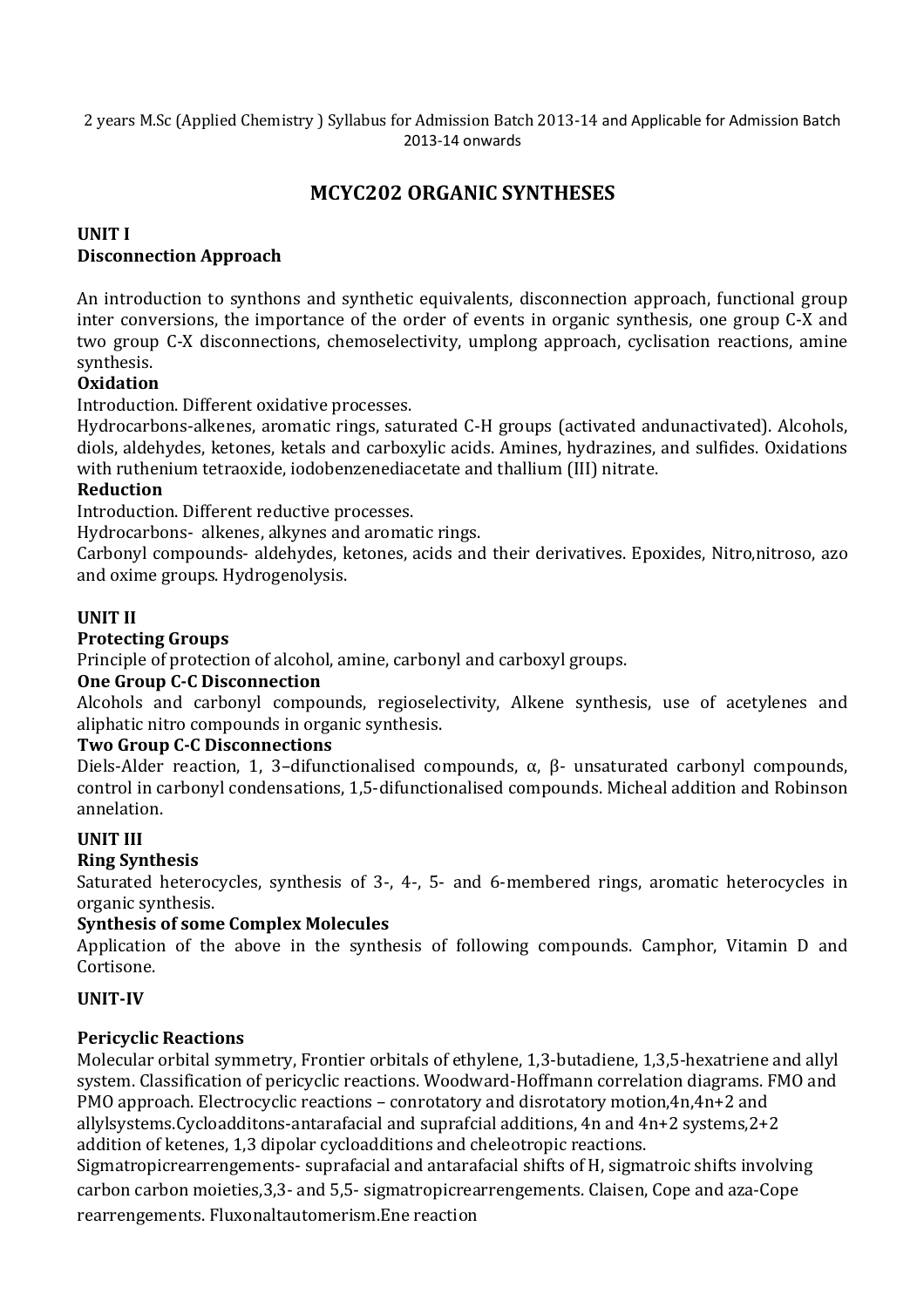#### **Books Recommended**

- 1. Designing Organic Synthesis, A programmed introduction to synthon approach, S. Warren, Wiley.
- 2. Organic Synthesis-concept, Methods and Starting Materials, J. Fuhrhop and G. Penzllin, VCH, Weinheim, Germany.
- 3. Some Modern Methods of Organic synthesis, W. Carruthers, Cambridge Univ. Press.
- 4. Modern Synthetic Reactions, H. O. House, W. A. Benjamin
- 5. Advanced Organic Chemistry: Reactions, Mechanisms and Structure, J. March, Wiley.
- 6. Principles of Organic synthesis, R. Norman and J. M. Coxon, Blackie Academic & Professional.
- 7. Advanced Organic Chemistry Part B, F. A. Carey and R. J.Sundberg, Plenum Press.
- 8. Organic Chemistry: The disconnection approach , S. Warren, John Wiley and Sons.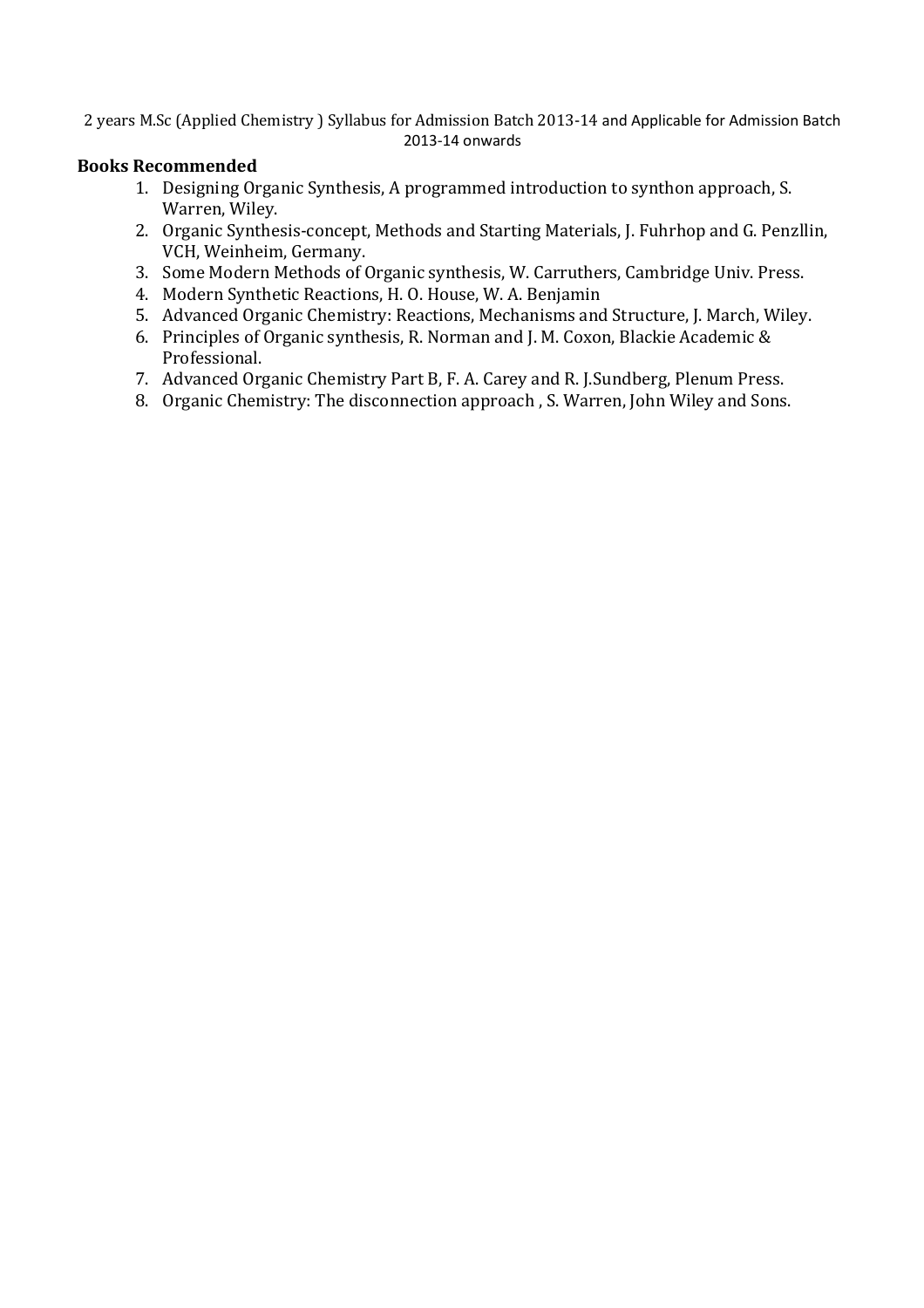# **MCYC 203 PHYSICAL CHEMISTRY**

**Kinetics:**Complexreactions–opposing,parallelandconsecutivereactions.Theories of reaction rates: Collision theory. Potential energy surfaces (basic idea). Transition state theory (both thermodynamic and statistical mechanics formulations). Theory of unimolecular reactions, Lindemann mechanism, Hinshelwood treatment, RRKM model (qualitative treatment). Solution kinetics: Factors affecting reaction rates in solution. Effect of solvent and ionic strength (primary salt effect) on the rate constant. Secondary salt effects, isotope effect,Kramerstheory. Molecularbeamexperiments.Diffusionlimitedreactions. Chain reactions–linearreactions, branching chains– explosion limits; Rice Herzfeld scheme.

Enzymecatalysis–ratesofenzymecatalysedreactions–effectof substrate concentration, pH and temperature–determination of Michaelis-Menten parameters.

**Surface phenomena**: Surface active agents, classification of surface active agents, micellization, hydrophobic interaction, critical micelle concentration (CMC), Krafft temperature, Factors affecting the CMC of surfactants, counterion binding to micelles, thermodynamics of micellization, solubilization, microemulsions, reverse micelles, surface films (electrokinetic phenomena), catalytic activity at surfaces. Electrode/ electrolyte interface; electrical double layer, electrode kinetics, Nernst equation.

**Photochemistry:** Absorption of light and nature of electronic spectra, electronic transition, Frank-Condon principle, selection rules, laws of photochemical equivalence, photodissociation, predissociation, photochemical reactions: photoreduction, photooxidation, photodimerization, photochemical substitution, photoisomerization. Photochemistry of environment: Greenhouse effect.

**Photo physicalphenomena:**Electronicstructureof molecules, molecularorbital,electronicallyexcited singletstates,designationbasedonmultiplicityrule,life

timeofelectronicallyexcitedstate,constructionofJablonskidiagram,electronic

transitionsandintensityofabsorptionbands,photphysicalpathwaysofexcited molecular system( radiativeandnon-radiative),promptfluorescence,delayedfluorescence, and phosphorescence, fluorescence quenching:

concentrationquenching,quenchingbyexcimerandexciplexemission,fluorescenceresonanceenergytra nsferbetweenphotoexciteddonorandacceptorsystems.

## **Recommended Books** (**Physical Chemistry**)

- 1. P.W.AtkinsandJulio dePaula:PhysicalChemistryI.N.Levine:PhysicalChemistry
- 3. D.A.McQuarrieandJ.D.Simon:PhysicalChemistry- AMolecularApproach
- 4. D.A.McQuarrie,StatisticalMechanics
- 5. H.B.Callen:ThermodynamicsandanintroductiontoThermostatistics
- 6. DavidChandler:IntroductiontoModernStatisticalMechanics
- 7. R.S.Berry,S.A.RiceandJohnRoss :PhysicalChemistry
- 8. R.J.Silbey,R.A.Alberty,andM.G.Bawendi,PhysicalChemistry
- 9. Photochemistry–J.G.CalvertsandJ.N.Pitts,John-Wiley&Sons
- 10. FundamentalsofPhotochemistry-K.K.Rohatgi-Mukharjii, WileyEastern
- 11. Introductionto Photochemistry-Wells
- 12. Photochemistryof solutions-C.A.Parker, Elsevier
- 13. ChemicalKinetics-K.J.Laidler,pearsonEducation,2004
- 14. NicholasJ.Turro,ModernMolecularPhotochemistry
- 15. J.R.Lakowicz, PrinciplesofFluorescenceSpectroscopy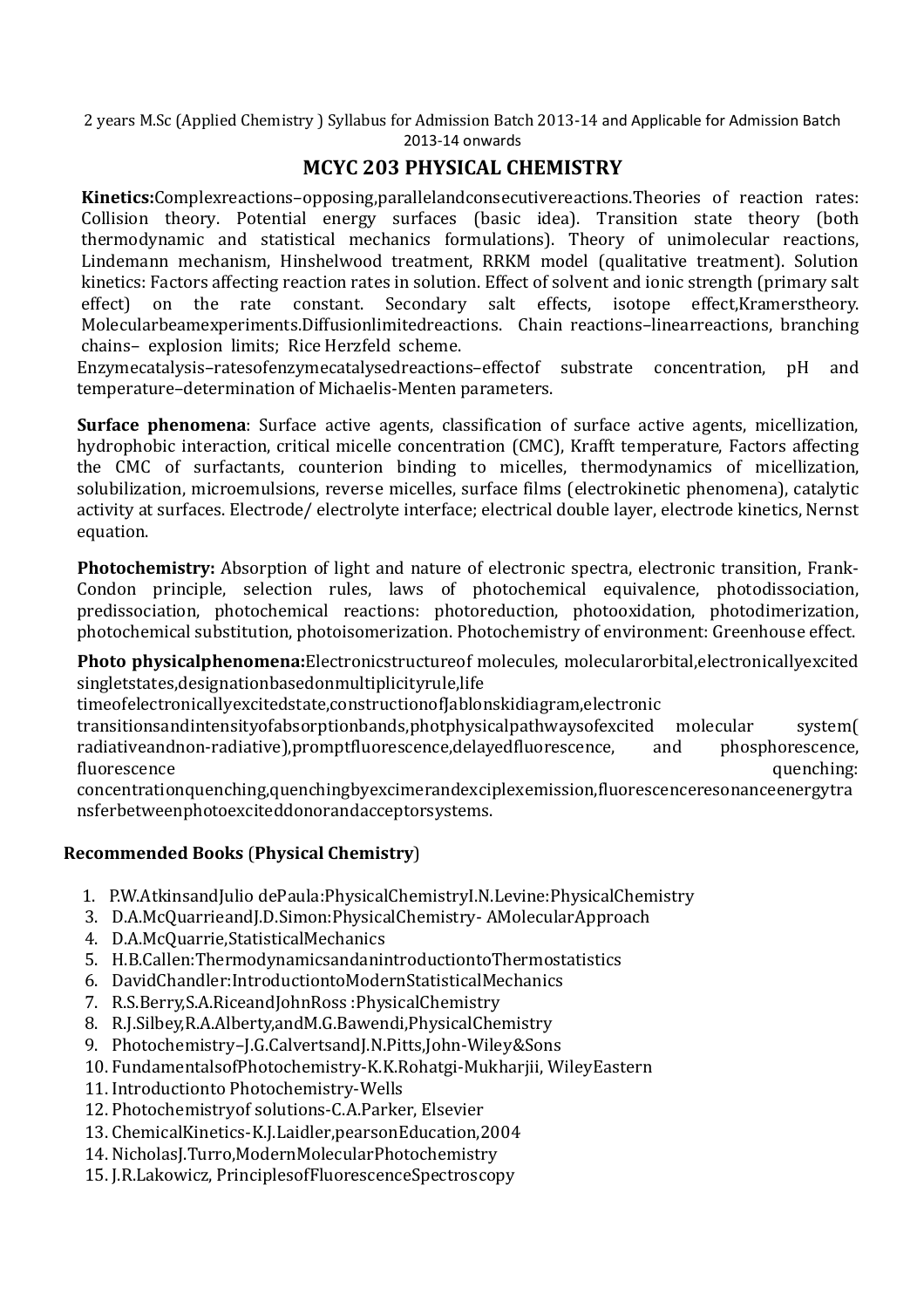# **MCYE204 ANALYTICAL TECHNIQUES**

**Ultraviolet Spectroscopy:** Fundamental of electronic transitions, selection rules for allowed and

forbidden transitions. Studiesofconjugated andextended conjugated systemsetc.Woodward rules.Electronicspectraoftransitionmetalcomplexes.

**InfraredSpectroscopy:** identification of the criteria for IR active character of molecules, Identificationof functionalgroups,hydrogenbonding etc.,metalligandvibrations.Characterization of metal –oxygen bonding in metal oxide nanoparticles.

**NuclearMagneticResonanceSpectroscopy:**Applicationof<sup>1</sup>Hand<sup>13</sup>CNMR spectroscopy includingCOSY,NOESY,NOEtechniquesinthestructuraldeterminationof complexorganic systems. Applicationinconformationalanalysis.MultinuclearNMRof variousinorganicand organometalliccompounds.

**Mass Spectrometry:**Fragmentationand rearrangements (includingMcLaffertyrearrangement)of differentclassesoforganicmolecules.Isotopeeffectsetc. and basics of HRMS, and its necessity in organic synthetic chemistry field.

**ElectronSpinResonanceSpectroscopy:**AnalysisofESRspectra ofsystemsinliquidphase, radicalscontainingsingleset,multiplesetsofprotons,triplet groundstates.Transition metalions. Doubleresonance techniques: ENDOR inliquid solution, ENDOR in powers and non-oriented solids. EPR of triplet states, zero field splitting, Kramer's rule, survey of EPR spectra of first row transition metal ion complexes.

Application of Photo Electron Spectroscopy (PES), ESCA and Auger spectroscopy to the study of surfaces.

**CDspectroscopy:**CDofpolypeptidesandnucleicacids,InducedCD,magneticcircular dichroism.

**Electro-analytical techniques:** Heterogeneous electrontransfer and concept of capacitive and faradiccurrent.Cyclicvoltammogram.Instrumentation:three-electrodepotentiometerand electrodes.

Measurements andanalyses of the voltammograms. Differential pulsevoltammetryand coulometry.Applicationofcyclic voltammetryininorganicandorganic chemistry.

**Fluorescence spectroscopy:** Fluorescence energy transfer and its applications to measurementof distancesin molecules.

**Thermal Analysis**: Thermogravimetric analysis (TGA) and its applications to inorganic and polymer material characterization. Differential scanning colourimetry (DSC) and its application to inorganic materials.

**Chromatography**: Fundamental of chromatographic separations, retention time, distribution ratio, K factor.

High Performance Liquid Chromatography (HPLC) its application to organic compounds. Gas Chromatography (GC) and its applications to synthesis and environmental fields (with one example each).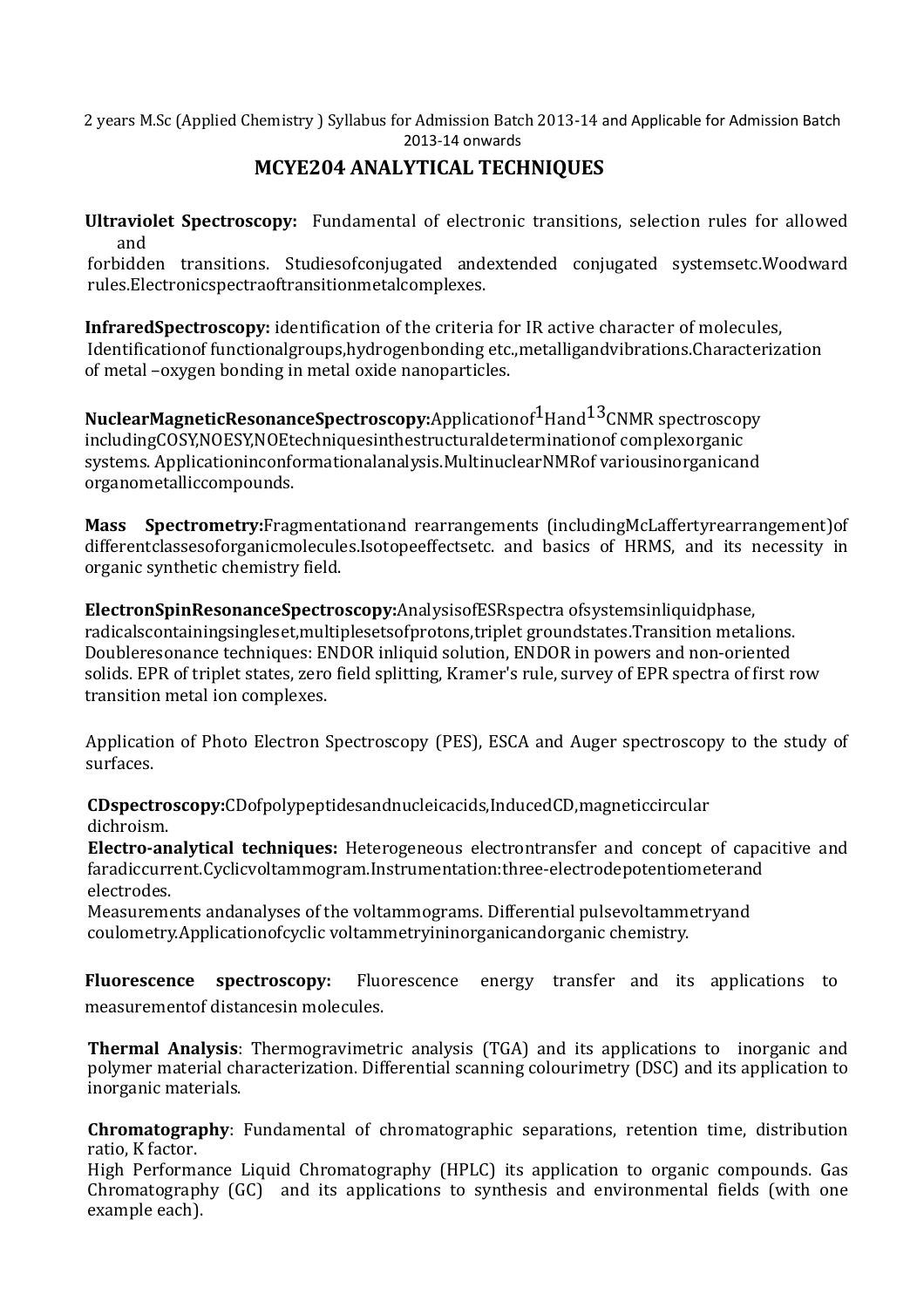## **Books (ANALYTICAL TECHNIQUES)**

- 1. PhysicalMethodsin Chemistry,RS Drago,2ndedn., Saunders,1992.
- 2. Carbon-13NuclearMagneticResonanceSpectroscopy,G.C.Levy,R.L.LichterandG.L.Nelson,W iley,1980.
- 3. NMRSpectroscopy- AnIntroduction,H. Gunther,JohnWiley,1980.
- 4. BasicOne-andTwo-DimensionalNMRSpectroscopy,H.Friebolin,VCH,1991. SpectroscopicMethodsin OrganicChemistry,D.H.Williams andI.Fleming,4thed., 1988.

SpectrometricIdentificationofOrganicCompounds,R.M.Silverstein,G.C.Basslerand T.C. Morrill,JohnWiley& Sons,NewYork,5th Ed.1991.

- 5. *ElectronParamagneticResonance,ElementaryTheoryandPracticalApplications,*Weil ,John A,J.R.Bolton, andWertz,J.E,Wiley-Interscience,New York,(1994).
- 6. StructuralMethodsinInorganicChemistry,E.A.V.Ebsworth,D.W.H.Rankin,&S.Cradoc k, 2<sup>nd</sup>Ed.1991,CRC Press,Boca Raton, Florida,
- 7. CircularDichroism: PrinciplesandApplications,Nakanishi,K.,Berova,N.,Woody,R.W., Eds.;VCHPublishers,Inc.:NewYork,1994.
- 8. Principles of Fluorescence Spectroscopy, J. Lackowicz, Plenum Press, (NewYork1983)ElectrochemicalMethods-FundamentalsandApplications,A.J.BairdandL.R.Faulkner, Wiley,1980.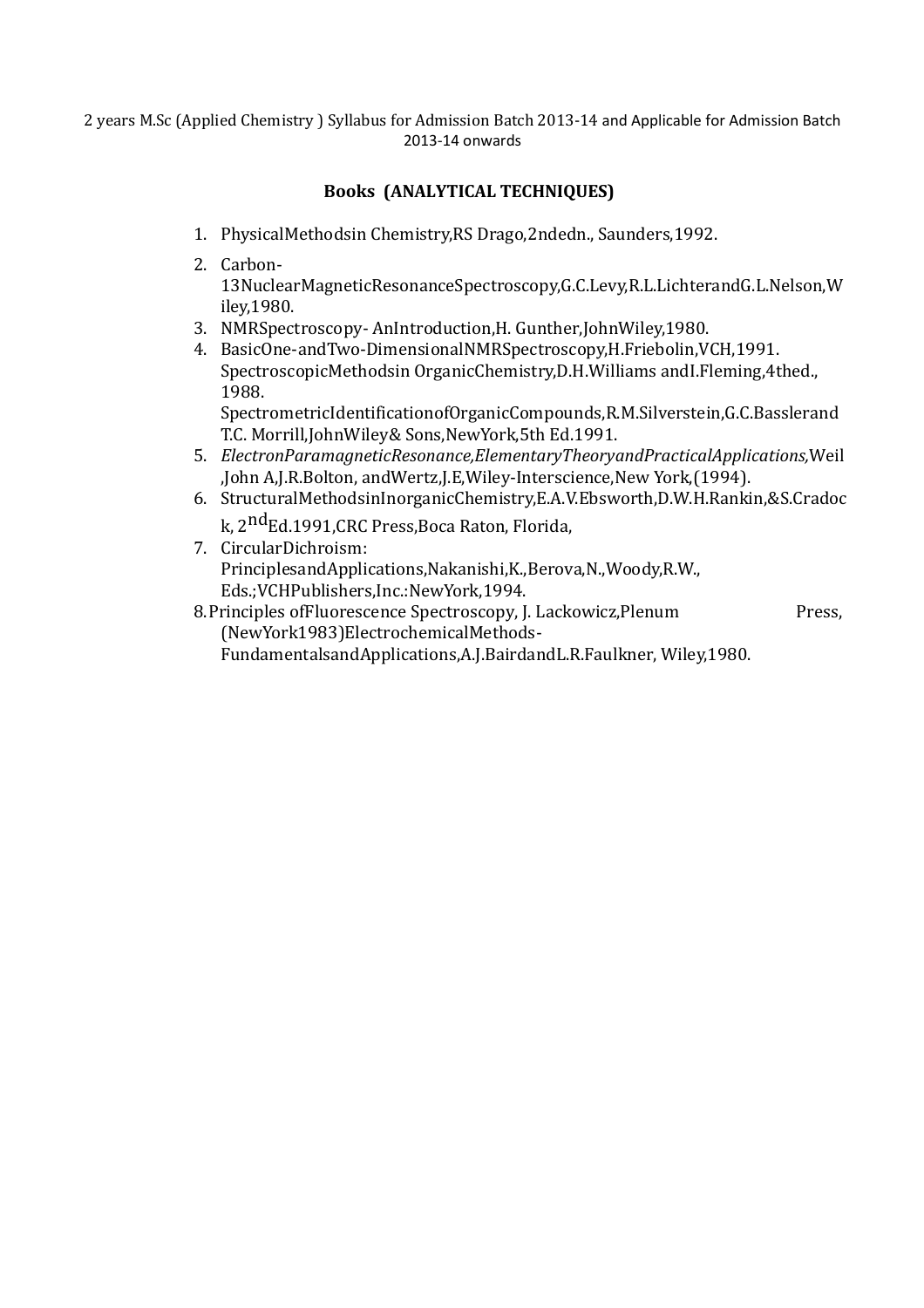# **MCYF205 BIOCHEMISTRY**

#### **Module-I (20Hr.)**

Introduction to Biomolecules:

Structure and Function of Carbohydrates: Monosaccharide, Oligosaccharides, Polysaccharides (Starch, Glycogen, Cellulose), Optical Isomerism;

Structure and Function of Lipids: Saturated and Unsaturated Fatty Acids, Triacylglycerols, Phosphoglycerides, Sphingolipids, Waxes and Sterol;

Structure and Function of Proteins: 20 Amino acids, Peptide bond, Hierarchy of protein architecture, Ramachandran Plot, 3-D structure;

Structure and Function of Nucleic Acids: DNA, RNA, Double Helix Model of DNA, Denaturation and Renaturation DNA;

Structure and function of Hormones, Minerals and Vitamins; Bio-complexes: Nucleoproteins, Glycoproteins, Lipoproteins and Vitamin complexes.

#### **Module-II (10Hr)**

Principle of Bioenergetics: Bioenergetics and Thermodynamics; Phosphoryl group transfer and energy currency-ATP; Biological Oxidation and reduction reactions

Metabolism-I: Introduction to metabolic processes;

Metabolism of Carbohydrates: Glycolysis, TCA Cycle, ETS and Oxidative Phosphorylation, HMP pathway, Gluconeogenesis , Glycogen metabolism;

Metabolism of Lipids: Anabolism (Saturated and Unsaturated), Catabolism (α- Oxidation, β-Oxidation) and Energetics of lipid metabolism;

Metabolism Of Nucleic Acids: Catabolism and anabolism of purine and pyrimidine nucleotides.

#### **Module-III (10Hr)**

Metabolism-II: Metabolism of proteins: Properties of Amino acids, Biosynthesis of amino acids ( Valine, Serine, Histidine and Glutamic Acid); Protein Catabolism ( Genetic code and Protein synthesis); Protein Turnover, Protein Targetting.

Enzymes: Properties of Enzyme, Classification of Enzymes, Mechanism of enzyme action, Kinetics of of enzyme action, Activation energy, Enzyme Inhibition, Coenzyme, Apozyme and Holozyme

#### **Text Book**

1. Principle of Bio-Chemistry – Lehinger, Nelson and Cox

- 2. Biochemistry of Biochemistry by L. Stryer
- 3. Fundamentals of Biochemistry Voet&Voet
- 4. Biochemistry by Zubay.
- 5. Biochemistry, C.B.Powar&G.R.Chatwal, Himalaya Publishing House.
- 6. Biochemistry, Rastogi, Tata McGraw Hill.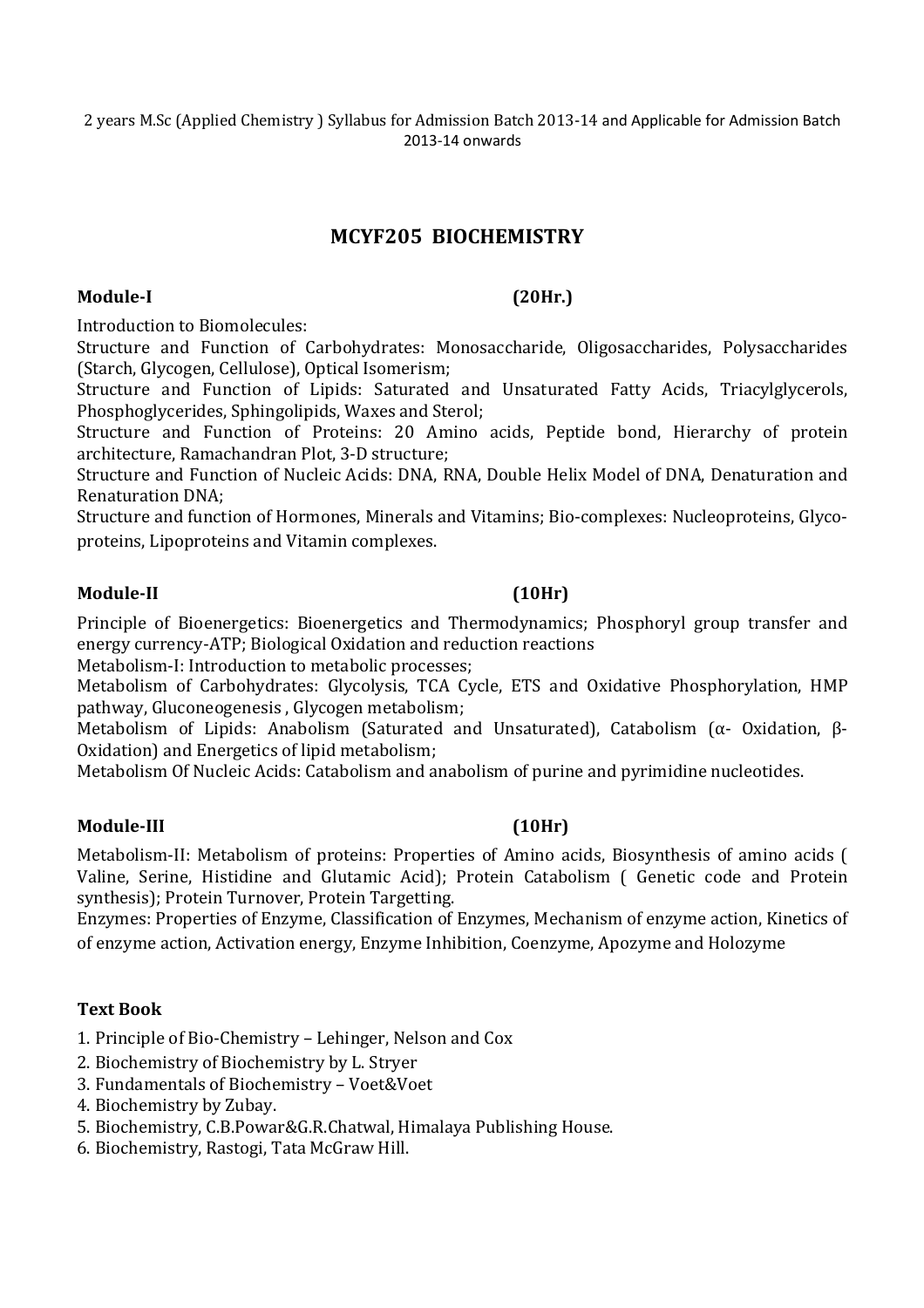# **MCYC250 ORGANIC CHEMISTRY PRACTICAL**

### **Qualitative Analysis**

Identification of organic compounds, separation, purification and identification of compounds of binary mixture using TLC and column chromatography. Chemical tests: IR spectra to be used for functional group identification.

Isolation of active natural products (caffeine, clobe oil etc. )from natural sources.

Preparation of paracetamol.

Application of steam distillation.

Preparationofo-iodobenzoicacidfromanthranilicacid;furoicacidfromfurfural;thiamine catalysedbenzoincondensation;preparationof benzilfrom benzoin;

Estimation of Phenol, Aniline, Ascorbic Acid. Estimation of glucose by Fehling's method & Bertrand's method. Isolation of natural products (carcumene/caffeine/clove oil) from natural occurring substances Application of steam distillation Prepartion of paracetamol.

#### **Text Book**

- 1. Experiments and Techniques in Organic Chemistry, D. Pasto, C. Johnson & M. Miller, Printice Hall.
- 2. Systematic Qualitative Organic Analysis, H. Middleton, E. Arnold (publisher)
- 3. Hand Book of Organic Analysis, Qualitative & Quantitative, M. T. Clarke, E. Arnold (publisher)
- 4. A. I. Vogel, 'Text book of Practical Organic Chemistry',5thEdn. ELBS, London, l989.
- 5. Macroscale and Microscale Organic Experiments, K. L. Williamson, D. C. Heath.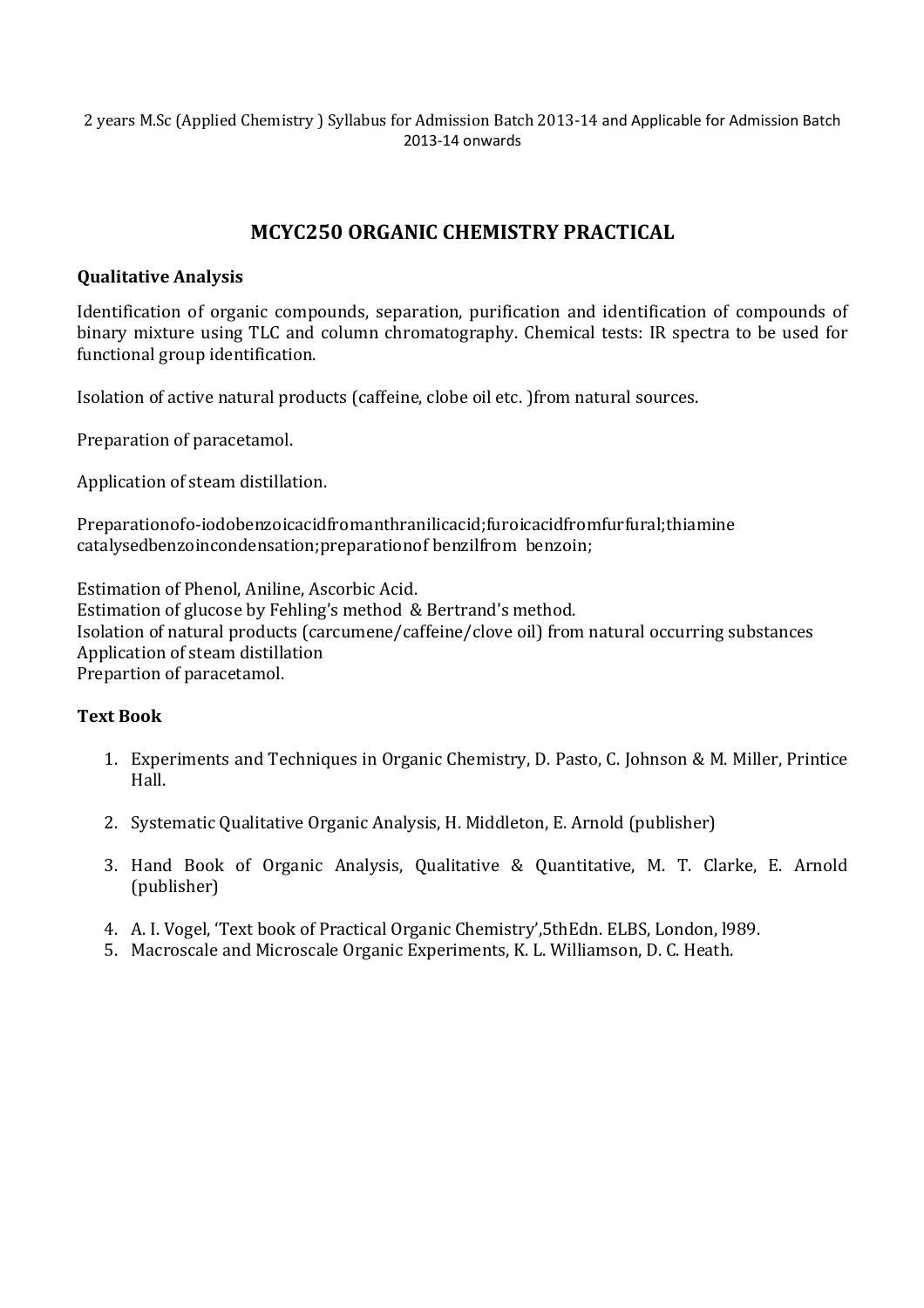# **MCYC251 INORGANIC CHEMISTRY - II PRACTICAL**

I.Semi-microanalysis:Analysisofmixturecontainingtwocommoncationsandanytwoof the following less familiar cations.Ti, W, Mo, V and U .

Preparation of Inorganic complexes & their charaterisation by different classical and spectroscopic techniques.

Preparation of diamagnetic and paramagnetic main-group and transition-metal acetylacetonates

Synthesis,isolationandspectroscopiccharacterizationof thecomplexes

Spectrophotometric determinationof phosphate: estimation of phosphate in cola drinks Determinationofconcentrationof phosphatesapplyingBeer-Lambertlaw

#### **TextBooks**

1. l.G.,Svehla,'Vogel'sQualitativeInorganicAnalysis',6thEdn.,OrientLongmanNew Delhi,l987.

2. V.V., Ramanujam , 'Inorganic Semi-micro Qualitative Analysis', 3rd Edn., National PublishingCompany,Madras,l990.

3. Elias,A.J.,ACollectionofInterestingGeneralChemistryExperiments,UniversitiesPress (India)Pvt.Ltd.,2002.

4. Roesky, H. W.; Möckel, K., Chemical Curiosities: spectacular experiments and inspired quotes,VCH,1996.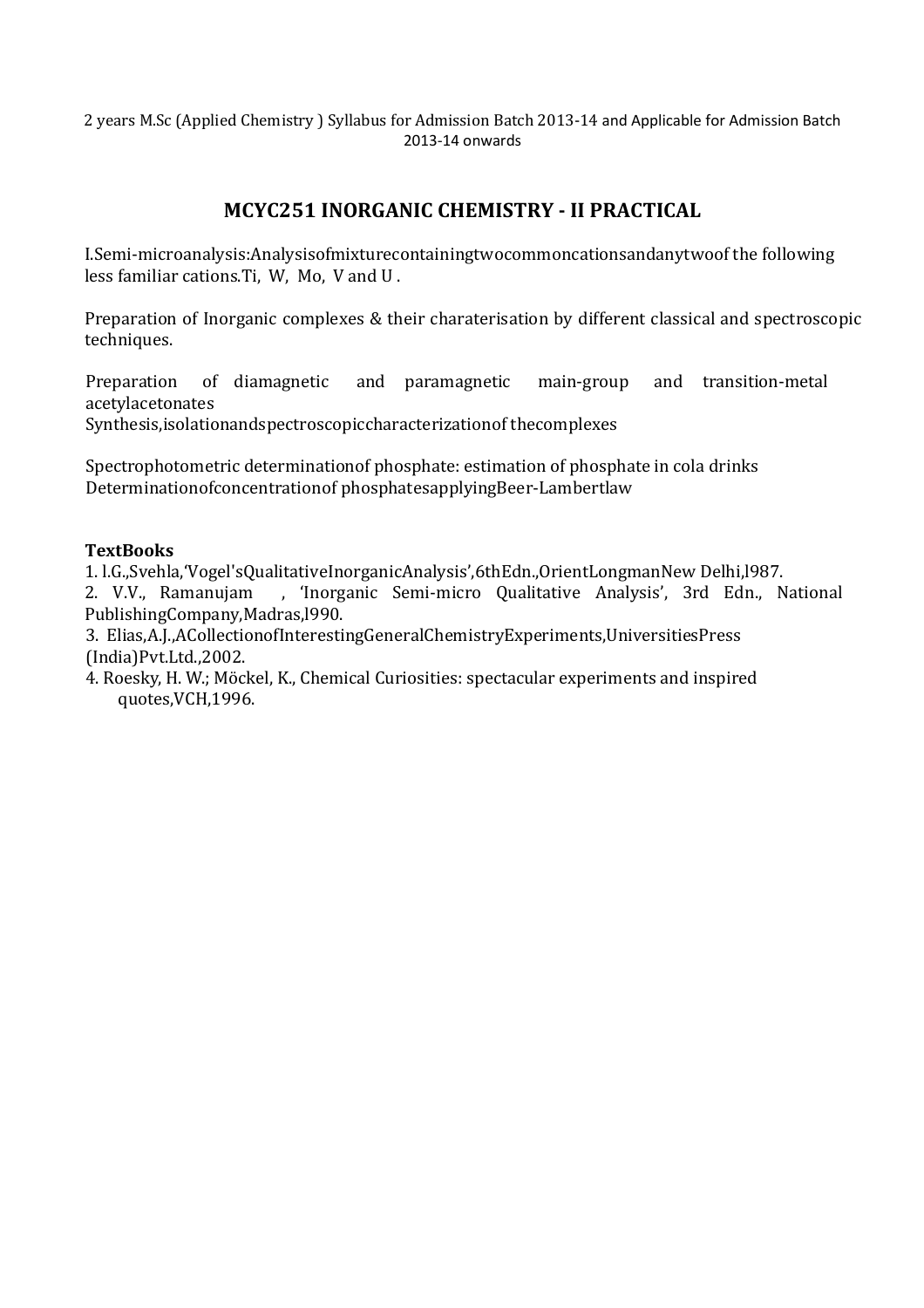## **2nd semester/ MCYF 252 BIOCHEMISTRY LAB**

- 1. Spectroscopic/Colorimetric estimation of protein using Lowry's method
- 2. Spectroscopic estimation of DNA using DPA method
- 3. Spectroscopic estimation of RNA using Orcinol method
- 4. Estimation of Iodine number and saponification value of fatty acids
- 5. Separation of amino acids by paper chromatography
- 6. Separation of sugars by thin layer chromatography
- 7. Separation of proteins by SDS-PAGE.
- 8. Assay of Enzyme acivity: Protease from bacteria.
- 9. Assay of enzyme activity: Amylase from plant tissue & saliva.
- 10. Determination of  $K_m$  and  $V_{max}$  of enzyme catalysed reaction.

Introduction to Practical Biochemistry: Plummer, Tata McGraw Hill.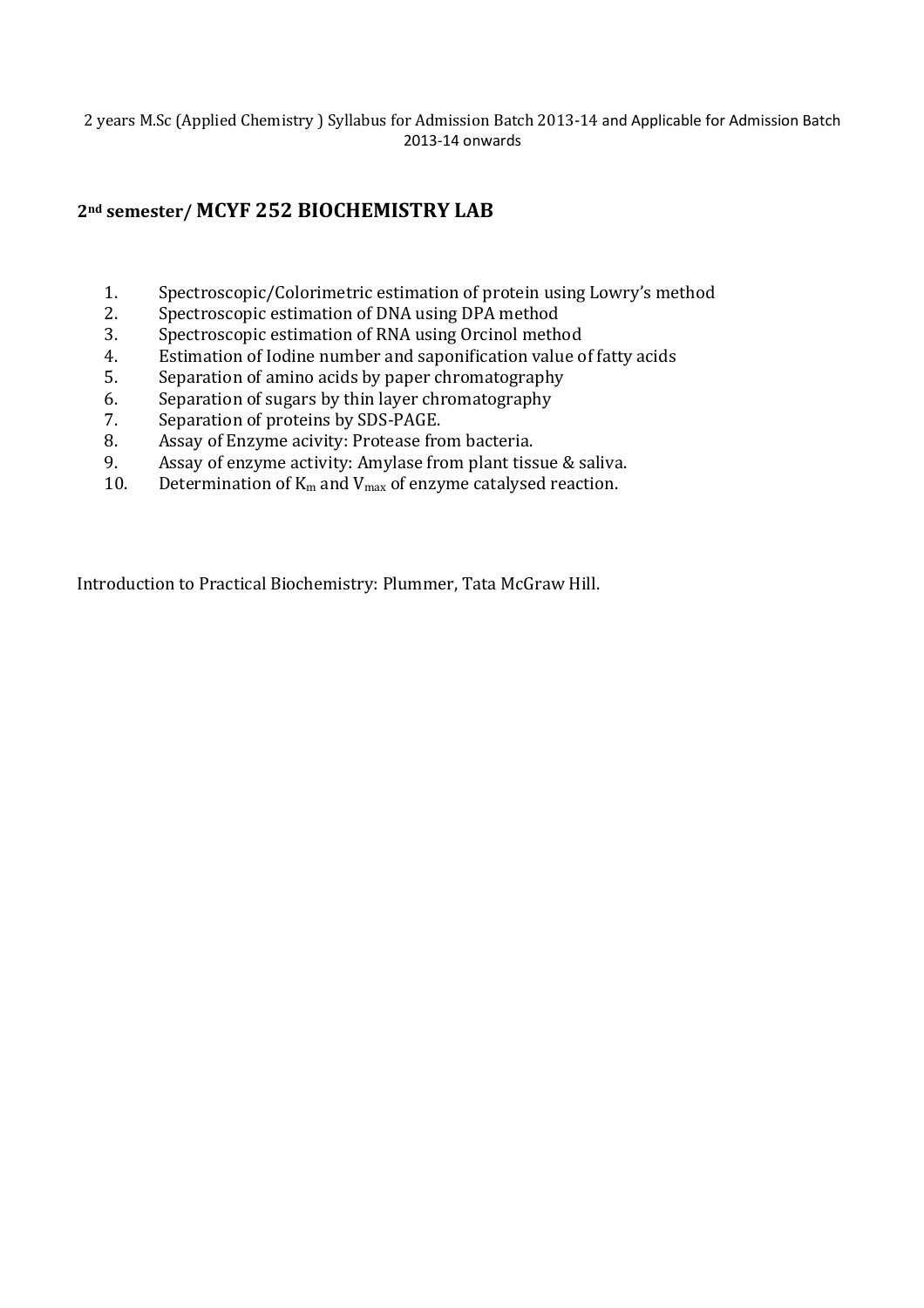**3rd semester** 

## **MCYC301 ORGANOMETALLIC CHEMISTRY**

#### **MODULE-I (14Hours)**

Making sense of organomettalic complexes, the 18- e rule and its limitation. Electron counting in reactions. Oxidation state, co-ordination number and geometry. Effect of complexationwith different metals (4d and 5d).

Alkyls and hydrides: alkyls and aryls(metal alkyls stabilized carbanion, β-elimination,stable alkyls, agostic alkyls, reductive elimination, preparation of metal allyls).metal hydrides: characterization, synthesis, reactions, bridging hydrides.

#### **MODULE-II (12 Hours)**

Pi complexes, synthesis, bonding. Properties and application of alkenes and alkynes, allyls, diene, cyclopentane,dienyl,arenes.

Oxidative addition and reductive elimination: concerted addition,  $SN<sup>2</sup>$  pathways. Radical mechanisms, ionic mechanism.

Insertion and Elimination: CO insertion, alkene insertion, outer sphere insertion,  $\alpha$ ,  $\beta$ ,  $\delta$ ,  $\gamma$ elimination.

#### **MODULE-III (14Hours)**

Addition and abstraction: Nucleophilic addition toCO, Nucleoplic addition to polynes and polyenyls ,nucleophilic abstraction in hydrides, acyls, electrophilic addition and abstraction, single electron transfer and radical reactions.

Transition metal organometallic in organic sysnthesis: Alkene isomerisation, hydrogenation, hydroformylation, hydrocyanation, hydroboration, coupling reaction.

#### **Books:**

- 1. The Organometallic Chemistry of the Transition Metals **,** by Robert H. Crabtree, Wiley 2014
- 2. Organotransition Metal Chemistry: From Bonding to Catalysis by John F. Hartwig, University Science Books, 2009
- 3. Organotransition Metal Chemistry, Anthony F.Hill, Royal Society of Chemistry,
- 1. Tutorial Chemistry Text, 2002. Chapters 1 to 7.
- 4. Organometallics: A concise Introduction, Ch.Elshebroicn and A Salzer, VCH, 2006.
- 5. Organotransition Metal Chemistry: Applications to Organic Synthesis, S.G.Davies, Pergamon 1982.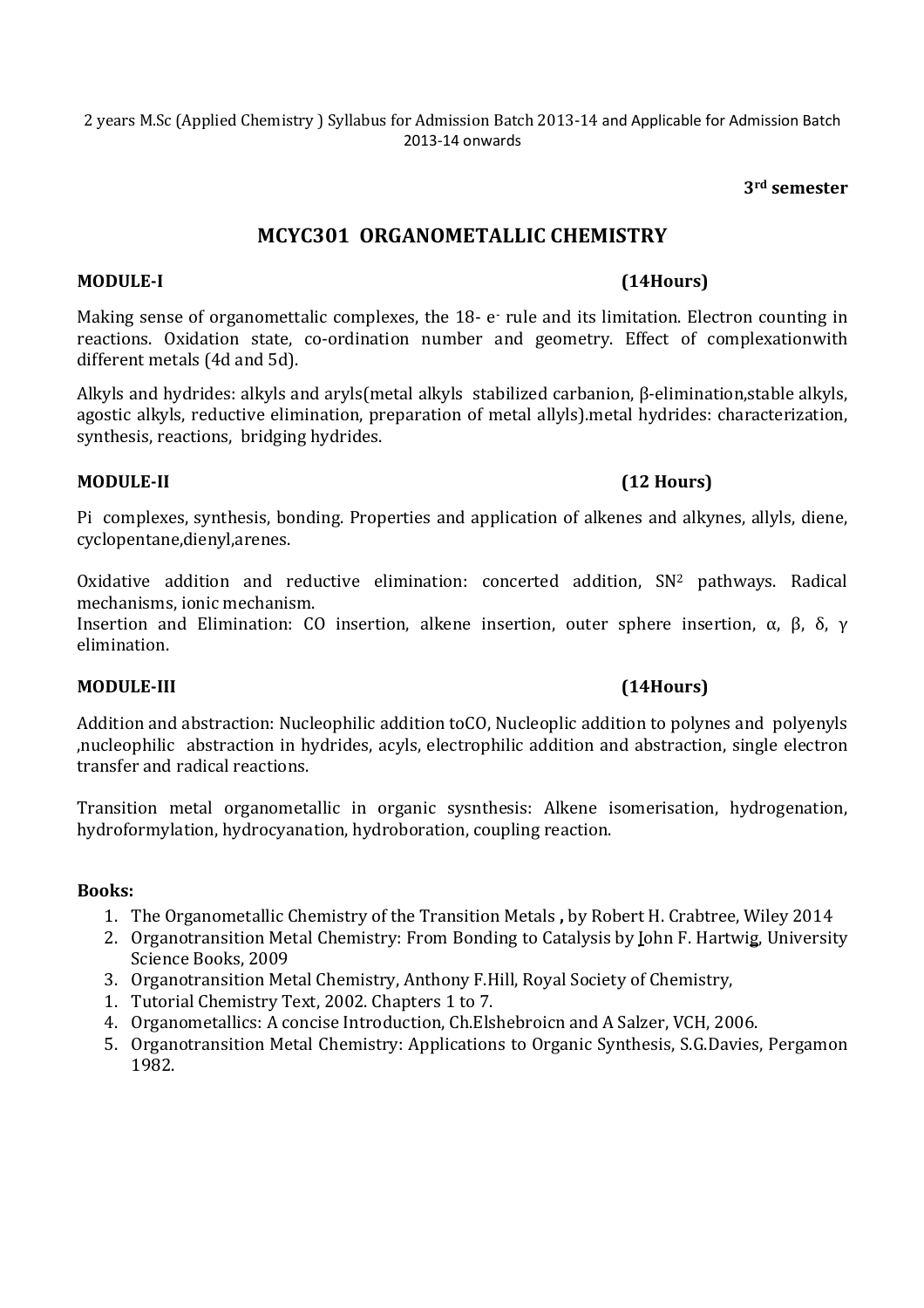## **MCYC302CHEMISTRY OF DRUG DESIGN**

### **Module I**

Medicinal plant: Historical aspects . **(12Hours)**

Biopharmaceutical Properties of Drug Substances : Biological membrane, passive diffusion, physiochemical properties Vs Drug absorption, lipid solubility, drug dissolution Vs Drug absorption, Acid-Base properties, Drug receptor Interaction.

Metabolic Changes of Drugs and Related Organic compounds : Sites of Drug Biotransformation, role of Cytochrome P-450 Monooxygenase in Oxidative Biotransformation, Oxidative Reactions, Reductive Reactions, Hydrolytic Reactions, Phase-II or Conjugation Reactions, Factors affecting Drug Metabolism.

### **Module II (14Hours)**

Structural Features and Pharmacological Activity : Optical and Geometrical isomerism and pharmacologic activity, conformational isomerism and pharmacologic activity, effects of conformational isomerism on biological activity of Drugs Bioisosterism.

Theoretical Aspects of Drug Design : Molecular modeling, Rational drug design, Principles of Combinatorial Chemistry, QSAR.

Anti-Materials : Etiology, Quinolines and Analogy, DiaminoPyrimidines, Biguanides.

Anti-Neoplastic Drugs: Alkylating agents, Antimetabolites, Antibiotics, Plant Products, Immuno Therapy.

## **Module III (14Hours)**

Central Nervous System Depressants :Axiolytic, Sedatives and Hypnotic agents, Antipsychotics, Anticonvulsant and Antiepileptic Drugs.

Central Nervous System Stimulants : Analeptic, Methylxanthines, Antidepressant Compounds, Psychadetics.

Drugs Affecting Sugar Metabolism: Diabetes Mellitus - The disease, Insulin, mechanism of action, Oral Antidiabetic Agents- Biguanides,sulfonylureas, hazards and side effects.

Anti-viral Drugs : Adamantine hydrochloride, Interferon, Zidovudine agents interfering with Viral Nucleic Acid Replication -Acyclovir, Idoxuridine, Vidarbine.

## **Books:**

- 1. The Organic Chemistry of Drug Design and Drug Action by Richard B. Silverman &, Mark W. Holladay = 3rd edition- 2014- Academic Press
- 2. MedicinalChemistry:ABiochemicalApproach, Thomas Nogrady
- 3. Drug Discovery Strategies and Methods by AlexandrosMakriyannis, Diane Biegel, 2003, CRC press
- 4. Textbook of Drug Design and Discovery, -edited by Tommy Liljefors, PovlKrogsgaard-Larsen, Ulf Madsen -Third Edition-– CRC press
- 5. Drug Design Strategies = David J Livingstone , Andrew M Davis –RSC publishing- 2011
- 6. Drug Design by Klebe Gerhard by Springer
- 7. PrinciplesofMedicinalChemistry,William O.Foye
- 8. The PharmacologicalBasisofTherapeutics:GoodmanandGilman
- 9. IntroductiontoDrug Metabolism,G.GordonGibsonandPaulSket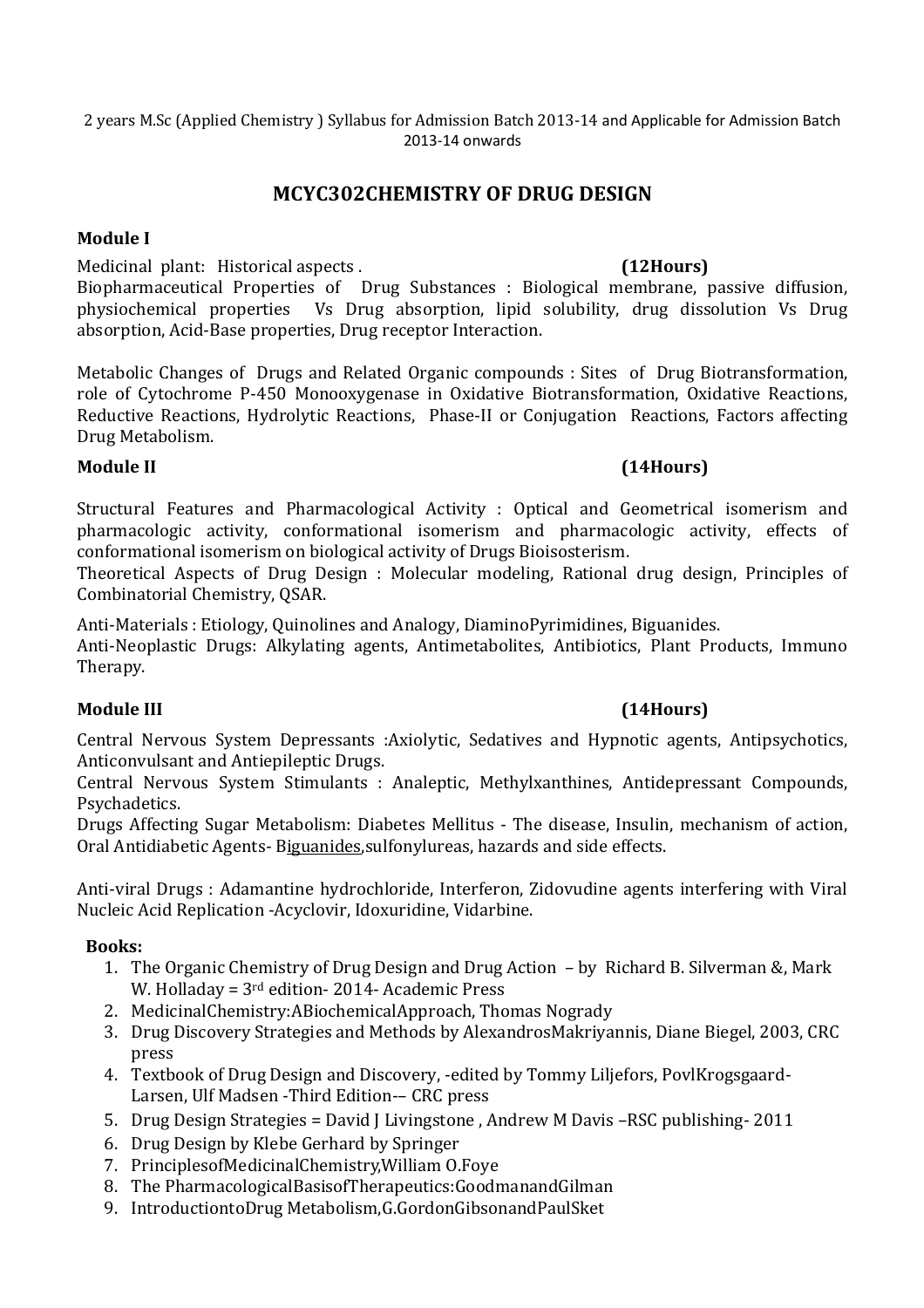## **MCYF301 ENVIRONMENTAL CHEMISTRY**

#### **Module – I (12 Hours)**

Ecological Concepts: Biotic components, Ecosystem Process: Energy, Food Chain, Water cycle, Oxygen cycle, Nitrogen cycle, carbon cycle, Environmental gradients, Tolerance levels of environment factor, EU, US and Indian Environmental Law. Chemistry in Environmental Engineering: Atmospheric chemistry, Soil chemistry. Noise pollution- Noise standards, measurement and control. Water Treatment: water quality standards and parameters, Ground water. Water treatment processes, Pre-treatment of water, Conventional process, Advancedoxidation process.

#### **Module – II (14Hours)**

(a)Waste Water Treatment: COD and BOD of Waste water treatment process, pretreatment, primary and secondary treatment of waste water, Activated sludge treatment: Anaerobic digestion, Reactor configurations and methane production.

(b)Air Pollution : Air pollution and pollutants, criteria of pollutants, Acid deposition, Global climate change –greenhouse gases, air pollution meteorology, Atmospheric dispersion. Industrial Air Emission Control. Flue gas desulphurization, NOx removal, Fugitive emissions.

(c) Solid waste, Hazardous waste management, Solid Waste Management, Source classification and composition of MSW: Separation, storage and transportation, Reuse and recycling, zero waste management, Hazardous Waste Management, Hazardous waste and their generation, Transportation and treatment: Incinerators,super critical liquids, Inorganic waste treatment. E.I.A., Environmental auditing,

#### **Module – III (14Hours)**

Occupational Safety and Health Acts, Safety procedures, Type of Accidents, Chemical and Heat Burns, Prevention of Accidents involving Hazardous substances, Human error and Hazard Analysis. Hazard Control Measures in integrated steel industry, Petroleum Refinery, L.P.G. Bottling, Pharmaceutical industry. Fire Prevention – Detection, Extinguishing Fire, Electrical Safety, Product Safety. Safety Management- Safety Handling and Storage of Hazardous Materials, Corrosive Substances, Gas Cylinders, Hydro Carbons and Wastes. Personal Protective Equipments.

## **Text Book**

- 1. Environmental Engineering Irwin/ McGraw Hill International Edition, 1997, G. Kiely,
- 2. Industrial Safety Management, L. M. Deshmukh, Tata McGraw Hill Publication.

## **Reference Books**

- 1. Chemistry for Environmental Engineering and Science, Clair N. Sawyer, Perry L. Mc Carty and Gene F. Parkin, 5th edition, Mc GrawHill
- 2. Environmental Engineering by Arcadio P. Sincero&Gergoria A. Sincero PHI Publication
- 3. Principles of Environmental Engineering and Science, M. L. Davis and S. J. Masen, McGraw Hill International Edition, 2004
- 4. Environmental Science, Curringham&Saigo, TMH,
- 5. An Introduction to Environmental Engineering and Science by Gilbert M. Masters & Wendell P. Ela PHI Publication.
- 6. Industrial Safety Management and Technology, Colling. D A Prentice Hall, New Delhi.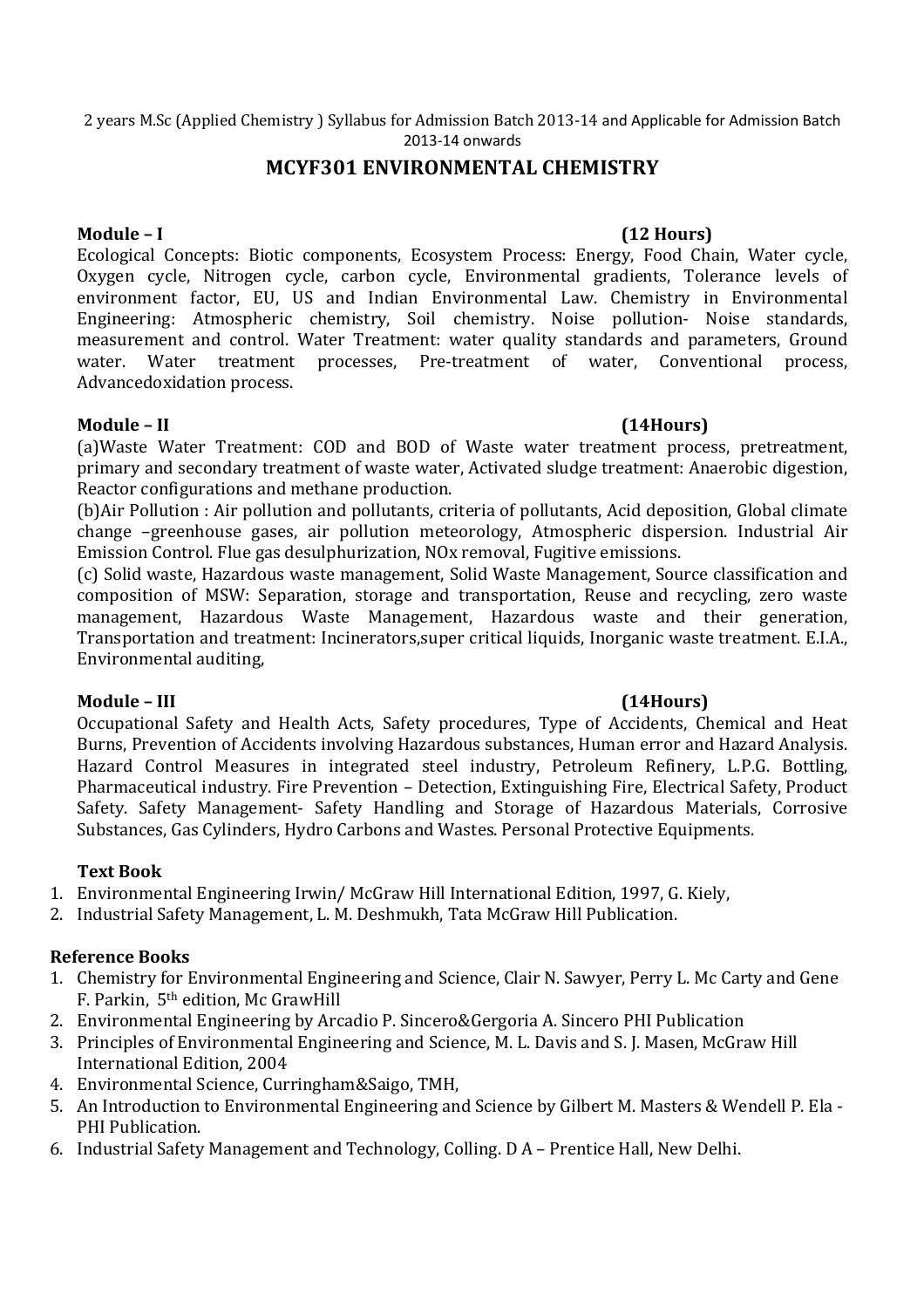# **MCYF302 CHEMICALSYNTHETIC STRATEGYOFADVANCED MATERIALS & NANO MATERIALS**

# **Module-1: (14 Hours)**

Materials and their classification:Matter, materials science, broad classification of materials, -metal and alloys, polymers and elastomers, ceramics and refractories, semiconductor and electronic materials, super metal and super conductors, materials for nuclear technology and for aero-space technology, magnetic materials, dielectric materials, optical and opto-electronic materials, biomedical materials, thermo- electrical materials, structural and construction engineering materials, special and nano materials, SMART materials.

General Strategies for preparation and production of materials: Wet chemical processes, the sol-gel route, precursor synthesis, carbo-thermic and thermo- chemical treatments, hydrothermal, pyrochemical, metallurgical and chemical routes, heat treatment methods, surface deposition and film formation methods, special fabrication and processing techniques.

Elementary ideas on basic properties of important materials (overview only): Mechanical properties and impact properties, brittle, malleable and ductile properties, crystalline, poly crystalline materials. Phase rule and phase diagram its applications.

Overview of material characterization:x- ray diffraction for internal structure, electron-microscopy for surface property.

## **Module-2: Dielectric and Magnetic Materials. (12 Hours)**

Dielectric materials:Electrical dipole moment, dielectrics, dielectric constants and polarization, microscopic displacement, temperature and frequency dependence of dielectric constant, dielectric break down. Synthetic strategies for preparation of dielectric materials. Ferro electrics. Piezoelectric. Pyroelectrics. Application of dielectric materics.Magnetic materials:Concept/ origin of magnetism, dimagnetism, par magnetism, ferromagnetism,hysteresis- soft and hard magnets. Synthetic strategies. Ferrites, ortho-ferrites and plumba ferrites. Applications of magnetic material, magnetic bubbles.

## **Module-III: Semi-Conductor and Electronic Materials. (14 Hours)**

Semi conductor and electronic materials:Band concept for insulator, conductor and semi conductor(elementary), intrinsic and extrinsic semi-conductor, conductivity, n- and p- type semiconductor, carrier and hole mobility and concentration Fermi level, density of electrons in the conduction band and density of holes invalence band, concentration of electrons in the CB of n- type and holes in VB of p-type semiconductor. Hall effect- hall voltage and Hall coefficient and application. Fabrication and processing of semiconductors. Film formation and surface coating techniques. Application of semiconductors. Film formation and surface coating techniques. Applications of semi conductors. Preparation of single crystals. Microelectronic circuits.

Composites:Micro and macro composites, fibre -reinforced composites (FRPs), matrix based composites. Polymer- matrix composites (PMCs), metal- matrix composite (MMCs), ceramic- matrix composites (CMCs) as in construction materials, carbon- carbon composites (CCCs), hybrid composites. Uses of composites.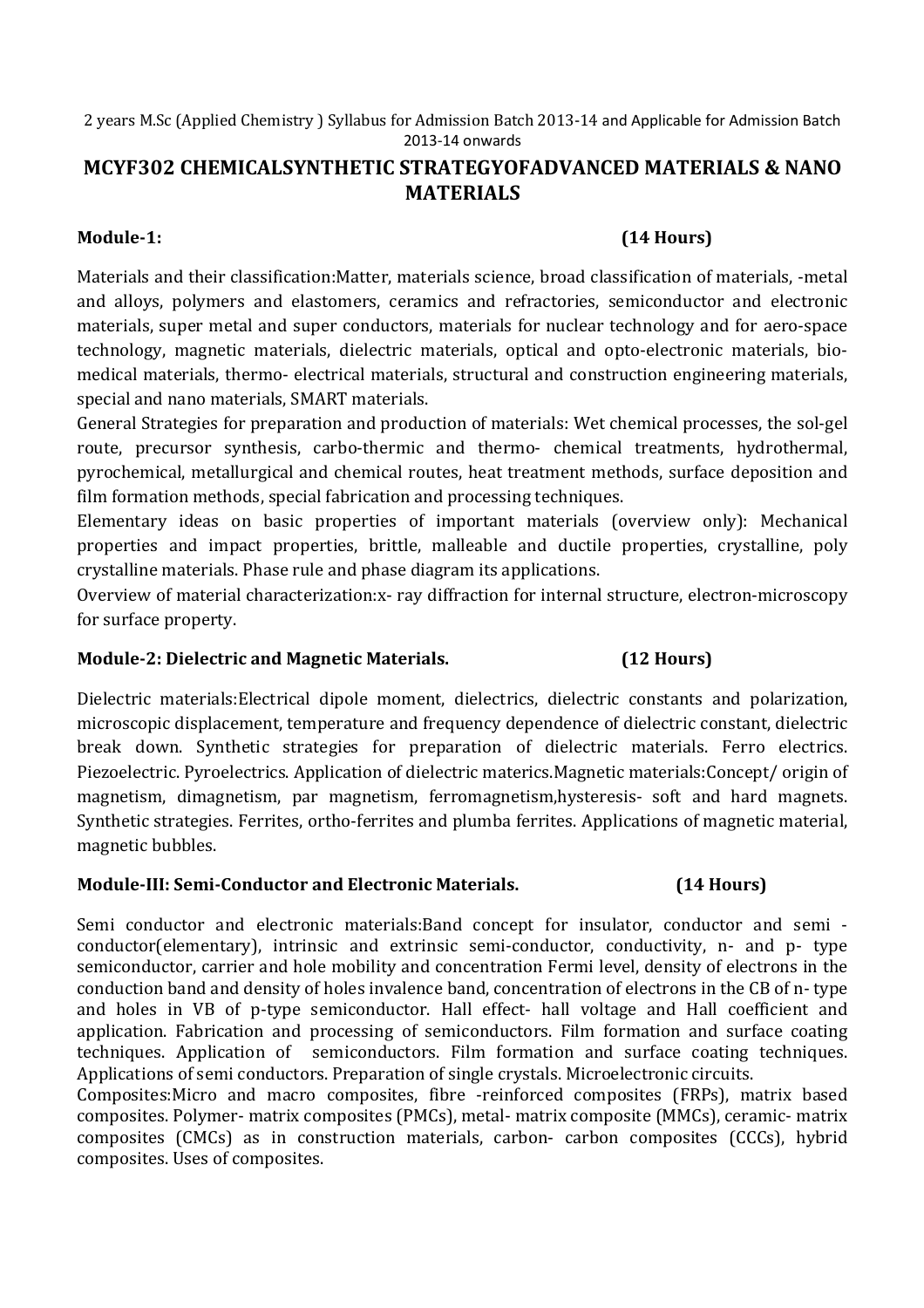### **RecommendedBooks:**

- 1. Magnetic and Dielectric Properties of Materials: Basics, Theories and Experiments by Mohammad Mahbubur Rahman, 2012
- 2. Semiconductor Material and Device Characterization, by Dieter K. Schroder, Springer, 3rd edition 2006.
- 3. Introduction to Semiconductor Materials and Devices by M.S.Tyagi , John Wiley & Sons, 2008
- 4. The Materials Science of Semiconductors by AngusRockett Springer, 2008
- 5. ChemicalProcessingofAdvancedMaterials:L.L.HenchandJ.K.West(eds),JohnWileyNew York 1992.
- 6. P.Hagnmuller(ed):PreparativeMethodsinSolidStateChemistry,AcademicPress,NewYork,1972. 7. Sol-GelScience,C.J.Brinker&G.W.Scherer, AcademicPress, 1980.
- Non-OxideTechnical&Engg.Ceramics,Ed.StuartHampshire,ElsevierAppliedSciencePub.Ltd. 1986.
- 8. UltrastructureProcessingofCeramics,glassesandComposited,Ed.L.L.Hench,D.R.Ulrich, JohnWiley,NewYork1984.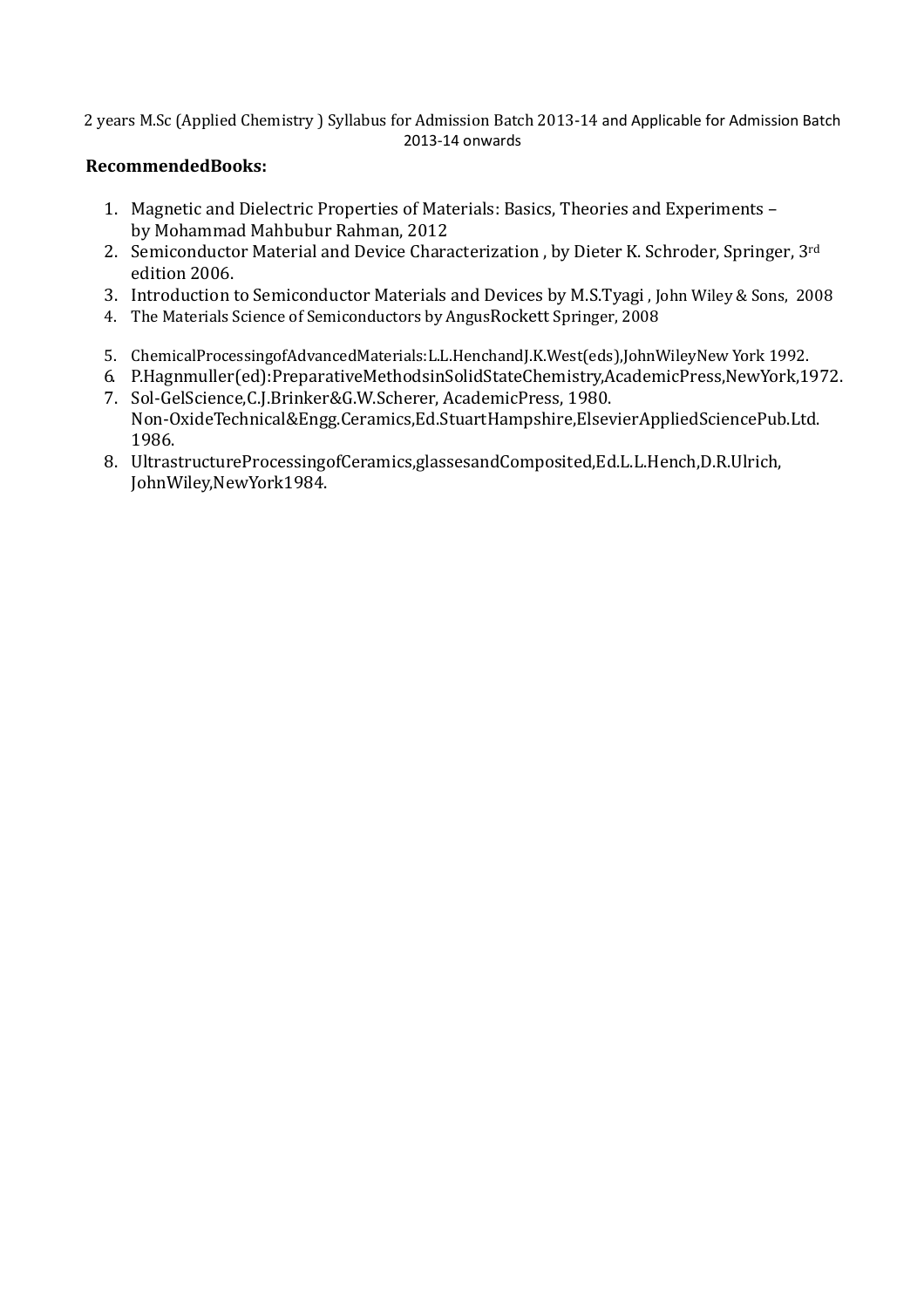# **MCYF 303 COMPUTER PROGRAMMING FOR CHEMISTRY**

## **Module – I [12 Hours]**

Algorithm, flowchart, Structured Programming Approach, structure of C program (header files, C pre-processor, standard library functions, etc.),identifiers, basic data types and sizes, Constants, variables, arithmetic, relational and logical operators, increment and decrement operators, conditional operator, bit-wise operators, assignment operators, expressions, type conversions, conditional expressions, precedence and order of evaluation. Input-output statements, statements and blocks, if and switch statements, loops:-while, do-while and for statements, break, continue, goto, programming examples.

### **Module – II [12 Hours]**

Designing structured programs: - Functions, parameter passing, storage classes- extern, auto, register, static, scope rules, user defined functions, recursive functions. Arrays- concepts, declaration, definition, accessing elements, and functions, two-dimensional and multi-dimensional arrays, applications of arrays. pointers- concepts, initialization of pointer variables, pointers and function arguments, address arithmetic, Character pointers and functions, pointers to pointers, pointers and multidimensional arrays, dynamic memory management functions, command line arguments,

## **Module – III [12 Hours]**

Derived types- structures- declaration, definition and initialization of structures, accessing structures, nested structures, arrays of structures, structures and functions, pointers to structures, self referential structures, unions, typedef, bit fields, C program examples. Input and output – concept of a file, text files and binary files, streams, standard I/O, Formatted I/O, file I/O operations, error handling, C program examples.

Applications tochemistry : statistical thermodynamics, chemical kinetics, Curve fitting, GaussianandLorentziandeconvolution

Useofsoftwarepackagessuchasvisualization,semi-empiricalmethods.

#### **Text Books:**

- 1. Balagurusamy : "C Programming" Tata McGraw-Hill
- 2. P. Dey& M. Ghosh, "Computer Fundamental & Programming in C"- Oxford University Press
- 3. Deitel -"C How to programme" PHI publication/ Pearson Publication
	- 4. GausssianSofetware

#### **Reference Books:**

- 1. Y. Kanitkar "Let us C" BPB Publisher
- 2. H. Schildt "C the complete Reference" McGraw-Hill
- 3. Schaum Series- "C Programming" Gotterfried
- 4. MichaelBoillot, UnderstandingFortran77,wess-publishingcompany,New York(1987).
- 5 Fortran95/2003forscientistsandengineers,S.J.Chapman,McGrawHill2008).
- 6. S.C.ChapraandR.P.Canale,NumericalMethodsforEngineers,TataMcGrawHill,NewDelhi(2003).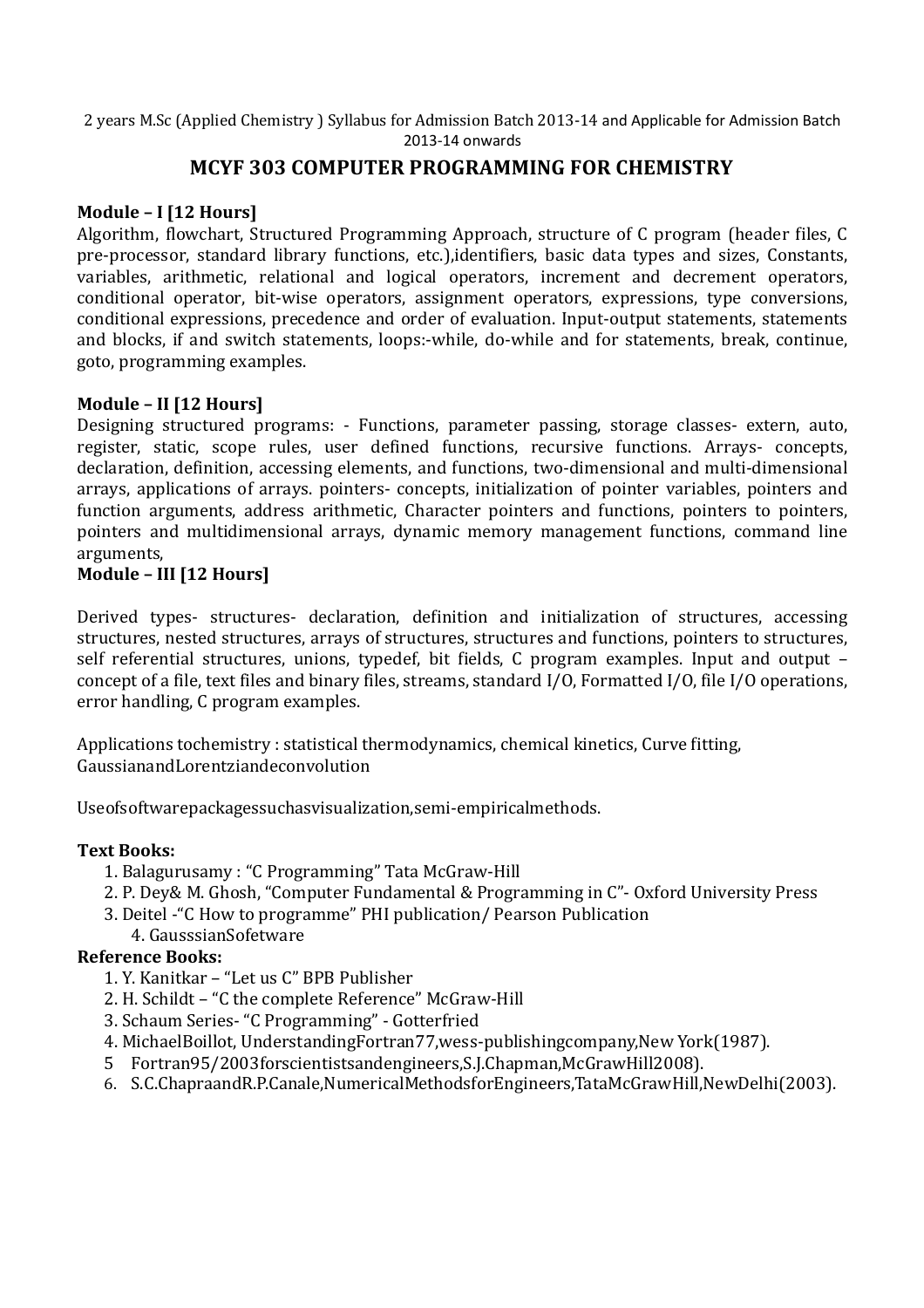# **MCYC 350 ADVANCED PHYSICAL LAB**

- 1. Determination of CMC of surfactants by different methods.
- 2. Adsorption isotherm studies
- 3. Kinetic studies of ester hydrolysis
- 4. pKs determination of tribasic acid by pH titration method
- 5. Iodination of acetone by spectrophotometric method
- 6. Fluorometry studies of pyrine emission
- 7. Study of fast reactions by Stopped flow Spectrophotometry.

# **MCYF351 ENVIRONMENTAL CHEMISTRY LAB**

#### **A. Water Quality Analysis**

- 1. Determination of pH
- 2. Determination of turbidity.
- 3. Determination of alkalinity and acidity.
- 4. Optimum dose of coagulants by jar test.
- 5. Total Hardness.
- 6. Total solids and suspended solids.
- 7. Residual chlorine.
- 8. Chlorides.
- 9. Chemical Oxygen Demand.
- 10. Biochemical Oxygen Demand.
- 11. Dissolved Oxygen.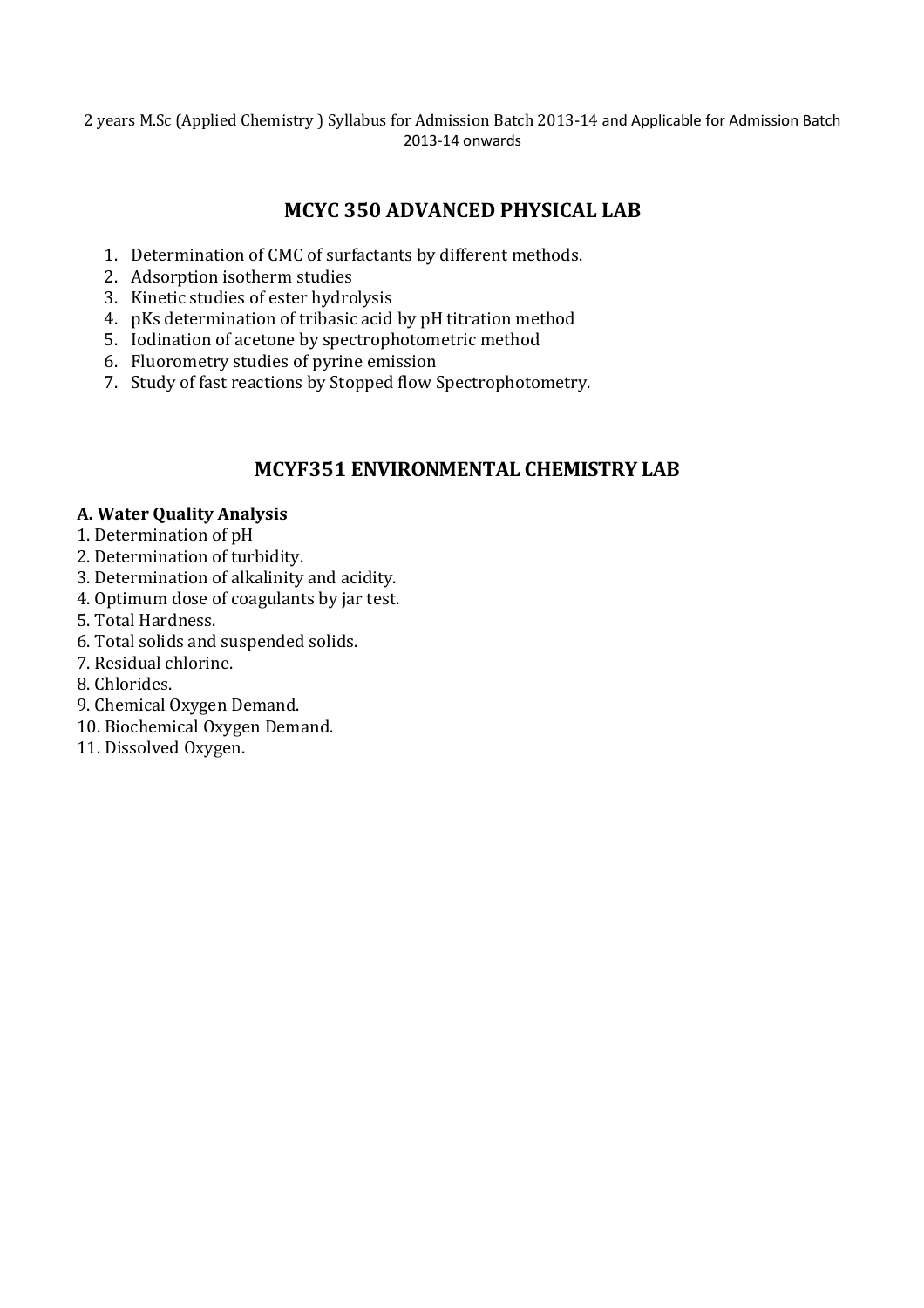# **MCYF 352 – COMPUTER PROGRAMMING LAB. (0-0-3)**

( Minimum 10 programs to be done covering 8 Experiments) Experiment No. 1

a) Write a C program to find the sum of individual digits of a positive integer.

b) A Fibonacci sequence is defined as follows: the first and second terms in the sequence are 0 and 1. Subsequent terms are found by adding the preceding two terms in the sequence. Write a C program to generate the first n terms of the sequence.

c) Write a C program to generate all the prime numbers between 1 and n, where n is a value supplied by the user.

Experiment No. 2

a) Write a C program to calculate the following Sum:

 $Sum=1-x$ 

b) Write a C program to find the roots of a quadratic equation.

Experiment No. 3

a) Write C programs that use both recursive and non-recursive functions

i) To find the factorial of a given integer.

ii) To find the GCD (greatest common divisor) of two given integers.

iii) To solve Towers of Hanoi problem.

Experiment No. 4

a) Write a C program to find both the larges and smallest number in a list of integers.

b) Write a C program that uses functions to perform the following:

i) Addition of Two Matrices

ii) Multiplication of Two Matrices

Experiment No. 5

a) Write a C program that uses functions to perform the following operations:

i) To insert a sub-string in to given main string from a given position.

ii) To delete n Characters from a given position in a given string.

b) Write a C program to determine if the given string is a palindrome or not Experiment No. 6

a) Write a C program to construct a pyramid of numbers.

b) Write a C program to count the lines, words and characters in a given text. Experiment No.7

a) Write a C program that uses functions to perform the following operations:

i) Reading a complex number

ii) Writing a complex number

iii) Addition of two complex numbers

iv) Multiplication of two complex numbers

(Note: represent complex number using a structure.) 21

Experiment No. 8

a) Write a C program which copies one file to another.

b) Write a C program to reverse the first n characters in a file.

(Note: The file name and n are specified on the command line.)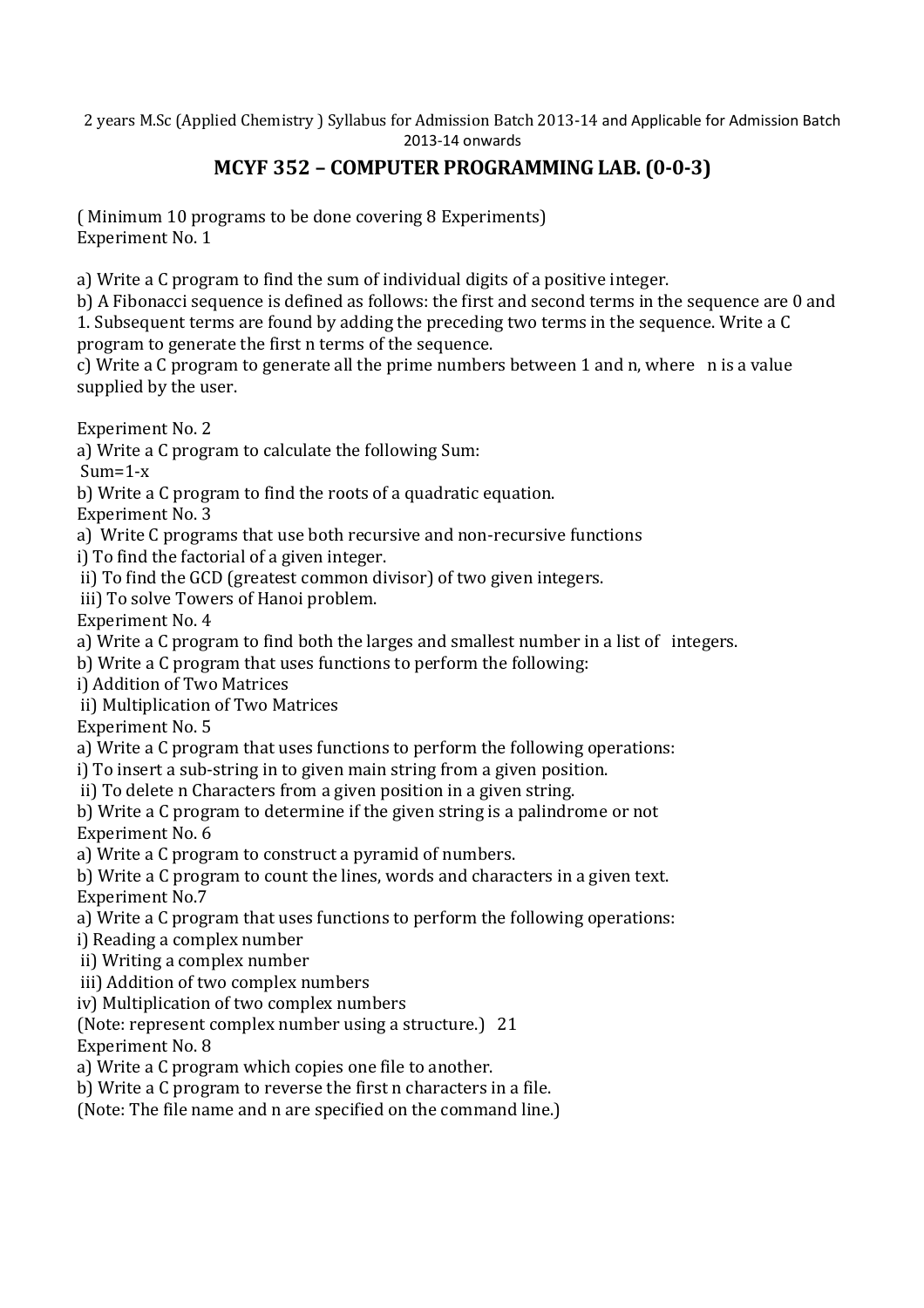**4th Semester** 

# **MCYC 401 APPLICATION OF ADVANCED INSTRUMENTAL METHODS (3-0-0)**

# **Module I** (12 hours)

Differential Scanning calorimetry (DSC) : principle, measurements, interpretation of data, oscillatory temperature profile, fast scanning DSC and its application to polymers, pharmaceuticals, water based solutions and effect of moisture.

Thermogravimetric Analysis; Principle, measurements, interpretation of of TGA curves, quantitative evaluation of thermal analysis data, application to thermoplastic resins and rubbers,

Thermal mechanical analysis and interpretation of data its applications.

### **Module II** (14 hours)

Characterization of Organic Compounds and their structures by using UV-Visible, IR, NMR and ESR spectral data.

Chromatography: GC, TLC, SFC, HPLC. Basic concepts and controls of separation, columns selection and equipments, detection. Reversed-phase, ion-pair and ion-exchange chromatography and its application to neutral samples, gradient elution, qualitative and quantitative analysis. Molecular structure and conformation of biomolecules, separation of biomolecules, proteins, peptides, polymers, enantiomers.

## **Recommended Books**

- 1. Principle and Applications of Thermal Analysis by Paul Gabbott, John Wiley & Sons (Blackwell Publshing), 2009.
- 2. Pretsch**,** Ernö, Bühlmann**,** Philippe, Badertscher**,** Martin, Structure Determination of Organic Compounds, 4th edition, Springer, 2009.
- 3. Lloyd R. Snyder (Author), Joseph J. Kirkland (Author)Introduction to Modern Liquid Chromatography Hardcover, 3rdedn., Wiley,2009
- 4. Ian A. Fowlis, Gas Chromatography, 2nd edition, John Wiley & Sons, Ltd, 1995.
- 5. D. Bliesner , Validating Chromatographic Methods: A Practical Guide , John Wiley & Sons, 2006
- 6. Jeffrey Simpson, Organic Structure Determination Using 2-D NMR Spectroscopy, 2012, Academic Press.

# **Module III (14 hours)**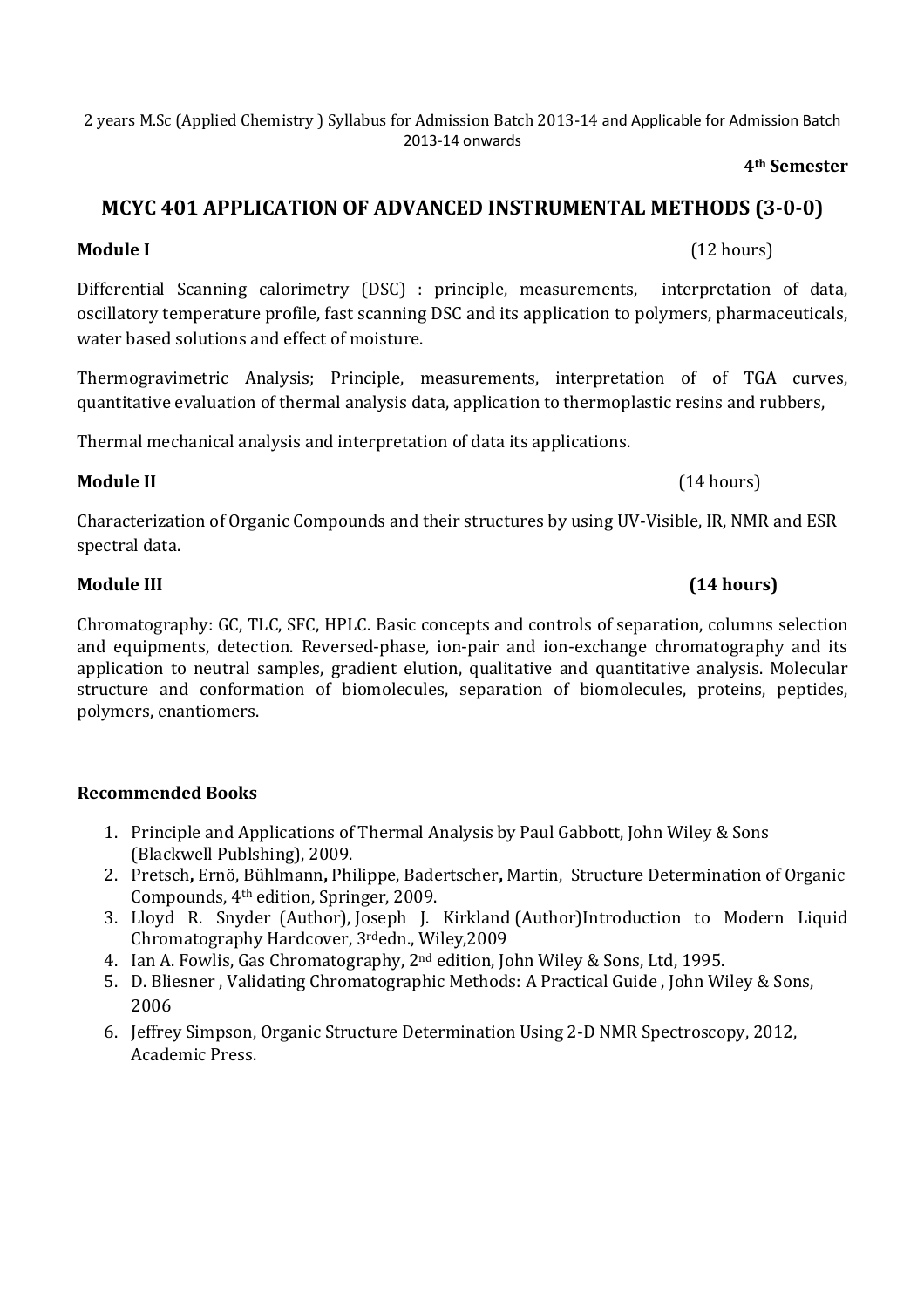# **MCYC 402 POLYMER CHEMISTRY (3-0-0)**

**Module I** (12 hours)

Fundamental concepts - functionality - principle of polymerisation - addition, condensation polymerisation - ring opening polymerisation - classification - production from coal tar and petrochemicals - Techniques of polymerisation - gas polymerisation, - bulk, solution, suspension and emulsion - melt condensation.

Mechanism of polymerisation and general characteristics - free radical - cationic, anionic and coordinationpolymerisation (Ziegler-Natta catalyst) autoacceleration - Kinetic chain length degree of polymerisation kinetics of polymerisation (Detailed study) - copolymerisation.

#### **Module II** (14 hours)

Polymer characterisation - molecular weight, MWD - Mn, Mw, Mv and Mz - end group analysis - viscometry - osmometry - Light scattering - spectral analysis-Thermal properties – Electrical properties, Mechanical and dynamic properties - polymer degradation. Phase transitions of polymers, crystallization and glass transition, mechanism of glass transition , methods of determining Tg.

#### **Module III** (12 hours)

Studies of individual polymers - plastics - polyolefins, polystyrenes, acrylics, polyesters, polyamides, cellulose, polyurethanes, Inorganic polymers, FIR plastics - GRplastics. alkyd resins, epoxy resins - phenolics - Melamine resins - compounding of plastics - rubber elastomer - vulcanisation, compression mouldings - injection mouldings - lamination . Biopolymers - Biomaterials - medicinal applications of polymers - High temperature and fire resistant polymers. Polymer concrete - polymer impregnated concrete - conducting polymers - polymeric reagents.

## **Text books**

1. P.J. Flory, 'Principles of Polymer Chemistry' , Cornell Press,(Recent Edition). 2. Jr. Billmeyer, ' Test Book of Polymer Science', Fred, W. John Wiley & Sons, New York, l984. **3.** Dan Campbell, Richard A. Pethrick, Jim R. White, Polymer Characterization: Physical Techniques, 2nd Edition, CRC Press, 2012.

#### **References**

1. F. Rodrigues, 'Principles of Polymer Systems', M. Elpaw Hill Book Company, 2nd Edn., l982. 2. K.J.Saunders, , 'Organic Polymer Chemistry', Chapman & Hall, London, l973.

3. Sabu Thomas&Dominique Durand, Handbook of Biopolymer-Based Materials: From Blends and Composites to Gels and Complex Networks , Wiley – VCH, 2013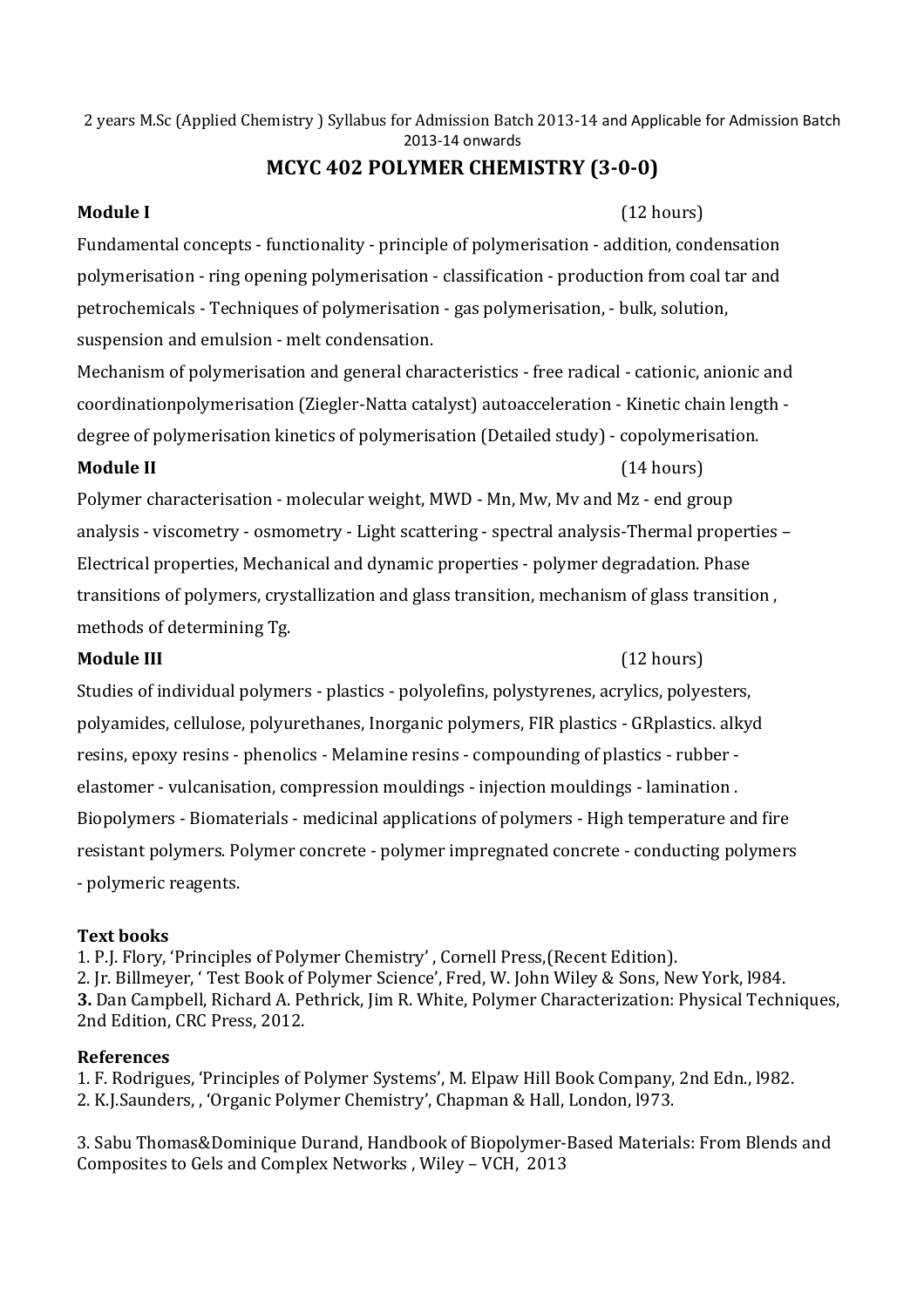# **MCYC 403 SOLID STATE CHEMISTRY (3-0-0)**

## **Module I**

#### **Chemicalcrystallography (14 hours)**

Introduction, Space lattice, Crystal point groups, space group (working knowledge), Stereographic projections,Packinginsolids,Crystalstructuresofrepresentativesystems, SilicatesandZeolites,Cements,Glasses, Quasicrystals,Nanostructures.

### **BondinginsolidsandCrystal energetics**

Crystalclassifications,Madelungconstant andLatticeenergy.

#### **Module II (12 hours)**

## **ElectronicpropertiesandBand theoryofsolids**

#### Freeelectronmodel,Metals,semiconductorsandinsulators, dopedsemiconductors Solidstate ionics.

### **Defects,Nonstoichiometry andDiffusion**

Pointdefects,Dislocations,Extendeddefects,Clustersandaggregates,Colorcentres,Nonstoichiometryofcompounds,Diffusionmechanisms,Fick'slaw,Kirkenalleffect.

#### **Phasetransitions**

Criticalphenomena,varietyofphasetransitions(Ordered-disorder,Martensite-austenite, Spinoidaldecompositions etc), Liquid crystals, Structure-property relations (magnetic, electrical,superconductivity,opticalandthermal).

#### **Module III**

#### **Preparative and characterization techniques (14 hours)**

Powder synthesis by conventional and modern chemical methods, Reactivity of solids, Decompositionmechanisms,Powderprocessing(sinteringanddiffusionprocesses),Tailoring ofsolids, Specialmethodsforsinglecrystalgrowthandthin films depositions.

#### **Characterizationtechniques(workingknowledge)for solids**

X-raydiffraction,Electronmicroscopy(SEM,TEM,AFM), Spectroscopic techniques (Mossbauer, IR, UV-VIS) and Physical property measurementtechniques(Magneticmoments-VSM/SQUID,Electricalresistivity–Two/Four probemethods andthermalconductivity,Opticalbandgap,XPS, XAS).

#### **Recommendedbooks:**

- 1. A.R.West,SolidStatechemistryandits applications, 2nd edition, JohnWiley& Sons,.
- 2. L.Smart and E.Moore, Solid State chemistry: An Introduction, 4<sup>th</sup> edition, Chapmanand Hall.
- 3. A.K.CheethamandP.Day,Solidstatechemistrycompounds,ClarendonPress, Oxford1992.
- 4. C. N. R. Rao andJ. Gopalkrishanan, Newdirections in solid state chemistry, CambridgeUniv.Press 1997.
- 5. S.E. Dann, Reactions and Characterization of Solids, , ISBN 0-471-22481-2
- 6. A.R. West , Basic Solid State Chemistry, Wiley, 3rd edition, 2012
- 7. Christopher Hammondhy, The Basics of Crystallography and Diffraction (International Union of Crystallography Texts on Crystallograp), Wiley 2009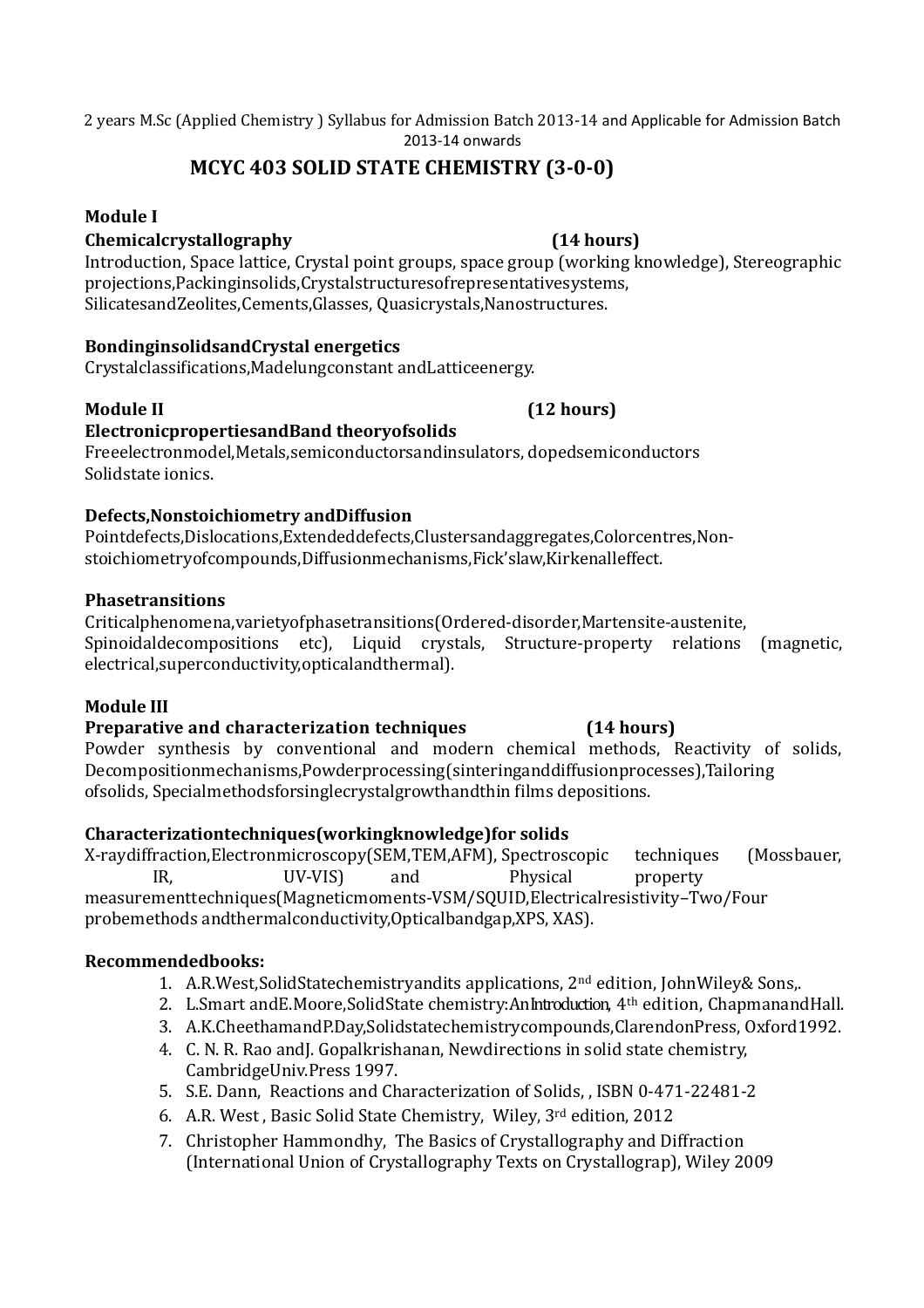# **MCYF 404 NUCLEAR CHEMISTRY**

### **Module I (12 hours)**

General Aspects of Nuclear Chemistry: Discovery- Types of decay-Decay kinetics: Decay constant, half-life period, mean life Parent daughter decay-growth relationships-Secular and transient equilibrium-Units of radioactivity- Alpha, beta and gamma decay: Theory of decay, energies and properties-Artificial radioactivity- Detectors: Ionization chamber, electron pulse counters, scintillation detectors, semiconductor, detectors, thermo luminescence detectors and neutron detectors. Bethe notation-Types of nuclear reactions: The compound nucleus theory-Reaction crosssection- Transmutation reactions, elastic and inelastic scattering, spallation, fragmentation, stripping and pick-up, fission, fusion, photonuclear reactions, Thermonuclear reactions.

#### **Module II (10 hours)**

Nuclear Disintegration and Reactors:The fission energy – Reproduction factor - Classification of reactors- Based on Moderators, Coolent, Phase of Fuel and Generation -Principle of Thermal nuclear Reactors: The four factor formula - Reactor power – Critical size of a thermal reactor – Excess reactivity and control - Breeder reactor - Reprocessing of spent fuels - Nuclear waste management – Safety culture – Active and passive safety, containment building, nuclear criticality safety, ionizing radiation protection – enforcement agencies.

### **Module III (14 hours)**

Radiation chemistry – Passage of radiation through matter – Units for measuring radiation absorption – Radiation dosimetry – Radialysis of water – Free radicals in Water Radiaolysis – Chemical dosimetry: Radiolysis of Fricke Dosimeter Solution – Radiation-induced colourcentres in crystals – Effects of radiation with matter: Radiolysis of inorganic gases, organic gases, organic compounds, solids, and polymers- Annealing of radiation damage.

Application of radioisotopes: probing by isotopes, reactions involved in the preparation of radioisotopes, The Szilard-Chalmer's Reaction – Radichemical principles in the use of Tracers – Applications of radioisotopes as tracers- Chemical investigations, analytical applications, agricultural and industrial applications -Neutron Activation Analysis – Carbon and Rock Dating – Use of nuclear reactions- Radioisotopes as source of electricity – Nuclear medicines.

## **Text Books**

1. Walter Loveland, David Morrissey, Glenn Seaborg. Modern Nuclear Chemistry, Wiley-Interscience, Hoboken, NJ, 2006

2. Arnikar, H. J., 'Essentials of Nuclear Chemistry', 4th Edn., New Age International Publishers Ltd., New Delhi, 1995.

## **References**

- 1. K. H. Lieser, Nuclear and Radiochemistry, 2nd revised ed., Wiley-VCH, Berlin, 2001.
- 2. G. Choppin, J. O Liljenzin and J. Rydberg. Radiochemistry and Nuclear Chemistry. 3rd ed. Butterworth-Heinemann, Oxford, 2002.
- 3. Walter D. Loveland, David J. Morrissey.Modern Nuclear Chemistry ,wiley 2005.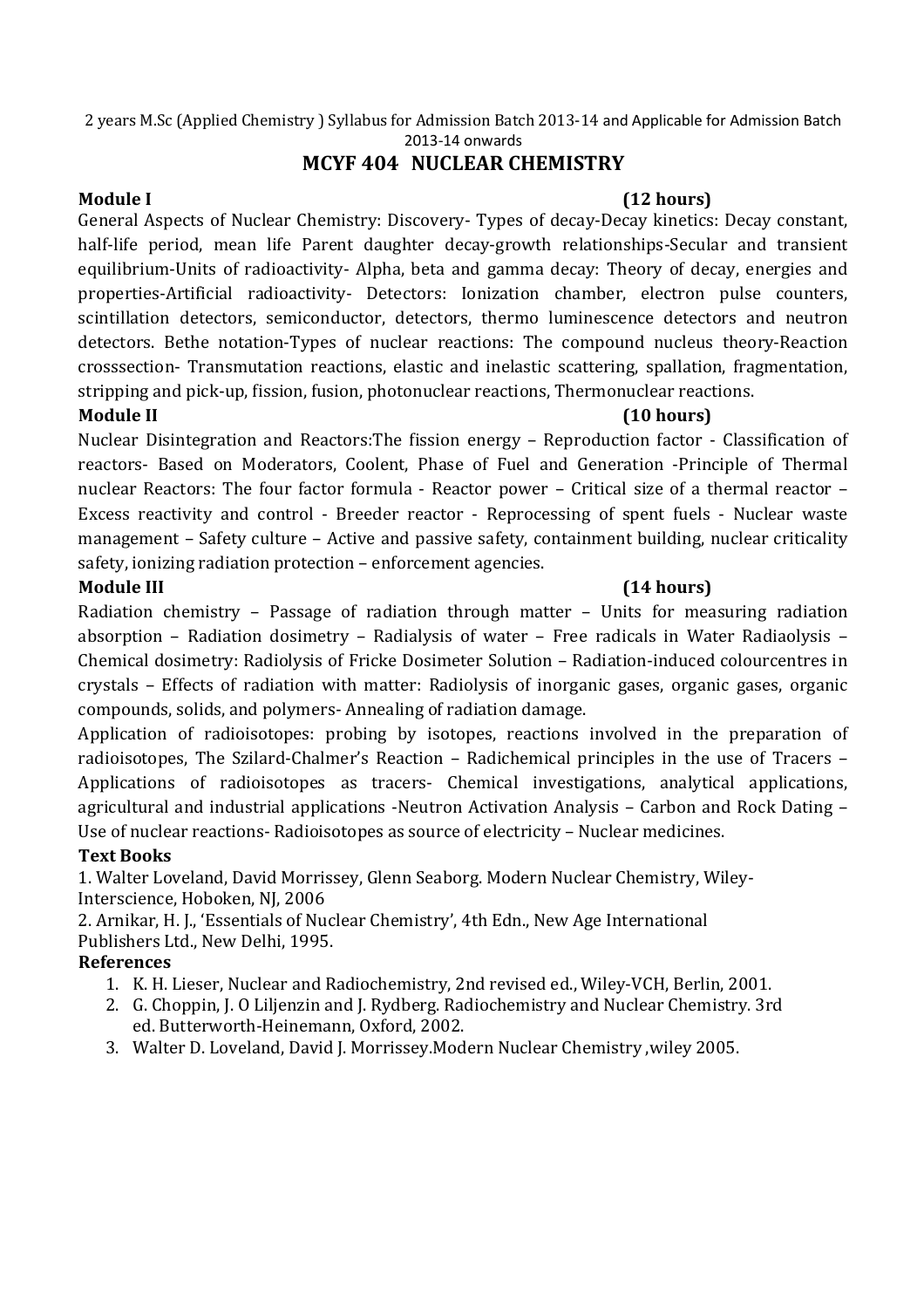# **MCYF 405 SYNTHESIS OF FINE CHEMICALS**

Microwave-assisted synthesis of bioactive heterocyles in aqueous media, reactions on the solid surfaces (zeolites, clay,  $Al_2O_3$ ,  $SiO_2$ ), high pressure activation methods, mechanochemical mixing and microwave irradiation. Biocatalysis, Biosynthesis, cell culture technology.

### **Module II (12 hours)**

Assymetric Synthesis: prochirality, achiral and chiral molecules and their properties, enantioselective and diastereoselective synthesis and methods of monitoring, classification, chiral boron reagents, chiral catalyst mediated asymmetric reactions of enzymes, chiral organometallic catalysed asymmetric reactions, asymmetric Diels-Alder reactions.

## **Module III (14**

**hours)**cardiovascular drugs, such as Alapril (lisinopril), Captoril (captopril), .antiulcerants (cimetidine. .

artificial sweetener Aspartame (N-L-α-Aspartyl-L-phenylalanine 1-methyl ester) , riboflavin (B2), and thiamine (B1)

## **References**

- 1. Eco-friendly Synthesis of Fine Chemicals, Edited by Roberto Ballini from RSC Green Chemistry Series, edited by James H. Clark and George A. Kraus, Royal Society of Chemistry, 2009
- 2. Aqueous Microwave Assisted Chemistry: Synthesis and catalysis, ed. V. Polshettiwar and R. S. Verma, from RSC Green Chemistry Series, Royal Society of Chemistry, 2010
- 3. G. L. David Krupadanam, Fundamentals of Assymetric Synthesis, Universities Press, 2013

#### **Module I** (14 hours)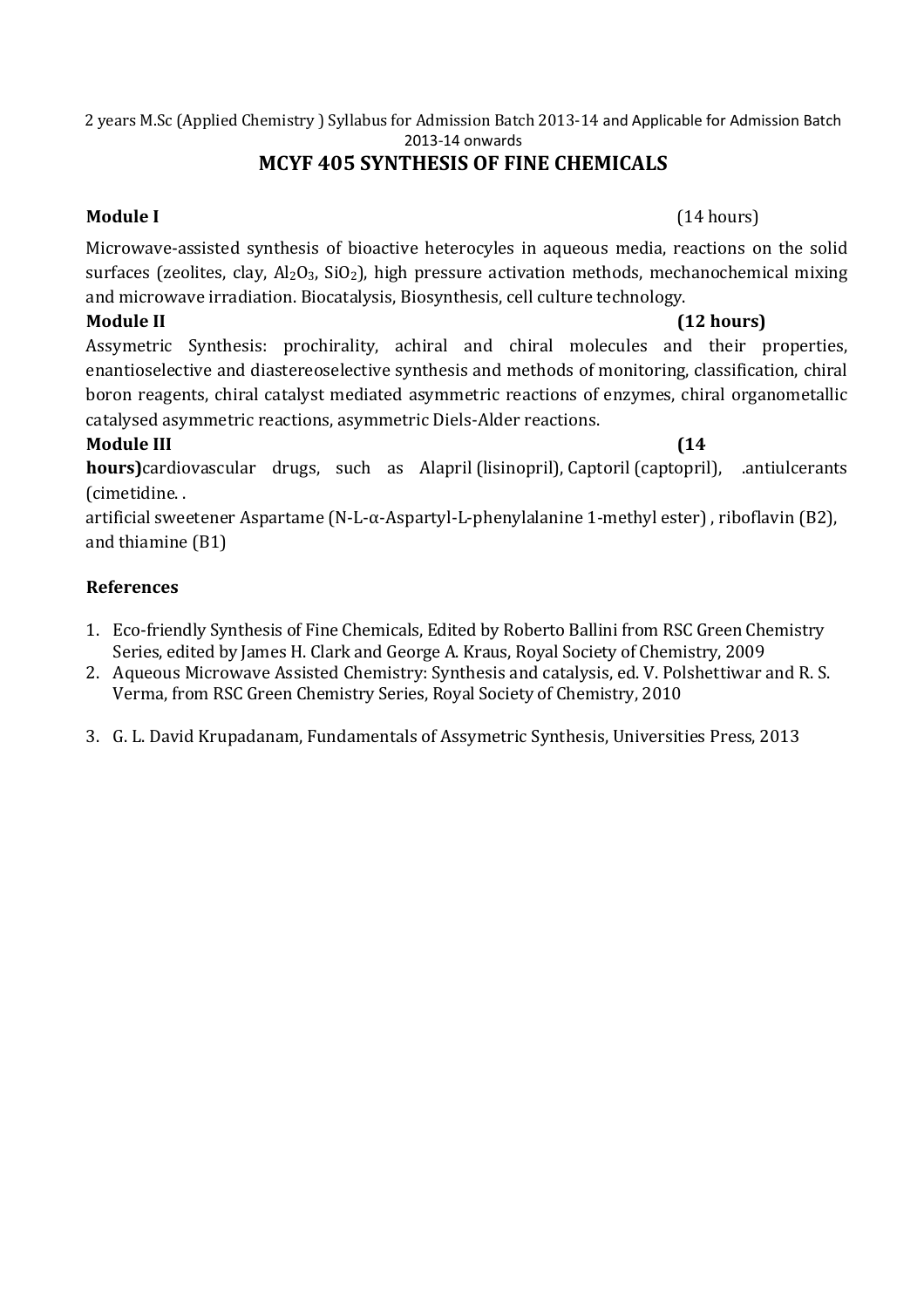# **MCYF 406 SUPRAMOLECULAR CHEMISTRY**

**Module I** (12 hours)

Introduction-

themeaningofsupramolecularchemistry,phenomenonofmolecularrecognition andtheir quantification

Building blocks of supramolecularchemistry- acyclic receptors for neutral and charged guests, macrocyclesand crown ethers, macrobicyclesand cryptands, macropolycycles, cucurbiturilsandcyclodextrins

#### **Module II**(15 hours)

Sensors andinformation processing, electro-optic phenomena, molecular machines

Amphiphilicmoleculesandtheiraggregation,Langmuir-Blodgettry,molecularrecognitionat theair-waterinterface.

**Module III** (13 hours)

Discreteandpolymericmetal-organichybridmaterialsguestinclusion,catalysisandother applications.

### **Books**

- 1. SupramolecularChemistry:ConceptsandPerspectives,J.-M.Lehn,VCH, Weinheim, 1995
- 2. PrinciplesandMethodsinSupramolecularChemistry,H.J.SchneiderandA.Yatsim irsky, Wiley, NewYork,2000
- 3. SupramolecularChemistry, J.W.Steedand J.L.Atwood, John Wiley & Sons, Chichester, 2009
- 4. Ariga, Katsuhiko&Kunitake, Toyoki, Supramolecular Chemistry Fundamentals and Applications , 2006, Iwanami Shoten Publishers, Tokyo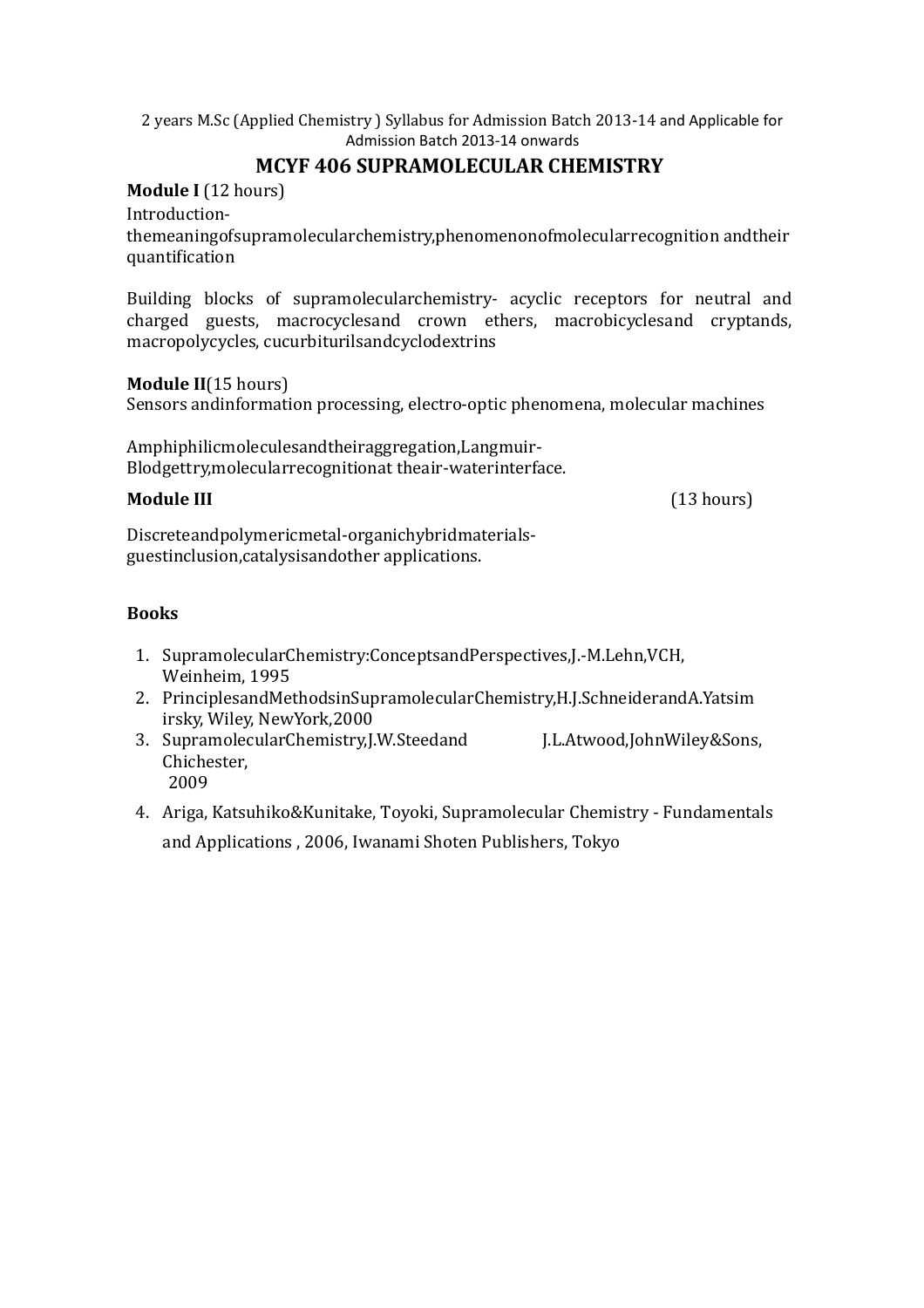## **MCYF 407 CHEMISTRY OF NATURALPRODUCTS**

### **Module I** (14 hours)

Introduction to natural products: Isolation and structure elucidation of terpenes, alkaloids, flavonoids, xanthones. Structural elucidation of strychinine, tylophorine, morphine, abietic acid.

### **Module II** (12 hours)

Biosyntheticaspects andSynthesisofselectednaturalproductsofbiologicalandstructural importance:benzylisoquinoline alkaloids, colchicines, quinine, terpenes (mon, di and tri), isoflavones, anthraquinones.

#### **Module III** (14 hours)

Total Synthesis: Taxol, erythronolide B, penicillin V, Prostaglandins F2-alpha and E2.

#### **Books:**

- 1. K.C.Nicolaou, "Classics inTotalSynthesis" VolsI-III,Wiley-VCH, 1996;2003;2011
- 2. T.HudlickyandJ.W.Reed, "The way ofsynthesis",Wiley-VCH, 2007
- 3. E.J.Corey andX-M.Cheng,"Thelogic ofchemicalsynthesis, John-Wiley& Sons,NewYork, 1989.
- 4. D.H.R.Barton,K.Nakanishi,O.Meth-Cohn,"Comprehensivenaturalproductschemistry" Vols1-9, Elsevier,1999.
- 5. N. R. Krishnamurty, Chemistry of Natural Products, University Press, 2nd edition 2010.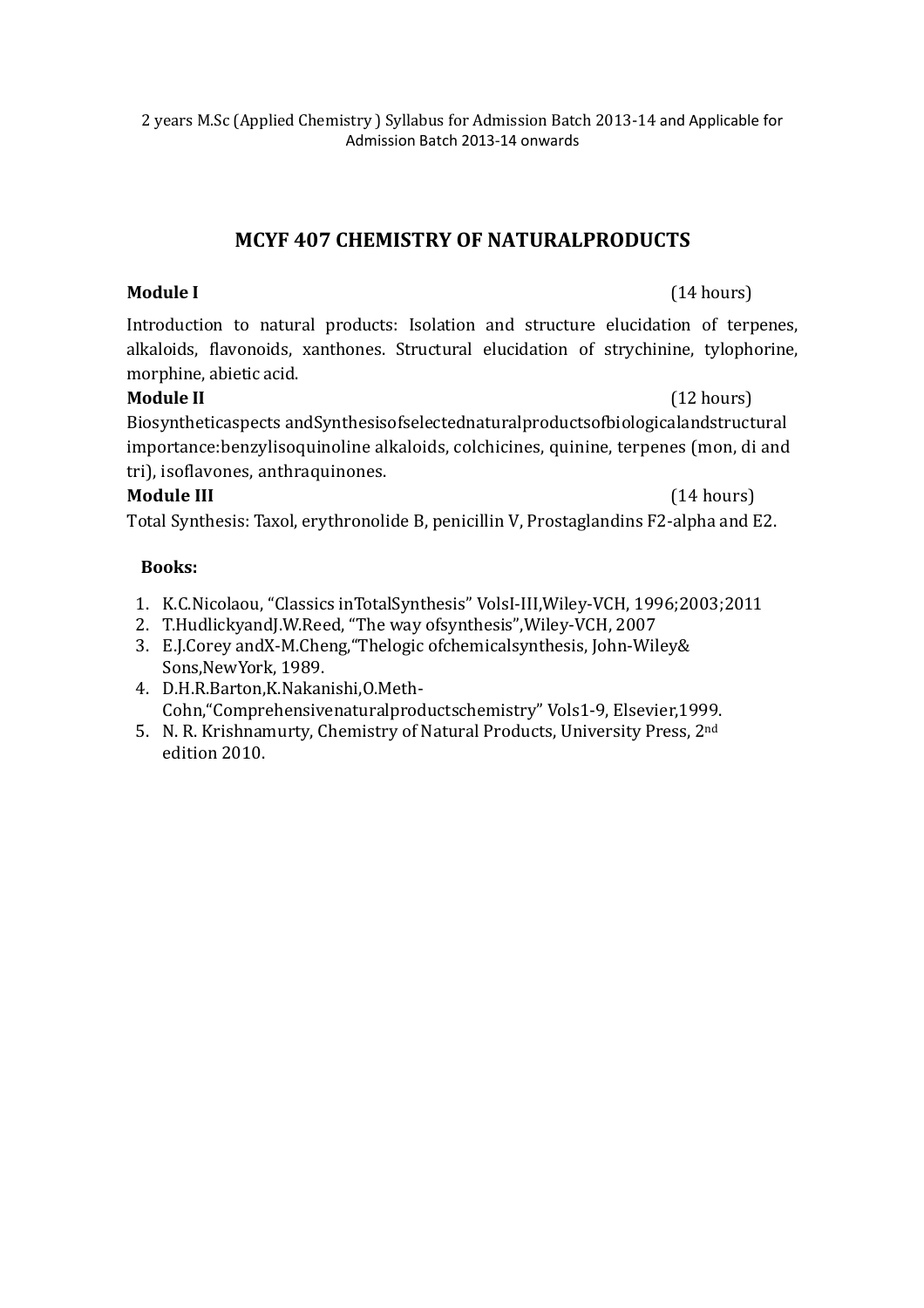## **MCYF 408 FRONTIERSINORGANICCHEMISTRY**

**Module I** (10hours) GreenChemis

**Module II** (14 hours) Organic Magnets: theoretical methodologies, molecular orbital description of magnetic organic systems, strongly coupled magnetic molecules, photomagnetic effects. Organic LED: generation of excited states and its decay pathways, optical properties of organic LEDs.

Organic Conductors: basic physical concepts, molecular design, chemical synthesis, optical properties.

# **Module III (14**

**hours)** 

Combinatorial chemistry: Resins, protecting groups, solid-phase synthetic strategies, synthesis of peptides, synthesis of some novel biologically important N-heterocyclic building blocks using amino acids, techniques for preparation of combinatorial libraries.

# **Books:**

- 1. T.K.Lidhorst,"Essentiallofcarbohydratechemistryandbiochemistry,Wiley-VCH,2006
- 2. Farges, Organic Conductors: Fundamentals and Applications (Applied Physics), CRC press, 1994
- 3. Sambhu N Datta **&**FrancescIllas **,** Theoretical and Computational Aspects of Magnetic Organic Molecules, 2014, world scientific.
- 4. Jan Kalinowski, Organic Light-Emitting Diodes: Principles, Characteristics &Pocesses (Optical Science and Engineering) Hardcover – CRC press, 2004
- 5. J.Tsuji,"Transitionmetalreagentsandcatalystinnovationsin organicsynthesis" John-Wiley-&Sons, Ltd,NewYork,2000
- 6. W. Bannwarth, B. Hinzen, Combinatorial Chemistry From Theory to Aplication
- 7. Wiley-VCH, 2nd edition, 2006.
- 8. Michael Pirrung, Molecular Diversity and Combinatorial Chemistry, Elsevier, 204.
- 9. Review articles on Combinatorial chemistry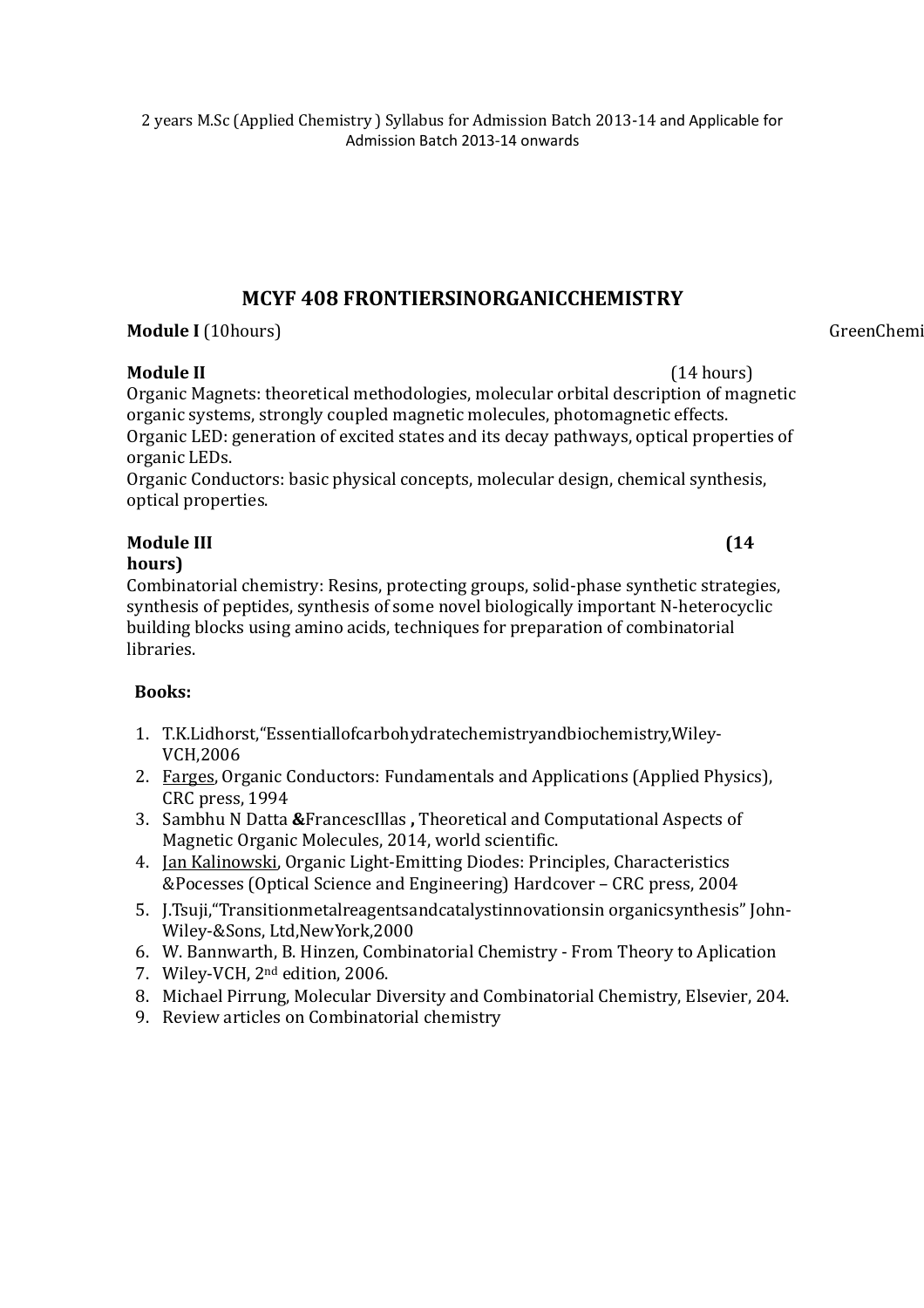# **MCYF 409 FRONTIERS IN INORGANIC CHEMISTRY**

#### **Module I** (12 hours)

Size, Shape, facet, selective catalysis covering photosynthesis. Metal storage and transportation, pathways for catalysis of Zn and Cu enzymes, Water splitting and its importance to non-conventional energy resources

#### **Module II** (14 hours)

Reductivecleavageofdioxygenbond, biological dioxygen carriers, dioxygen reactions, cytochrome c oxidase, cytochrome p-450, catalase, peroxidase, Cu-Zn superoxide dismutase. Novelorganictransformations by metalloenzymes of Fe and Cu.

#### **Module III** (14 hours)

Metal Sulphide proteins: Fe and Cu. Structural and the Enzymatic catalysis of hydrolysis and condensations reactions of Zn. Enzymatic reactions, Important catalytic activities of Al, Pd, and Ti.

#### **Books**

- 1. BioinorganicChemistry,I.Bertini,H.B.Gray,S.J.LippardandJ.S.Valentine,University ScienceBooks, MillValley,2006.
- 2. Wolfgang Kaim, Brigitte Schwederski, Axel Klein, Bioinorganic Chemistry -- Inorganic Elements in the Chemistry of Life: An Introduction and Guide, 2nd Edition, wiley, 2013

#### 2 years M.Sc (Applied Chemistry ) Syllabus for Admission Batch 2013-14 and Applicable for Admission Batch 2013-14 onwards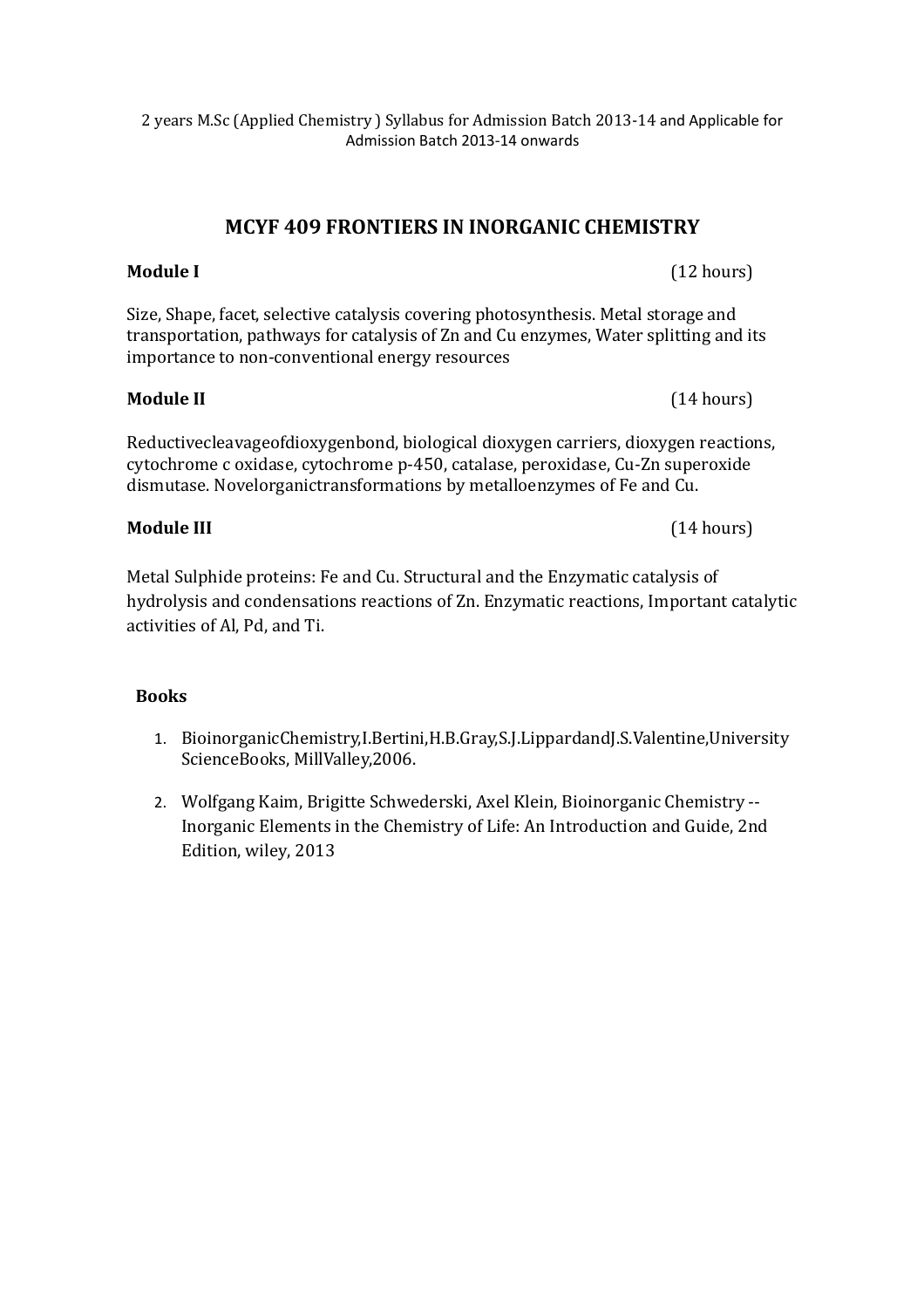## **MCYF 410 CHEMICAL REACTION DYNAMICS**

### **Module I** (12

hours)Introduction: Reviewofkinetic theoryofgases, collisions-atomic andmolecular.

Rate theories :Transitionstate theoryandRRKM theory,scattering phenomenaclassicalandquantum. Oscillatory Reactions: Theory with examples.

ReactiveCollisions: Potentialenergysurfaces,atomdiatomreactions,polyatomicreactions,state-selective, molecularbeams,reactionrates andcrosssections.

#### **Module III** (16 hours)

Dynamicsingasphase :Photodissociation,energytransfer,stereodynamics,chemistryinrealtimewithlasers, control.

Dynamicsincondensedphase :Solvation, diffusion, barrier crossing, Kramer-Grote-Hynes theory, Langevinequation, correlation functions.

#### **RecommendedBooks**

1.Levine, MolecularReactionDynamics,2005.

2.Henriksen&Hansen,TheoriesofMolecularReactionDynamics,2008.

3.Schinke,PhotodissociationDynamics,1993.

4.Manz&Wöste,FemtosecondChemistry,1995.

5.Nitzan,ChemicalDynamicsinCondensedPhases, 2006.

#### **Module II** (12 hours)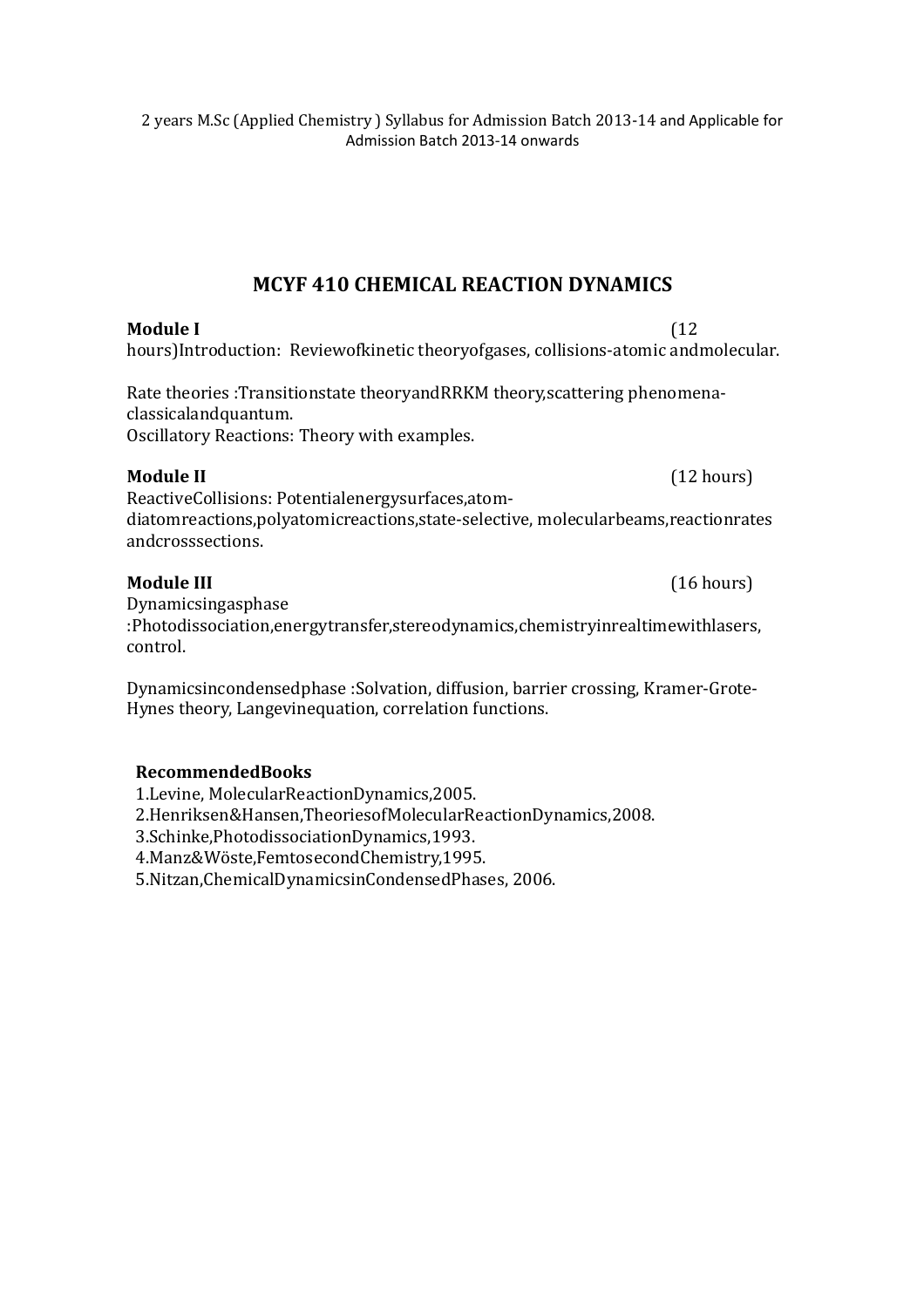# **MCYF 411 ENZYME:REACTIONSMECHANISMAND KINETICS**

**Module I (12 hours)** 

EnzymekineticsofsingleandmultiplesubstratesystemsincludingEnzymeassaysa nd inhibition .

**Module II (12 hours)** 

Cooperativityandmultienzymesystems.

Enzymestructureandidentificationofactive site residueslabelin,chemicalmodificationand mutagenesis.

#### **Module III (14 hours)**

EnzymeMechanisms–Methodsofstudy andmechanisms ofsome enzymeslike

Serineproteases,polymerases, ribonucleases,lysozymeandribonucleotidereductases (radicalenzyme).

Mechanismbasedenzymeinhibitionanddrugs–5-fluorouracilfor thymidylatesynthase.

#### **Books:**

- 1. 1.StructureandMechanisminProteinScience:AGuideto EnzymeCatalysis andProteinFolding by AllanFerhst
- 2. N.C.Price andE.Stevens,FundamentalsofEnzymology:TheCellandMolecularBiology ofCatalytic Proteins
- 3. I.H.Sigel,Enzyme Kinetics: Behavior and Analysis of Rapid Equilibrium and Steady-State Enzyme Systems, John Wiley & Sons, 1993.
- 4. Herbert M. Sauro, Enzyme Kinetics for Systems Biology, Wiley 2012
- 5. Athel Cornish-5. Bowden,Fundamentals of Enzyme Kinetics, Portland Press, 2004